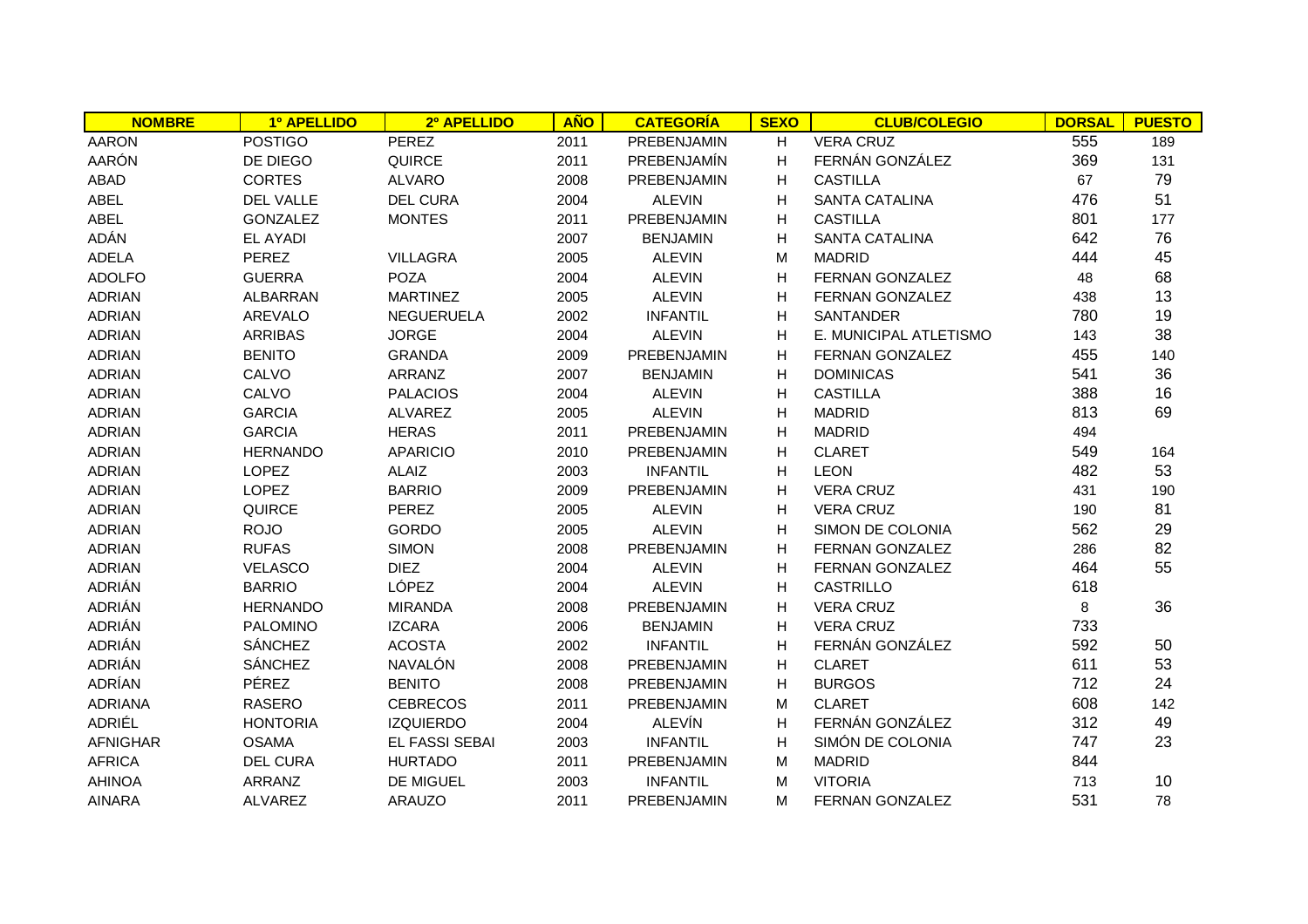| <b>AINARA</b>    | <b>HELGUERA</b>  | <b>ESTEBAN</b>       | 2009 | PREBENJAMIN     | М | <b>SANTA MARIA</b>     | 546          | 103            |
|------------------|------------------|----------------------|------|-----------------|---|------------------------|--------------|----------------|
| <b>AITANA</b>    | <b>CRISTÓBAL</b> | <b>MORENO</b>        | 2010 | PREBENJAMIN     | M | <b>NAVARRA</b>         | 610          |                |
| <b>AITANA</b>    | <b>GONZALEZ</b>  | ARRANZ               | 2012 | PREBENJAMIN     | M |                        | 668          |                |
| <b>AITANA</b>    | <b>ROJAS</b>     | <b>GONZALEZ</b>      | 2009 | PREBENJAMIN     | M | <b>DOMINICAS</b>       | 410          | 62             |
| <b>AITOR</b>     | <b>BARBERO</b>   | GIL                  | 2007 | <b>BENJAMIN</b> | H | <b>VERA CRUZ</b>       | 509          | 84             |
| <b>AITOR</b>     | <b>MARTIN</b>    | <b>ECHEVERRIA</b>    | 2007 | <b>BENJAMIN</b> | H | FERNAN GONZALEZ        | 817          | 79             |
| <b>AITOR</b>     | <b>NIETO</b>     | <b>SAN CRISTOBAL</b> | 2006 | <b>BENJAMIN</b> | H | <b>CLARET</b>          | 193          | 43             |
| <b>AITOR</b>     | PEÑARANDA        | <b>ROMERO</b>        | 2010 | PREBENJAMIN     | H | FERNAN GONZALEZ        | 571          | 71             |
| <b>ALBA</b>      | <b>ABAJO</b>     | <b>GONZALEZ</b>      | 2005 | <b>ALEVIN</b>   | M | <b>MADRID</b>          | 687          | 52             |
| <b>ALBA</b>      | <b>AGUADO</b>    | <b>BOÓ</b>           | 2008 | PREBENJAMIN     | M |                        | 104          |                |
| <b>ALBA</b>      | <b>ASENSIO</b>   | <b>BENITO</b>        | 2010 | PREBENJAMIN     | M | A CORUÑA               | 808          | 31             |
| <b>ALBA</b>      | <b>GARCIA</b>    | <b>RODRIGUEZ</b>     | 2007 | <b>BENJAMIN</b> | M | <b>VERA CRUZ</b>       | 90           | 47             |
| <b>ALBA</b>      | <b>GARCIA</b>    | <b>RUIZ</b>          | 2008 | PREBENJAMIN     | M | <b>VERA CRUZ</b>       | 201          | 15             |
| <b>ALBA</b>      | <b>GUTIÉRREZ</b> | <b>MUÑOZ</b>         | 2010 | PREBENJAMIN     | M | <b>CLARET</b>          | 604          | 38             |
| <b>ALBA</b>      | <b>HERRERO</b>   | <b>BALLANO</b>       | 2012 | PREBENJAMIN     | M | <b>MADRID</b>          | 753          | 193            |
| <b>ALBA</b>      | <b>PINDADO</b>   | DE FRUTOS            | 2008 | PREBENJAMÍN     | M | <b>DOMINICAS</b>       | 318          | 106            |
| <b>ALBA</b>      | <b>VICENTIZ</b>  | <b>GONZALEZ</b>      | 2002 | <b>INFANTIL</b> | M | <b>DOMINICAS</b>       | $\mathbf{1}$ | 11             |
| <b>ALBERTO</b>   | ANDRÉS           | <b>MOLINA</b>        | 2007 | <b>BENJAMIN</b> | H | <b>MADRID</b>          | 694          | 66             |
| <b>ALBERTO</b>   | <b>GONZALEZ</b>  | <b>AYALA</b>         | 2004 | <b>ALEVIN</b>   | H | FERNAN GONZALEZ        | 126          |                |
| <b>ALBERTO</b>   | <b>IGLESIAS</b>  | <b>PEREZ</b>         | 2004 | <b>ALEVIN</b>   | H | <b>CASTILLA</b>        | 266          | 88             |
| <b>ALBERTO</b>   | <b>MARTINEZ</b>  | ORTIZ                | 2006 | <b>BENJAMIN</b> | Н | <b>CASTILLA</b>        | 275          | 87             |
| <b>ALBERTO</b>   | <b>MEABE</b>     | <b>LOPEZ</b>         | 2006 | <b>BENJAMIN</b> | H | <b>VERA CRUZ</b>       | 586          | $\overline{2}$ |
| <b>ALBERTO</b>   | <b>PALACIOS</b>  | MARTÍNEZ             | 2003 | <b>INFANTIL</b> | H | <b>MADRID</b>          | 638          | 11             |
| <b>ALBERTO</b>   | <b>VEGAS</b>     | <b>ANDRES</b>        | 2004 | <b>ALEVIN</b>   | H | FERNAN GONZALEZ        | 68           | 110            |
| <b>ALEIX</b>     | <b>GARCIA</b>    | <b>ALVARO</b>        | 2006 | <b>BENJAMIN</b> | H | <b>BARCELONA</b>       | 793          | 23             |
| <b>ALEJANDRA</b> | <b>PEREZ</b>     | <b>FIGUERO</b>       | 2008 | PREBENJAMIN     | M | <b>SANTA MARIA</b>     | 245          | 39             |
| ALEJANDRO        | <b>AGUSTIN</b>   | <b>DOMINGO</b>       | 2005 | <b>ALEVIN</b>   | H | <b>CLARET</b>          | 162          | 11             |
| ALEJANDRO        | <b>BALLANO</b>   | <b>DÍAZ</b>          | 2012 | PREBENJAMIN     | H |                        | 614          | 191            |
| <b>ALEJANDRO</b> | DE DIEGO         | <b>REVELLES</b>      | 2012 | PREBENJAMIN     | H | <b>LA ESCUELITA</b>    | 239          | 154            |
| <b>ALEJANDRO</b> | <b>DIEZ</b>      | <b>HERNANDEZ</b>     | 2005 | <b>ALEVIN</b>   | H | FERNAN GONZALEZ        | 459          | 46             |
| <b>ALEJANDRO</b> | <b>GILARTE</b>   | <b>CABAÑAS</b>       | 2009 | PREBENJAMIN     | H | <b>MADRID</b>          | 724          | 108            |
| <b>ALEJANDRO</b> | <b>GOMEZ</b>     | <b>ROJO</b>          | 2002 | <b>INFANTIL</b> | H | <b>MADRID</b>          | 521          | 31             |
| <b>ALEJANDRO</b> | <b>IZQUIERDO</b> | <b>BENITO</b>        | 2004 | <b>ALEVIN</b>   | H | SIMÓN DE COLONIA       | 626          | 38             |
| <b>ALEJANDRO</b> | LÓPEZ            | <b>PERALES</b>       | 2003 | <b>INFANTIL</b> | H | <b>DOMINICAS</b>       | 342          | 26             |
| <b>ALEJANDRO</b> | <b>MARINA</b>    | <b>ARIAS</b>         | 2010 | PREBENJAMIN     | H | FERNAN GONZALEZ        | 211          | 118            |
| <b>ALEJANDRO</b> | <b>MIGUEL</b>    | <b>RUIZ</b>          | 2006 | <b>BENJAMIN</b> | H | ARANDA CONDADO DE HAZA | 103          | $\mathbf{1}$   |
|                  |                  |                      |      |                 |   |                        |              |                |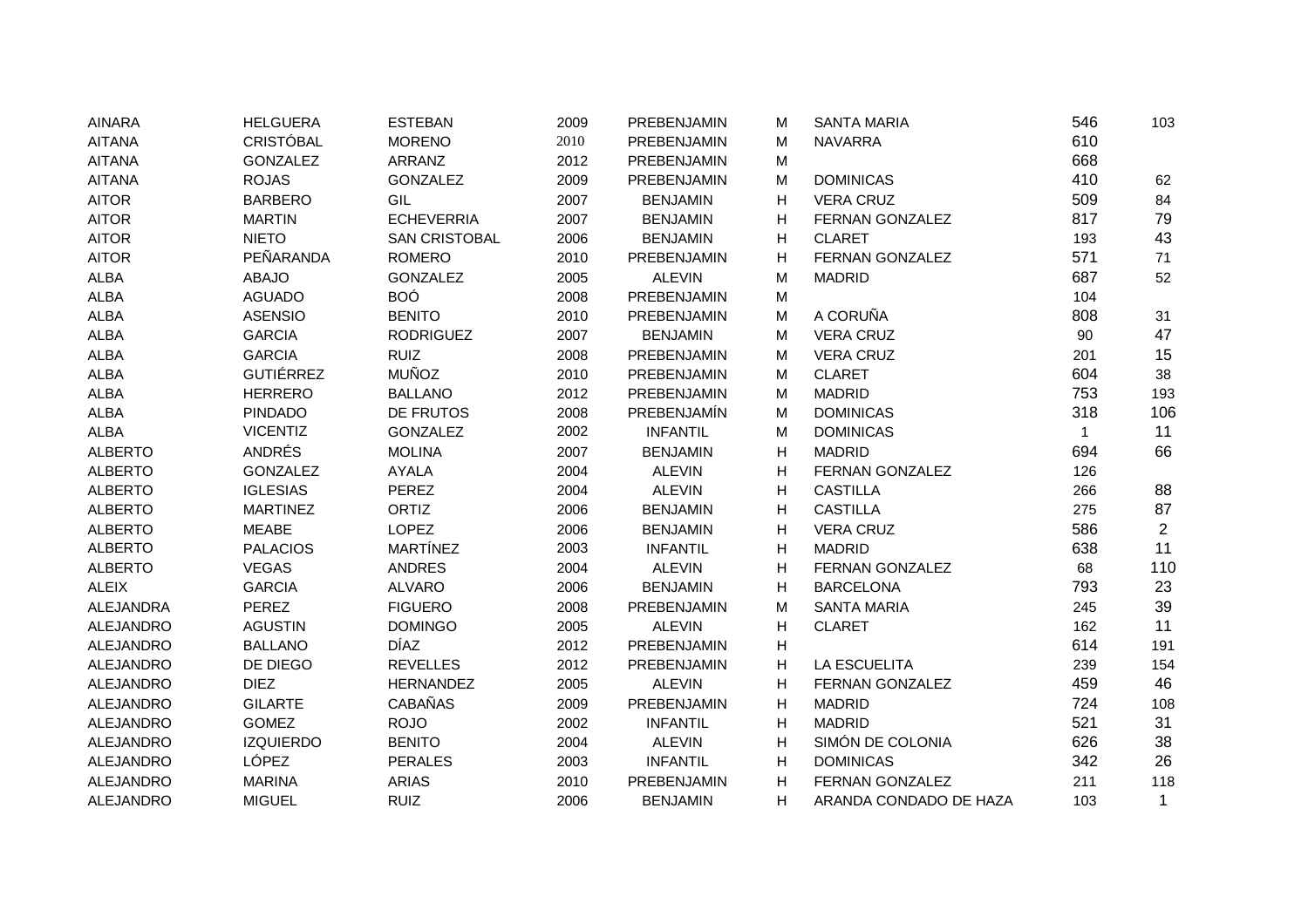| <b>ALEJANDRO</b> | <b>PEREZ</b>     | LOPEZ            | 2008 | PREBENJAMIN     | H                         | <b>VERA CRUZ</b>       | 228                     | 34             |
|------------------|------------------|------------------|------|-----------------|---------------------------|------------------------|-------------------------|----------------|
| <b>ALEX</b>      | <b>BARBERO</b>   | GIL              | 2005 | <b>ALEVIN</b>   | Н                         | <b>VERA CRUZ</b>       | 508                     | 91             |
| <b>ALEX</b>      | DE LA CRUZ       | <b>DELGADO</b>   | 2004 | <b>ALEVIN</b>   | H                         | FERNAN GONZALEZ        | 44                      | 70             |
| <b>ALEX</b>      | <b>IBAÑEZ</b>    | <b>ARAUZO</b>    | 2007 | <b>BENJAMIN</b> | H                         | <b>SANTA MARIA</b>     | 530                     | 55             |
| <b>ALEX</b>      | <b>MOREJON</b>   | <b>ROLDAN</b>    | 2005 | <b>ALEVIN</b>   | H                         | <b>FERNAN GONZALEZ</b> | 487                     |                |
| <b>ALEX</b>      | <b>PALOMINO</b>  | <b>IZCARA</b>    | 2010 | PREBENJAMIN     | H                         | <b>VERA CRUZ</b>       | 734                     | 187            |
| ÁLEX             | <b>KALIN</b>     | CATALÍN          | 2004 | <b>ALEVÍN</b>   | H                         | <b>CLARET</b>          | 317                     | 80             |
| ÁLEX             | <b>SOLA</b>      | <b>GARCÍA</b>    | 2005 | ALEVÍN          | H                         | <b>DOMINICAS</b>       | 336                     | $\overline{2}$ |
| <b>ALEXANDER</b> | <b>PODRA</b>     | <b>GOMEZ</b>     | 2009 | PREBENJAMIN     | H                         | <b>LA RIOJA</b>        | 666                     | 133            |
| <b>ALEXIA</b>    | <b>ADRIAN</b>    | DE LA FUENTE     | 2009 | PREBENJAMIN     | M                         |                        | 9                       | 83             |
| <b>ALFONSO</b>   | <b>BARTOLOME</b> | <b>ROMERAL</b>   | 2005 | <b>ALEVIN</b>   | H                         | <b>VERA CRUZ</b>       | 511                     | 26             |
| <b>ALFONSO</b>   | GARCÍA           | <b>PINTO</b>     | 2010 | PREBENJAMIN     | H                         | <b>VERA CRUZ</b>       | 644                     | 174            |
| <b>ALICIA</b>    | <b>BARTOLOME</b> | <b>REDONDO</b>   | 2003 | <b>INFANTIL</b> | M                         | <b>FERNAN GONZALEZ</b> | 58                      | 45             |
| <b>ALICIA</b>    | PERIBAÑEZ        | <b>PUENTE</b>    | 2011 | PREBENJAMIN     | M                         | <b>CASTILLA</b>        | 202                     | 119            |
| <b>ALICIA</b>    | <b>VELASCO</b>   | <b>DEL CURA</b>  | 2010 | PREBENJAMIN     | M                         | <b>CLARET</b>          | 415                     | 68             |
| <b>ALICIA</b>    | <b>ALONSO</b>    | <b>HERRERO</b>   | 2010 | PREBENJAMÍN     | M                         | <b>CRA RIBER DUERO</b> | 299                     |                |
| <b>ALINA</b>     | <b>CASTILLA</b>  | ZAHORSKAYA       | 2005 | <b>ALEVIN</b>   | M                         | <b>CLARET</b>          | 593                     | 28             |
| <b>ALONSO</b>    | <b>HERNANDO</b>  | <b>BARTOLOME</b> | 2010 | PREBENJAMIN     | н                         | <b>CASTILLA</b>        | 216                     | 168            |
| ALONSO GRABRIEL  | SOLANO           | CALVO            | 2005 | <b>ALEVIN</b>   | Н                         | <b>CLARET</b>          | 470                     | 41             |
| <b>ALVAR</b>     | <b>ALONSO</b>    | <b>HERRERO</b>   | 2005 | <b>ALEVÍN</b>   | H                         | <b>CRA RIBER DUERO</b> | 300                     | 31             |
| <b>ALVAR</b>     | GARCÍA           | CARAZO           | 2004 | <b>ALEVIN</b>   | Н                         | <b>BURGOS</b>          | 729                     | 67             |
| <b>ALVAR</b>     | <b>MARTIN</b>    | <b>MARTIN</b>    | 2005 | <b>ALEVIN</b>   | Н                         | <b>CLARET</b>          | 95                      | 6              |
| <b>ALVARO</b>    | <b>AGUILERA</b>  | <b>TEJEDOR</b>   | 2007 | <b>BENJAMIN</b> | Н                         | FERNÁN GONZÁLEZ        | 636                     | 14             |
| <b>ALVARO</b>    | <b>BENITO</b>    | <b>GONZALEZ</b>  | 2006 | <b>BENJAMIN</b> | H                         | <b>VERA CRUZ</b>       | $\overline{\mathbf{4}}$ | 37             |
| <b>ALVARO</b>    | DE LA FUENTE     | <b>VELASCO</b>   | 2006 | <b>BENJAMIN</b> | H                         | SANTA MARÍA            | 678                     | 49             |
| <b>ALVARO</b>    | DE LA HOZ        | <b>GRANDE</b>    | 2011 | PREBENJAMIN     | H                         | <b>MADRID</b>          | 819                     |                |
| <b>ALVARO</b>    | <b>FERNANDEZ</b> | PEÑALBA          | 2011 | PREBENJAMIN     | н                         | <b>FERNAN GONZALEZ</b> | 404                     | 134            |
| <b>ALVARO</b>    | <b>FRESNILLO</b> | <b>MULA</b>      | 2012 | PREBENJAMIN     | $\boldsymbol{\mathsf{H}}$ |                        | 686                     | 162            |
| <b>ALVARO</b>    | <b>GARCIA</b>    | <b>MIGUEL</b>    | 2007 | <b>BENJAMIN</b> | н                         | <b>CLARET</b>          | 163                     | 85             |
| <b>ALVARO</b>    | <b>LOPEZ</b>     | <b>LLORENTE</b>  | 2002 | <b>INFANTIL</b> | H                         | SANDOVAL               | 510                     | 29             |
| <b>ALVARO</b>    | <b>LOPEZ</b>     | PEÑA             | 2009 | PREBENJAMIN     | H                         | <b>SANTA MARIA</b>     | 74                      | 141            |
| <b>ALVARO</b>    | <b>MAMBRILLA</b> | <b>GONZALEZ</b>  | 2012 | PREBENJAMIN     | Н                         | <b>VERA CRUZ</b>       | 35                      | 180            |
| <b>ALVARO</b>    | <b>MONTES</b>    | <b>BRAVO</b>     | 2002 | <b>INFANTIL</b> | H                         | ARANDA CONDADO DE HAZA | 51                      | 5              |
| <b>ALVARO</b>    | <b>POLANCO</b>   | <b>NUÑEZ</b>     | 2005 | <b>ALEVIN</b>   | H                         | FERNAN GONZALEZ        | 506                     | $\mathbf{1}$   |
| <b>ALVARO</b>    | <b>SANTILLAN</b> | <b>MONEO</b>     | 2010 | PREBENJAMIN     | H                         | <b>VERA CRUZ</b>       | 573                     | 188            |
| <b>ALVARO</b>    | <b>YEBOLES</b>   | <b>IZAGUIRRE</b> | 2010 | PREBENJAMIN     | н                         | <b>PALENCIA</b>        | 746                     | 167            |
|                  |                  |                  |      |                 |                           |                        |                         |                |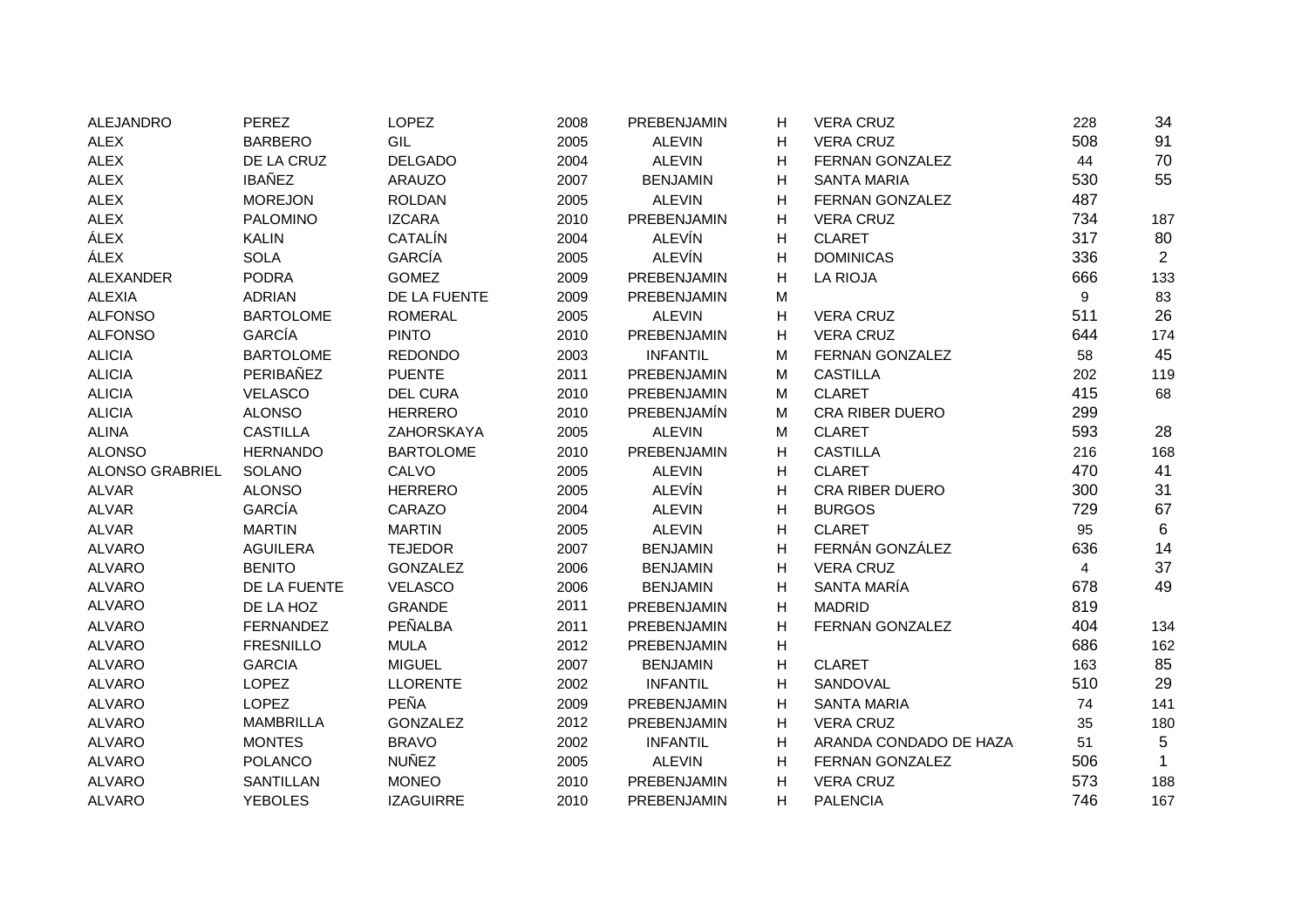| ÁLVARO            | <b>RODRÍGUEZ</b>     | SANZ                     | 2004 | <b>ALEVIN</b>   | н | <b>VERA CRUZ</b>       | 612 | 28             |
|-------------------|----------------------|--------------------------|------|-----------------|---|------------------------|-----|----------------|
| ÁLVARO            | <b>SACRISTÁN</b>     | MARTÍN DE VALMASEDA 2002 |      | <b>INFANTIL</b> | н | <b>VELA ZANETTI</b>    | 847 | 12             |
| ÁLVARO            | <b>CAYUELA</b>       | <b>ARANDILLA</b>         | 2008 | PREBENJAMÍN     | н | <b>MADRID</b>          | 372 |                |
| ÁLVARO            | <b>GARCÍA</b>        | <b>ARROYO</b>            | 2008 | PREBENJAMÍN     | H | FERNÁN GONZÁLEZ        | 333 | 108            |
| ÁLVARO            | <b>GONZÁLEZ</b>      | PEÑA                     | 2003 | <b>INFANTIL</b> | H | SIMÓN DE COLONIA       | 310 | 42             |
| ÁLVARO            | VELÁZQUEZ            | <b>MORENO</b>            | 2009 | PREBENJAMÍN     | H | <b>CASTILLA</b>        | 340 | 63             |
| <b>AMAIA</b>      | <b>MELERO</b>        | <b>MENCIA</b>            | 2004 | <b>ALEVIN</b>   | м | E. MUNICIPAL ATLETISMO | 145 | 24             |
| AMAL              | <b>MALIKA</b>        | <b>CHERKAOUI</b>         | 2004 | <b>ALEVÍN</b>   | М | SIMÓN DE COLONIA       | 297 | 39             |
| AMAL              | <b>RACHID</b>        | <b>CHERKAOUI</b>         | 2007 | <b>BENJAMÍN</b> | H | SIMÓN DE COLONIA       | 298 | 52             |
| AMAL              | SAID                 | <b>CHERKAOUI</b>         | 2002 | <b>INFANTIL</b> | H | SIMÓN DE COLONIA       | 296 | 34             |
| AMBÉLEZ           | DANIELVITALIY        | <b>RUBIO</b>             | 2004 | <b>ALEVÍN</b>   | н | <b>CLARET</b>          | 366 | 54             |
| AMBÉLEZ           | <b>VITALIY DAVID</b> | <b>RUBIO</b>             | 2002 | <b>INFANTIL</b> | н | <b>CLARET</b>          | 365 | 28             |
| ANA               | <b>BENITO</b>        | <b>ALONSO</b>            | 2010 | PREBENJAMIN     | м | <b>SANTA MARIA</b>     | 545 | 146            |
| ANA               | CASADO               | DEL RINCÓN               | 2003 | <b>INFANTIL</b> | M | <b>DOMINICAS</b>       | 620 | 33             |
| ANA               | <b>GINER</b>         | <b>MARTINEZ</b>          | 2006 | <b>BENJAMIN</b> | M | <b>MADRID</b>          | 439 | 63             |
| ANA               | <b>GONZALEZ</b>      | <b>MONTES</b>            | 2008 | PREBENJAMIN     | M | <b>CASTILLA</b>        | 802 | 19             |
| ANA BELEN         | <b>GARCIA</b>        | <b>POZA</b>              | 2010 | PREBENJAMIN     | M | <b>SANTA CATALINA</b>  | 499 | 123            |
| <b>ANA JIMENA</b> | <b>DELGADO</b>       | <b>CUESTA</b>            | 2007 | <b>BENJAMÍN</b> | М | FERNÁN GONZÁLEZ        | 294 |                |
| <b>ANDONI</b>     | <b>MUÑIZ</b>         | <b>OSORIO</b>            | 2007 | <b>BENJAMÍN</b> | н | <b>BARACALDO</b>       | 360 | 73             |
| <b>ANDREA</b>     | <b>ESCUDERO</b>      | <b>ANTON</b>             | 2005 | <b>ALEVIN</b>   | M | E. MUNICIPAL ATLETISMO | 149 |                |
| <b>ANDREA</b>     | <b>HORTIGÜELA</b>    | <b>HELGUERA</b>          | 2005 | <b>ALEVIN</b>   | M | <b>SANTA MARIA</b>     | 548 |                |
| <b>ANDREA</b>     | <b>MIRANDA</b>       | <b>GARCIA</b>            | 2006 | <b>BENJAMÍN</b> | M | FERNAN GONZALEZ        | 151 | 42             |
| <b>ANDREA</b>     | <b>SANTOS</b>        | ZAMBRANO                 | 2004 | <b>ALEVIN</b>   | M | <b>BURGOS</b>          | 572 | 12             |
| <b>ANDRES</b>     | <b>GOMEZ</b>         | <b>TEJERA</b>            | 2008 | PREBENJAMIN     | H | <b>CORDOBA</b>         | 418 | 37             |
| <b>ANDRES</b>     | <b>HONTORIA</b>      | <b>DOMINGO</b>           | 2004 | <b>ALEVIN</b>   | H | <b>CASTILLA</b>        | 515 | 60             |
| ANDRÉS            | <b>MARTÍNEZ</b>      | CRUZ                     | 2007 | <b>BENJAMÍN</b> | Н | <b>DOMINICAS</b>       | 323 | 6              |
| ANDRÉS            | <b>ROJO</b>          | <b>SESMA</b>             | 2011 | PREBENJAMÍN     | н | <b>CASTILLA</b>        | 326 | 184            |
| ANGEL             | <b>ESCOLAR</b>       | <b>CASTRILLO</b>         | 2005 | <b>ALEVIN</b>   | н | <b>CLARET</b>          | 579 |                |
| ANGEL             | <b>VILLAGRA</b>      | <b>BAJO</b>              | 2008 | PREBENJAMIN     | н | <b>CLARET</b>          | 447 | 9              |
| ÁNGEL             | <b>DOMINGO</b>       | <b>MARTÍNEZ</b>          | 2002 | <b>INFANTIL</b> | н | <b>BURGOS</b>          | 639 | $\overline{7}$ |
| ÁNGEL             | FERNÁNDEZ            | <b>MORENO</b>            | 2010 | PREBENJAMÍN     | H | <b>CASTILLA</b>        | 338 | 100            |
| <b>ANGELA</b>     | <b>GARCIA</b>        | <b>MERINO</b>            | 2007 | <b>BENJAMIN</b> | M | <b>MADRID</b>          | 544 |                |
| ANGELA            | <b>GARCIA</b>        | <b>ROMERO</b>            | 2007 | <b>BENJAMIN</b> | M | <b>VERA CRUZ</b>       | 661 | 48             |
| ANGELA            | <b>NAVARRO</b>       | <b>GUTIERREZ</b>         | 2004 | <b>ALEVIN</b>   | M | FERNÁN GONZÁLEZ        | 651 | 21             |
| <b>ANGELA</b>     | <b>ROJO</b>          | <b>GONZALEZ</b>          | 2004 | <b>ALEVIN</b>   | M | ARANDA CONDADO DE HAZA | 150 | 4              |
| ÁNGELA            | CRUZ                 | <b>PARRA</b>             | 2008 | PREBENJAMÍN     | М | <b>CLARET</b>          | 321 |                |
|                   |                      |                          |      |                 |   |                        |     |                |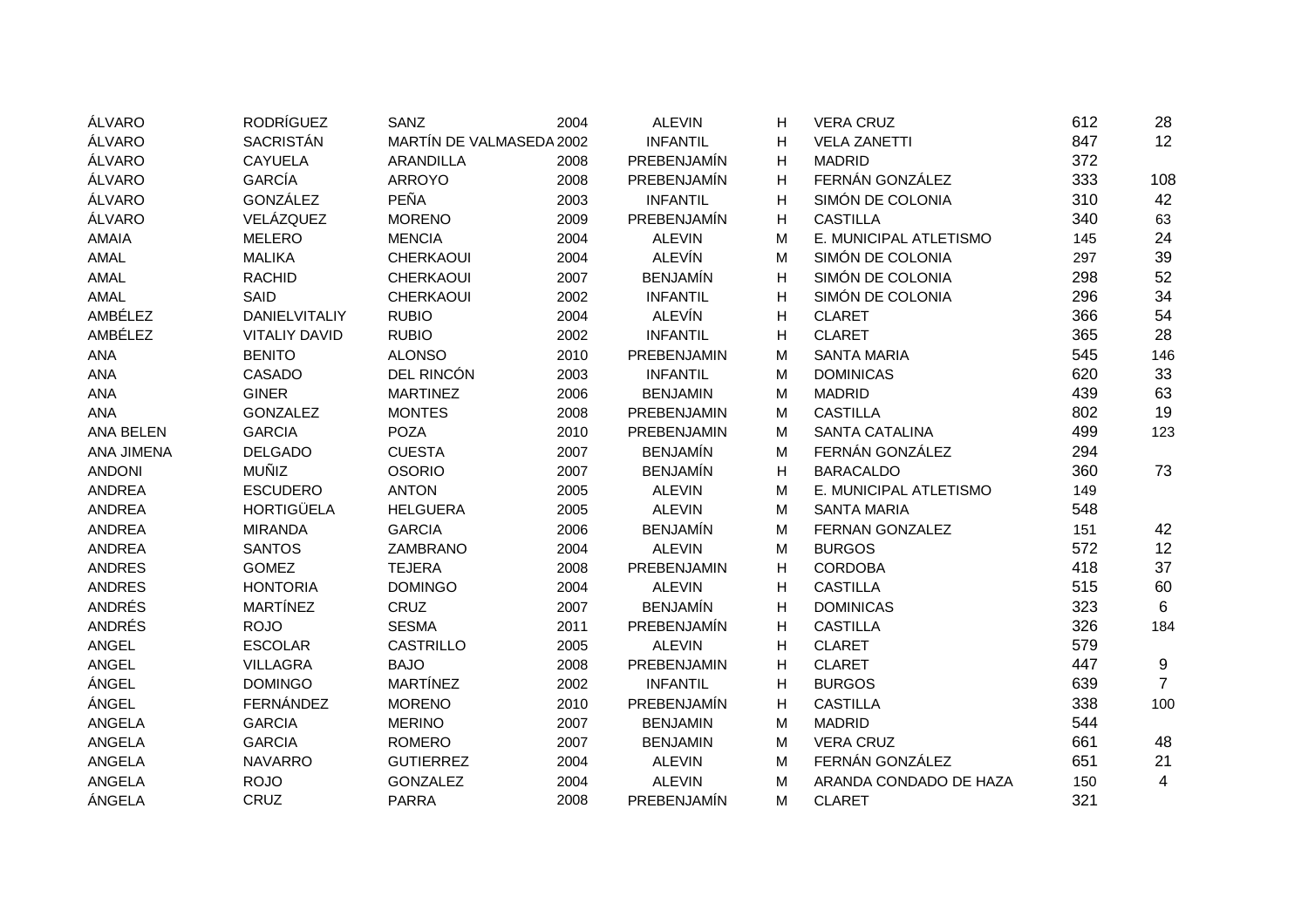| <b>ANGY</b>    | ANGULO           | <b>PIASTRO</b>   | 2010 | PREBENJAMIN     | M | <b>CLARET</b>               | 50             | 99           |
|----------------|------------------|------------------|------|-----------------|---|-----------------------------|----------------|--------------|
| <b>ANTONIO</b> | DE LA FUENTE     | VALDERAS         | 2004 | <b>ALEVIN</b>   | H | <b>DOMINICAS</b>            | 224            | 33           |
| <b>ARIADNA</b> | <b>CABAÑES</b>   | <b>NIETO</b>     | 2007 | <b>BENJAMÍN</b> | M | SIMÓN DE COLONIA            | 351            | 43           |
| <b>ARIADNA</b> | <b>GARCIA</b>    | <b>ALVARO</b>    | 2009 | PREBENJAMIN     | М | <b>BARCELONA</b>            | 794            | 109          |
| <b>ARIADNA</b> | VAQUERIZO        | CARRISQUE        | 2006 | <b>BENJAMIN</b> | м | <b>SANTANDER</b>            | 469            | 8            |
| ARNAU          | <b>GARCIA</b>    | <b>ALVARO</b>    | 2011 | PREBENJAMIN     | н | <b>BARCELONA</b>            | 795            | 110          |
| <b>AROA</b>    | CANO             | <b>AYALA</b>     | 2007 | <b>BENJAMIN</b> | м | <b>CLARET</b>               | 766            | 35           |
| <b>ASIER</b>   | <b>BACIERO</b>   | <b>ALVAREZ</b>   | 2005 | <b>ALEVIN</b>   | н | <b>VERA CRUZ</b>            | 24             | 3            |
| <b>ASIER</b>   | <b>ELENA</b>     | <b>GOMEZ</b>     | 2006 | <b>BENJAMIN</b> | H | <b>CASTILLA</b>             | 420            | 18           |
| <b>AURORA</b>  | GIL              | ARRABAL          | 2003 | <b>INFANTIL</b> | M | ARANDA CONDADO DE HAZA      | 192            | 3            |
| <b>AYOUB</b>   | <b>BOUSMAHA</b>  |                  | 2009 | PREBENJAMIN     | Н | SANTA CATALINA              | 453            | 124          |
| <b>BEATRIZ</b> | <b>RODRÍGUEZ</b> | CAMARERO         | 2006 | <b>BENJAMIN</b> | М | <b>MADRID</b>               | 596            | 30           |
| <b>BELTRAN</b> | <b>VELASCO</b>   | <b>IZQUIERDO</b> | 2010 | PREBENJAMIN     | H | <b>VERA CRUZ</b>            | 260            | 84           |
| <b>BERTA</b>   | <b>ORTEGA</b>    | <b>MARTINEZ</b>  | 2013 | PREBENJAMIN     | M | MANRESA (BARCELONA)         | 253            | 150          |
| <b>BLANCA</b>  | <b>SCALISI</b>   | <b>ORTEGA</b>    | 2010 | PREBENJAMIN     | M |                             | 812            | 121          |
| <b>BLANCA</b>  | <b>VILLAN</b>    | <b>CORTES</b>    | 2002 | <b>INFANTIL</b> | М | E. MUNICIPAL ATLETISMO      | 856            |              |
| <b>BRISA</b>   | LÓPEZ            | RAMÍREZ          | 2008 | PREBENJAMIN     | М | <b>BENIDORM</b>             | 736            | 42           |
| <b>BRUNO</b>   | CARLERO          | <b>ROMERO</b>    | 2011 | PREBENJAMÍN     | н | <b>SANTA CATALINA</b>       | 307            | 166          |
| <b>BRUNO</b>   | <b>FRESNILLO</b> | <b>MULA</b>      | 2008 | PREBENJAMIN     | Н | FERNÁN GONZÁLEZ             | 685            | 159          |
| <b>BRUNO</b>   | <b>LOPEZ</b>     | <b>ABEJON</b>    | 2006 | <b>BENJAMIN</b> | Η | <b>CALERUEGA</b>            | 821            | 35           |
| <b>BRUNO</b>   | <b>SANCHEZ</b>   | <b>MARTINEZ</b>  | 2009 | PREBENJAMIN     | н |                             | 27             | 70           |
| <b>CANDELA</b> | <b>ARRANZ</b>    | <b>BRAVO</b>     | 2009 | PREBENJAMIN     | M | <b>CLUB CORZO</b>           | 557            | 25           |
| CANDELA        | DE LAS HERAS     | <b>CABAÑES</b>   | 2007 | <b>BENJAMIN</b> | M | <b>DOMINICAS</b>            | 767            | 13           |
| CANDELA        | <b>ESTEBAN</b>   | <b>BRAVO</b>     | 2004 | <b>ALEVIN</b>   | M | <b>FERNAN GONZALEZ</b>      | 507            | 3            |
| <b>CANDELA</b> | <b>ESTEBAN</b>   | <b>NUÑEZ</b>     | 2010 | PREBENJAMIN     | М | <b>VERA CRUZ</b>            | 451            | 90           |
| <b>CANDELA</b> | <b>MARTÍNEZ</b>  | GARCÍA           | 2011 | PREBENJAMÍN     | М | SIMÓN DE COLONIA            | 319            | 120          |
| <b>CANDELA</b> | <b>VELASCO</b>   | CARRETERO        | 2010 | PREBENJAMIN     | М | <b>VERA CRUZ</b>            | 22             | 82           |
| <b>CARLA</b>   | <b>BACIERO</b>   | <b>ALVAREZ</b>   | 2005 | <b>ALEVIN</b>   | M | <b>VERA CRUZ</b>            | 25             | 15           |
| CARLA          | <b>BARTOLOME</b> | <b>DEL CURA</b>  | 2012 | PREBENJAMIN     | M | <b>BURGOS</b>               | 425            | 148          |
| CARLA          | <b>BENITO</b>    | <b>GONZALEZ</b>  | 2012 | PREBENJAMIN     | M |                             | $\overline{7}$ | 146          |
| CARLA          | <b>BRIONGOS</b>  | <b>GARCIA</b>    | 2012 | PREBENJAMIN     | M | FERNAN GONZALEZ             | 121            | 122          |
| CARLA          | <b>ESCRIBANO</b> | PEÑA             | 2007 | <b>BENJAMIN</b> | М | FERNAN GONZALEZ             | 485            | 51           |
| CARLA          | ORIVE            | GIL              | 2010 | PREBENJAMIN     | M |                             | 264            |              |
| CARLA          | <b>RODRIGO</b>   | <b>GARCIA</b>    | 2008 | PREBENJAMIN     | М | <b>DOMINICAS</b>            | 290            | 124          |
| CARLOS         | <b>ANTON</b>     | CALLEJO          | 2003 | <b>INFANTIL</b> | H | <b>FERNAN GONZALEZ</b>      | 523            | 52           |
| <b>CARLOS</b>  | <b>BELTRAN</b>   | <b>HERRERO</b>   | 2002 | <b>INFANTIL</b> | н | ARANDA CONDADO DE HAZA CAJ. | 714            | $\mathbf{1}$ |
|                |                  |                  |      |                 |   |                             |                |              |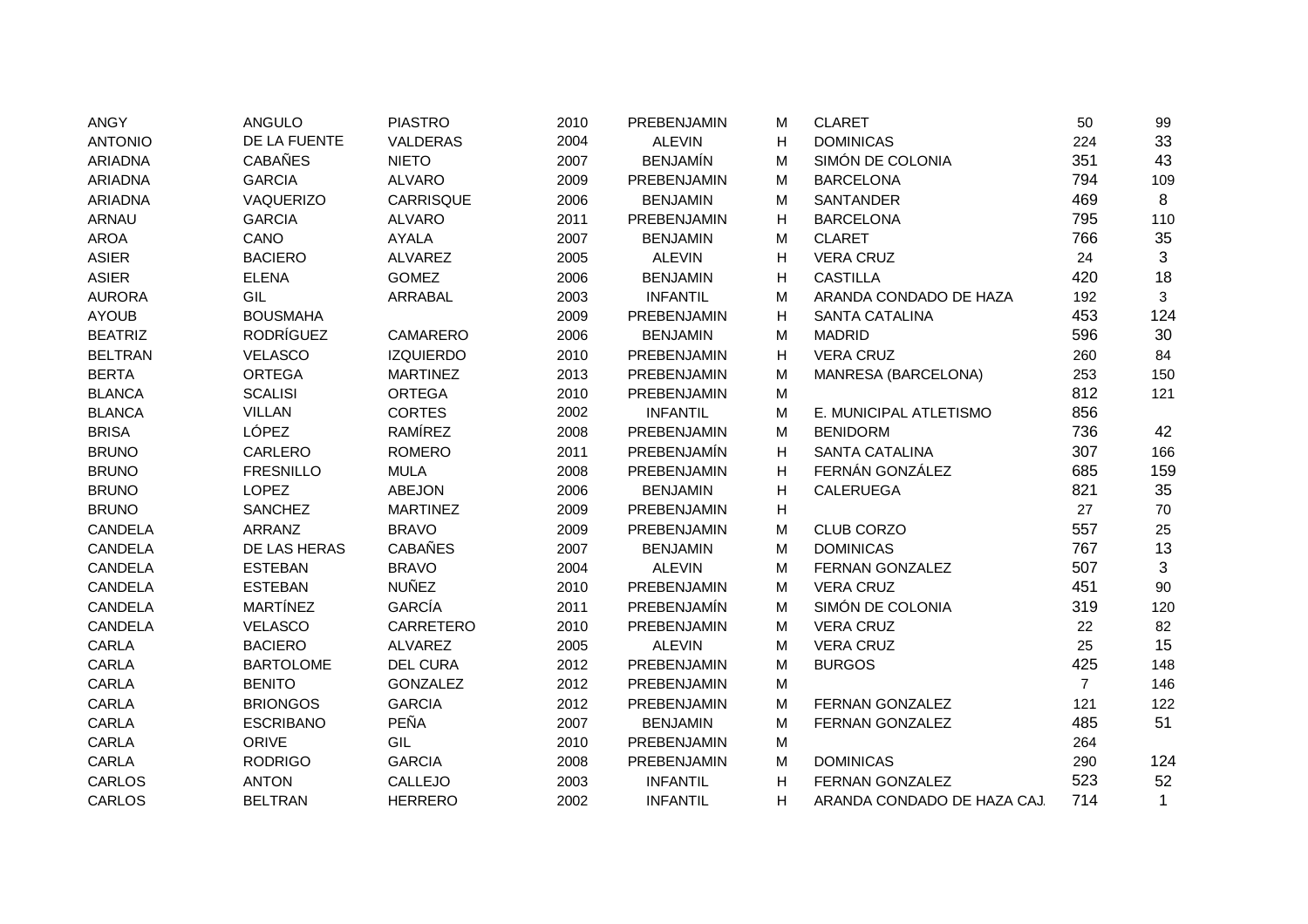| CARLOS          | <b>LOPEZ</b>       | <b>BARRIO</b>    | 2011 | PREBENJAMIN        | н | <b>VERA CRUZ</b>      | 432 | 94             |
|-----------------|--------------------|------------------|------|--------------------|---|-----------------------|-----|----------------|
| CARLOS          | MATÉ               | <b>ANGULO</b>    | 2007 | <b>BENJAMIN</b>    | н | <b>DOMINICAS</b>      | 540 | 46             |
| CARLOS          | <b>OLIVA</b>       | <b>PASCUAL</b>   | 2002 | <b>INFANTIL</b>    | н | <b>SORIA</b>          | 374 | $\mathbf{3}$   |
| <b>CARLOTA</b>  | <b>CASADO</b>      | <b>GUTIERREZ</b> | 2008 | PREBENJAMIN        | M | FERNAN GONZALEZ       | 504 | 52             |
| <b>CARLOTA</b>  | <b>ESCOLAR</b>     | <b>DEL CURA</b>  | 2009 | <b>PREBENJAMIN</b> | M | <b>CLARET</b>         | 213 | 28             |
| <b>CARLOTA</b>  | <b>NIETO</b>       | <b>PASTOR</b>    | 2004 | <b>ALEVIN</b>      | М | SIMÓN DE COLONIA      | 627 | 20             |
| <b>CARMEN</b>   | <b>BRIONES</b>     | <b>PEREZ</b>     | 2007 | <b>BENJAMIN</b>    | М | <b>DOMINICAS</b>      | 396 |                |
| <b>CARMEN</b>   | <b>DIEZ</b>        |                  | 2007 | <b>BENJAMIN</b>    | М | <b>CLARET</b>         | 165 | 48             |
| <b>CARMEN</b>   | <b>MARTINEZ</b>    | VELAZQUEZ        | 2004 | <b>ALEVIN</b>      | М | ZARAGOZA              | 664 | 16             |
| <b>CARMEN</b>   | <b>MARTÍNEZ</b>    | LÓPEZ            | 2008 | PREBENJAMIN        | M | <b>SEGOVIA</b>        | 840 | $\overline{7}$ |
| <b>CARMEN</b>   | <b>NUÑEZ</b>       | <b>DIAZ</b>      | 2009 | PREBENJAMIN        | M | <b>CASTILLA</b>       | 61  | 54             |
| CAROL           | <b>CAYUELA</b>     | <b>ARANDILLA</b> | 2004 | <b>ALEVÍN</b>      | M | <b>MADRID</b>         | 373 | 39             |
| <b>CELIA</b>    | DE FRUTOS          | SANZ             | 2005 | <b>ALEVIN</b>      | M | FERNAN GONZALEZ       | 495 | 5              |
| <b>CELIA</b>    | <b>LLORENTE</b>    | DE LA RICA       | 2007 | <b>BENJAMIN</b>    | M | <b>DOMINICAS</b>      | 233 | 69             |
| <b>CELIA</b>    | <b>PEÑACOBA</b>    | <b>DIEZ</b>      | 2011 | PREBENJAMIN        | M | <b>DOMINICAS</b>      | 273 | 130            |
| <b>CELIA</b>    | <b>SALINERO</b>    | SANVALERIANO     | 2004 | <b>ALEVIN</b>      | M | <b>CASTILLA</b>       | 424 | 14             |
| <b>CESAR</b>    | <b>GARCIA</b>      | <b>NUÑO</b>      | 2003 | <b>INFANTIL</b>    | н | FERNAN GONZALEZ       | 796 | 38             |
| <b>CESAR</b>    | <b>SANTOS</b>      | DE LA CRUZ       | 2009 | PREBENJAMIN        | н | SIMON DE COLONIA      | 436 | 41             |
| <b>CLARA</b>    | DE LA FUENTE       | VALDERAS         | 2002 | <b>INFANTIL</b>    | M | <b>DOMINICAS</b>      | 225 | 22             |
| <b>CLARA</b>    | <b>SATIZABAL</b>   | ARRABAL          | 2009 | PREBENJAMIN        | M | <b>ALEMANIA</b>       | 810 | 27             |
| <b>CLAUDIA</b>  | ABEJON             | <b>DOMINGO</b>   | 2010 | PREBENJAMIN        | М |                       | 519 | 111            |
| <b>CLAUDIA</b>  | <b>ALVARO</b>      | <b>MARTINEZ</b>  | 2008 | PREBENJAMIN        | М |                       | 30  |                |
| <b>CLAUDIA</b>  | <b>BARRIO</b>      | LÓPEZ            | 2008 | PREBENJAMIN        | M | <b>CASTRILLO</b>      | 619 | $\overline{2}$ |
| <b>CLAUDIA</b>  | <b>LOPEZ</b>       | PEÑA             | 2007 | <b>BENJAMIN</b>    | М | <b>SANTAMARIA</b>     | 73  | 61             |
| <b>CLAUDIA</b>  | <b>VELASCO</b>     | <b>DIEZ</b>      | 2011 | PREBENJAMIN        | M | FERNAN GONZALEZ       | 465 | 47             |
| <b>CLOE</b>     | <b>LEON</b>        | <b>GOMEZ</b>     | 2007 | <b>BENJAMIN</b>    | M | <b>MADRID</b>         | 653 | 134            |
| <b>CRISTIAN</b> | <b>DEL CURA</b>    | <b>SILVA</b>     | 2009 | PREBENJAMIN        | н | <b>CLARET</b>         | 214 | 77             |
| <b>CRISTIAN</b> | <b>MORO</b>        | <b>MELERO</b>    | 2009 | PREBENJAMÍN        | н | <b>CLARET</b>         | 357 | 44             |
| <b>CRISTINA</b> | <b>BALLESTEROS</b> | ZAYAS            | 2005 | <b>ALEVIN</b>      | М | <b>CLARET</b>         | 797 | 41             |
| <b>DANIEL</b>   | <b>ANGULO</b>      | <b>PARDILLA</b>  | 2008 | PREBENJAMIN        | н | <b>CLARET</b>         | 13  | 30             |
| <b>DANIEL</b>   | CALVO              | <b>BENITO</b>    | 2012 | PREBENJAMIN        | н | <b>SEVILLA</b>        | 756 | 196            |
| <b>DANIEL</b>   | <b>CORRAL</b>      | <b>HERNANDEZ</b> | 2004 | <b>ALEVIN</b>      | н |                       | 19  | 20             |
| <b>DANIEL</b>   | <b>CUERDO</b>      | VALENCIANO       | 2010 | PREBENJAMIN        | н | <b>SANTA MARIA</b>    | 525 | 104            |
| <b>DANIEL</b>   | DE PABLO           | <b>MARTINEZ</b>  | 2007 | <b>BENJAMIN</b>    | н | <b>DOMINICAS</b>      | 809 | 56             |
| <b>DANIEL</b>   | <b>GARCIA</b>      | <b>HERAS</b>     | 2008 | PREBENJAMIN        | н | <b>MADRID</b>         | 493 |                |
| <b>DANIEL</b>   | <b>GARCIA</b>      | <b>POZA</b>      | 2008 | PREBENJAMIN        | н | <b>SANTA CATALINA</b> | 498 | 119            |
|                 |                    |                  |      |                    |   |                       |     |                |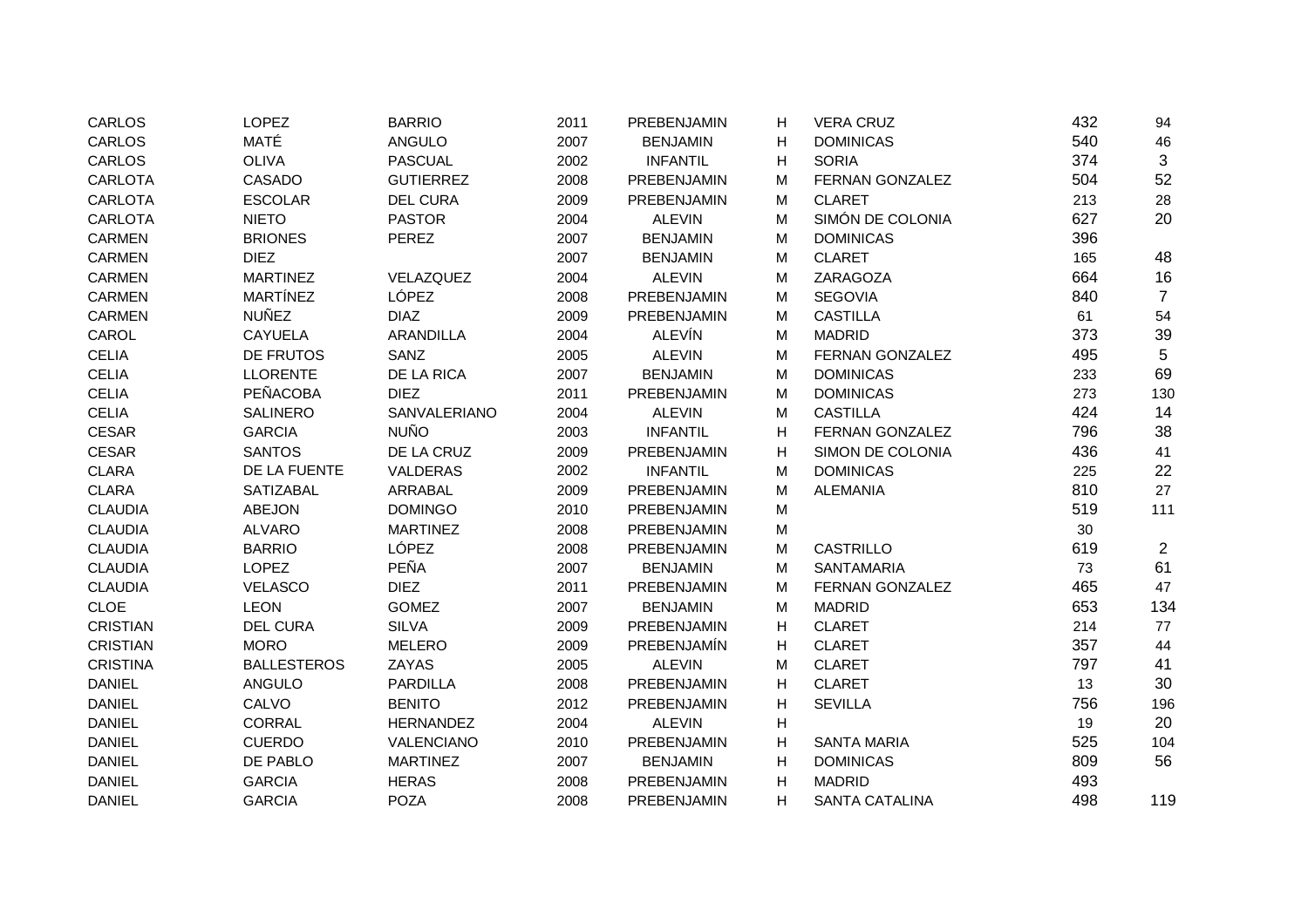| <b>DANIEL</b>  | <b>GARCÍA</b>    | CARRASCO          | 2005    | <b>ALEVÍN</b>   | н | <b>VERA CRUZ</b>       | 309 |                |
|----------------|------------------|-------------------|---------|-----------------|---|------------------------|-----|----------------|
| <b>DANIEL</b>  | <b>GARCÍA</b>    | <b>GARCÍA</b>     | 2008    | PREBENJAMIN     | н | <b>MADRID</b>          | 718 | 48             |
| <b>DANIEL</b>  | <b>MARTINEZ</b>  | <b>HERVÁS</b>     | 2004    | <b>ALEVIN</b>   | н | FERNAN GONZALEZ        | 217 | $\overline{7}$ |
| <b>DANIEL</b>  | <b>MORENO</b>    | <b>GUIJARRO</b>   | 2012    | PREBENJAMIN     | H |                        | 675 | 142            |
| <b>DANIEL</b>  | <b>ORTUÑO</b>    | <b>CABESTRERO</b> | 2010    | PREBENJAMIN     | н | <b>DOMINICAS</b>       | 429 | 122            |
| <b>DANIEL</b>  | <b>PASCUAL</b>   | <b>GARCIA</b>     | 2004    | <b>ALEVIN</b>   | н | SIMON DE COLONIA       | 237 | 39             |
| <b>DANIEL</b>  | <b>SANCHEZ</b>   | <b>MARTINEZ</b>   | 2004    | <b>ALEVIN</b>   | н | FERNAN GONZALEZ        | 26  |                |
| <b>DANIEL</b>  | <b>VIC</b>       | <b>JIMENEZ</b>    | 2008    | PREBENJAMIN     | н | <b>SANTA MARIA</b>     | 406 |                |
| <b>DANIELA</b> | <b>IZQUIERDO</b> | <b>BENITO</b>     | 2011    | PREBENJAMIN     | М | SIMÓN DE COLONIA       | 641 |                |
| <b>DANIELA</b> | <b>NAVARRO</b>   | <b>SANCHA</b>     | 2011    | PREBENJAMIN     | М | <b>SANTA MARIA</b>     | 458 | 132            |
| <b>DANIELA</b> | <b>PALOMERO</b>  | <b>ELENA</b>      | 2008    | PREBENJAMIN     | М | <b>CLARET</b>          | 82  |                |
| <b>DANILO</b>  | LÓPEZ            | RAMÍREZ           | 2009    | PREBENJAMIN     | н | <b>BENIDORM</b>        | 737 | 89             |
| <b>DARIAN</b>  | <b>HONTORIA</b>  | <b>IZQUIERDO</b>  | 2009    | PREBENJAMÍN     | н | FERNÁN GONZÁLEZ        | 313 | 56             |
| <b>DARIO</b>   | <b>DEL CURA</b>  | <b>HURTADO</b>    | 2006    | <b>BENJAMIN</b> | н | <b>MADRID</b>          | 657 | 39             |
| <b>DARIO</b>   | <b>FERNANDEZ</b> | GIL               | 2011    | PREBENJAMIN     | н |                        | 236 |                |
| <b>DARIO</b>   | <b>HERRERO</b>   | <b>MARTÍNEZ</b>   | 2002    | <b>INFANTIL</b> | н | <b>MADRID</b>          | 730 | 41             |
| <b>DARIO</b>   | <b>IBÁÑEZ</b>    | <b>DELGADO</b>    | 2008    | PREBENJAMIN     | н | <b>MADRID</b>          | 826 |                |
| <b>DAVID</b>   | <b>BENITO</b>    | <b>NAVARES</b>    | 2009    | PREBENJAMIN     | н | <b>MADRID</b>          | 567 | 40             |
| <b>DAVID</b>   | <b>BENITO</b>    | VAN PUYENBROECK   | 2007    | <b>BENJAMIN</b> | н | <b>CASTILLA</b>        | 240 | 40             |
| <b>DAVID</b>   | CALLEJA          | <b>CABORNERO</b>  | 2003    | <b>INFANTIL</b> | Н | FERNAN GONZALEZ        | 108 | 30             |
| <b>DAVID</b>   | <b>GARCIA</b>    | <b>COB</b>        | 2004    | <b>ALEVIN</b>   | н | FERNAN GONZALEZ        | 186 | 78             |
| <b>DAVID</b>   | <b>GIMENO</b>    | ORTIZ             | 2004    | <b>ALEVIN</b>   | н | SANTANDER              | 788 | 61             |
| <b>DAVID</b>   | <b>GONZALEZ</b>  | SANZ              | 2007    | <b>BENJAMIN</b> | н | FERNAN GONZALEZ        | 818 | 34             |
| <b>DAVID</b>   | <b>HERGUETA</b>  | <b>GONZALEZ</b>   | 2008    | PREBENJAMIN     | н | <b>CLARET</b>          | 276 | 25             |
| <b>DAVID</b>   | <b>MATA</b>      | <b>ANDRES</b>     | especia | <b>ALEVIN</b>   | н | SIMON DE COLONIA       | 443 | 83             |
| <b>DAVID</b>   | <b>ORTEGA</b>    | CAMARERO          | 2006    | <b>BENJAMIN</b> | н | <b>BURGOS</b>          | 595 | 16             |
| <b>DAVID</b>   | <b>TAPIA</b>     | <b>HERVÁS</b>     | 2003    | <b>INFANTIL</b> | н |                        | 218 | 18             |
| <b>DAVID</b>   | <b>TAPIA</b>     | <b>RAZOLA</b>     | 2010    | PREBENJAMIN     | Н | <b>CASTILLA</b>        | 553 | 125            |
| <b>DAVID</b>   | <b>TORRES</b>    | <b>PASCUAL</b>    | 2007    | <b>BENJAMIN</b> | н | <b>DOMINICAS</b>       | 537 | 68             |
| <b>DAVID</b>   | <b>VICENTE</b>   | <b>RODRIGUEZ</b>  | 2005    | <b>ALEVIN</b>   | н | E. MUNICIPAL ATLETISMO | 142 | 52             |
| DE BLAS        | <b>ANA</b>       | <b>SHNZIR</b>     | 2004    | <b>ALEVIN</b>   | M | <b>MADRID</b>          | 790 |                |
| DE BLAS        | <b>LUCIA</b>     | <b>ABAD</b>       | 2005    | <b>ALEVIN</b>   | M | <b>MADRID</b>          | 445 | 10             |
| DE BLAS        | <b>MANUEL</b>    | DE CAMPOS         | 2004    | <b>ALEVIN</b>   | Η | PEÑAFIEL               | 789 | 87             |
| DE BLAS        | <b>MATILDE</b>   | DE CAMPOS         | 2010    | PREBENJAMIN     | М | PEÑAFIEL               | 702 | 65             |
| DE BLAS        | <b>TOMAS</b>     | DE CAMPOS         | 2006    | <b>BENJAMIN</b> | н | PEÑAFIEL               | 534 | 47             |
| DE BLAS        | <b>VICTOR</b>    | <b>SEHTZER</b>    | 2007    | <b>BENJAMIN</b> | н | <b>MADRID</b>          | 535 | 48             |
|                |                  |                   |         |                 |   |                        |     |                |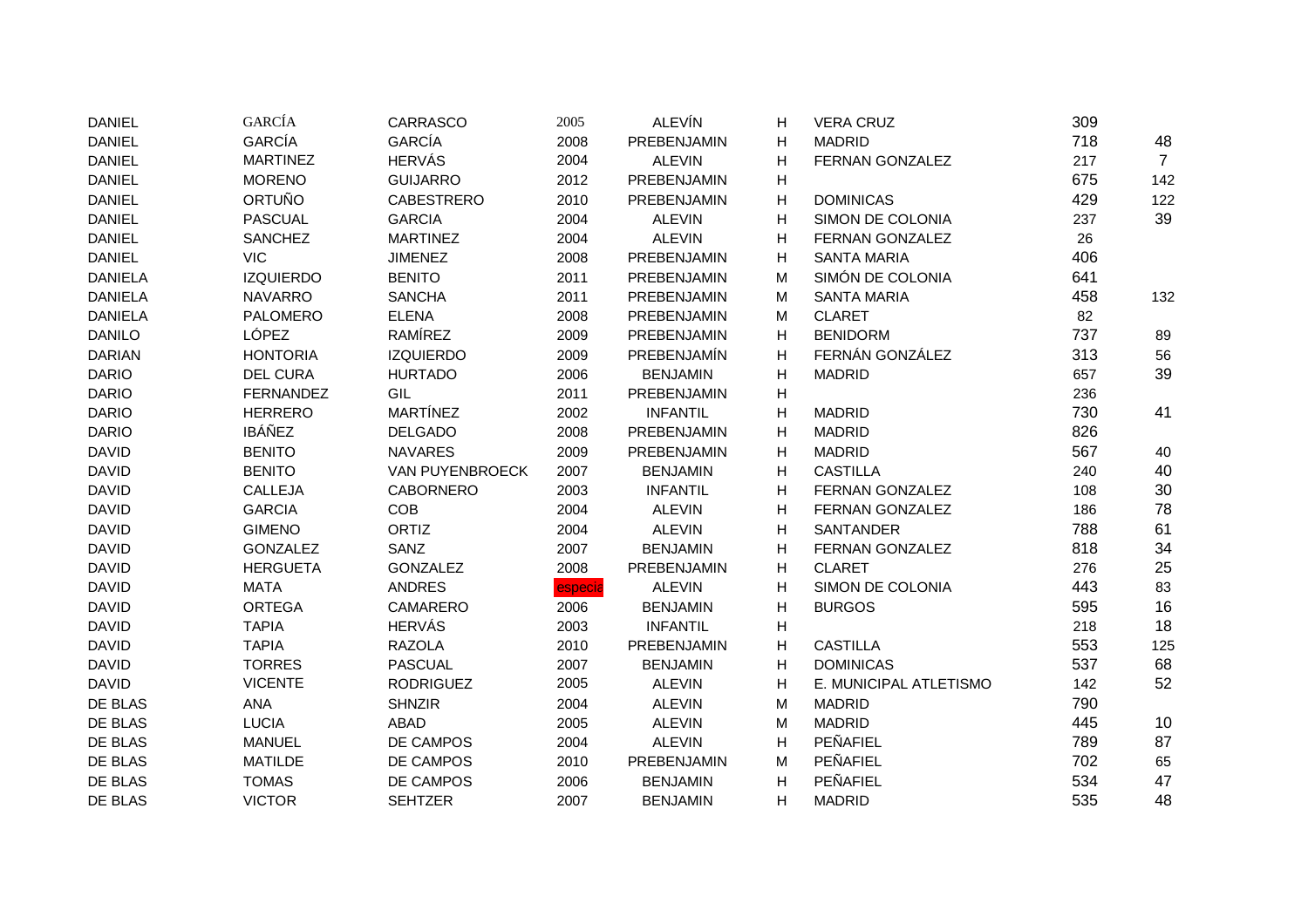| DE COS           | <b>NOELIA</b>             | GIL               | 2003 | <b>INFANTIL</b> | M | <b>DOMINICAS</b>       | 709 | 41  |
|------------------|---------------------------|-------------------|------|-----------------|---|------------------------|-----|-----|
| DE DIEGO         | <b>ALVARO</b>             | <b>GALAN</b>      | 2008 | PREBENJAMIN     | н | SANTA MARÍA            | 656 |     |
| DE DIEGO         | <b>IKER</b>               | CALVO             | 2011 | PREBENJAMÍN     | H | <b>CASTILLA</b>        | 371 | 132 |
| <b>DIANA</b>     | <b>TEJEDOR</b>            | SANZ              | 2010 | PREBENJAMIN     | М | SIMON DE COLONIA       | 435 | 77  |
| <b>DIEGO</b>     | <b>ABAD</b>               | DEL VAL           | 2013 | PREBENJAMIN     | н | VALLADOLID             | 288 | 194 |
| <b>DIEGO</b>     | ALBARRÁN                  | <b>MARTÍNEZ</b>   | 2006 | <b>BENJAMÍN</b> | н | SANTA MARÍA            | 305 | 50  |
| <b>DIEGO</b>     | <b>ALCAZAR</b>            | <b>MOLINOS</b>    | 2005 | <b>ALEVIN</b>   | н | <b>BILBAO</b>          | 837 |     |
| <b>DIEGO</b>     | <b>ARAUZO</b>             | <b>LOPEZ</b>      | 2009 | PREBENJAMIN     | н | <b>MADRID</b>          | 582 | 62  |
| <b>DIEGO</b>     | <b>BARRIUSO</b>           | <b>SANCHEZ</b>    | 2011 | PREBENJAMIN     | н | <b>CLARET</b>          | 181 | 137 |
| <b>DIEGO</b>     | <b>BASCONES</b>           | <b>MORENO</b>     | 2005 | <b>ALEVIN</b>   | н | FERNÁN GONZÁLEZ        | 748 | 5   |
| <b>DIEGO</b>     | CALLEJA                   | <b>MARTINEZ</b>   | 2003 | <b>INFANTIL</b> | Η | <b>CLARET</b>          | 28  | 51  |
| <b>DIEGO</b>     | CARBAJAL                  | GIL               | 2009 | PREBENJAMIN     | H | <b>MADRID</b>          | 703 | 126 |
| <b>DIEGO</b>     | CASCAJARES                | GIL               | 2010 | PREBENJAMIN     | н | ANTONIO MACHADO        | 210 | 93  |
| <b>DIEGO</b>     | DE LA FUENTE              | <b>MORENO</b>     | 2002 | <b>INFANTIL</b> | H | <b>VELA ZANETTI</b>    | 347 | 22  |
| <b>DIEGO</b>     | DE LA IGLESIA             | <b>JUARRANZ</b>   | 2004 | <b>ALEVIN</b>   | н | <b>BURGOS</b>          | 513 | 27  |
| <b>DIEGO</b>     | <b>GARCIA</b>             | <b>COB</b>        | 2009 | PREBENJAMIN     | H | <b>FERNAN GONZALEZ</b> | 185 | 83  |
| <b>DIEGO</b>     | <b>GARCIMARTÍN</b>        | <b>PLASENCIA</b>  | 2004 | <b>ALEVIN</b>   | н | <b>PONTEVEDRA</b>      | 763 | 71  |
| <b>DIEGO</b>     | GIL                       | <b>ALBARRAN</b>   | 2007 | <b>BENJAMIN</b> | H |                        | 261 | 13  |
| <b>DIEGO</b>     | LOPEZ                     | <b>VALIENTE</b>   | 2012 | PREBENJAMIN     | H |                        | 433 |     |
| <b>DIEGO</b>     | MARÍA                     | MANGUÁN           | 2011 | PREBENJAMÍN     | н | FERNÁN GONZÁLEZ        | 370 |     |
| <b>DIEGO</b>     | <b>MARTIN</b>             | <b>CILLERUELO</b> | 2005 | <b>ALEVIN</b>   | н |                        | 279 | 59  |
| <b>DIEGO</b>     | MARTÍN DE VALMASI FUERTES |                   | 2007 | <b>BENJAMÍN</b> | н | <b>MADRID</b>          | 359 | 86  |
| <b>DIEGO</b>     | <b>MIGUEL</b>             | <b>ROMERO</b>     | 2006 | <b>BENJAMIN</b> | H | <b>CLARET</b>          | 570 | 5   |
| <b>DIEGO</b>     | <b>NUÑEZ</b>              | <b>FERNANDEZ</b>  | 2009 | PREBENJAMIN     | H | <b>DOMINICAS</b>       | 49  | 39  |
| <b>DIEGO</b>     | <b>PÉREZ</b>              | GARCÍA            | 2002 | <b>INFANTIL</b> | н | <b>VELA ZANETTI</b>    | 349 | 10  |
| <b>DILA</b>      | <b>OUAKLI</b>             |                   | 2006 | <b>BENJAMIN</b> | М | <b>FERNAN GONZALEZ</b> | 784 | 40  |
| <b>DIONISIO</b>  | <b>FERNANDEZ</b>          | <b>RIOSERAS</b>   | 2004 | <b>ALEVIN</b>   | H | <b>SANTA MARIA</b>     | 70  | 44  |
| <b>DOMINGO</b>   | <b>ALONSO</b>             | <b>HONTORIA</b>   | 2009 | PREBENJAMIN     | H | <b>CASTILLA</b>        | 514 | 88  |
| <b>EDGAR</b>     | <b>VICARIO</b>            | GALÁN             | 2006 | <b>BENJAMIN</b> | Н | <b>SANTA MARIA</b>     | 584 | 44  |
| <b>EDUARDO</b>   | <b>BARRIUSO</b>           | <b>ARAUZO</b>     | 2002 | <b>INFANTIL</b> | н | <b>BURGOS</b>          | 381 | 17  |
| <b>EDUARDO</b>   | <b>SAN JUAN</b>           | <b>ROJO</b>       | 2006 | <b>BENJAMIN</b> | H | <b>VERA CRUZ</b>       | 776 | 60  |
| <b>EIRE</b>      | <b>GARCÍA</b>             | ARBAIZAR          | 2002 | <b>INFANTIL</b> | M | <b>VELA ZANETTI</b>    | 732 | 40  |
| <b>EKAIN</b>     | <b>ALBARRAN</b>           | <b>IBAÑEZ</b>     | 2008 | PREBENJAMIN     | H |                        | 54  | 3   |
| <b>EL WAHABI</b> | <b>FERDAUS</b>            | <b>EL OUAHABI</b> | 2006 | <b>BENJAMÍN</b> | H | <b>DOMINICAS</b>       | 341 |     |
| <b>ELENA</b>     | CALLEJA                   | <b>AYLLON</b>     | 2004 | <b>ALEVIN</b>   | M | <b>DOMINICAS</b>       | 191 | 9   |
| <b>ELENA</b>     | <b>GARRIDO</b>            | <b>GARCIA</b>     | 2002 | <b>INFANTIL</b> | M | <b>CASTILLA</b>        | 450 | 29  |
|                  |                           |                   |      |                 |   |                        |     |     |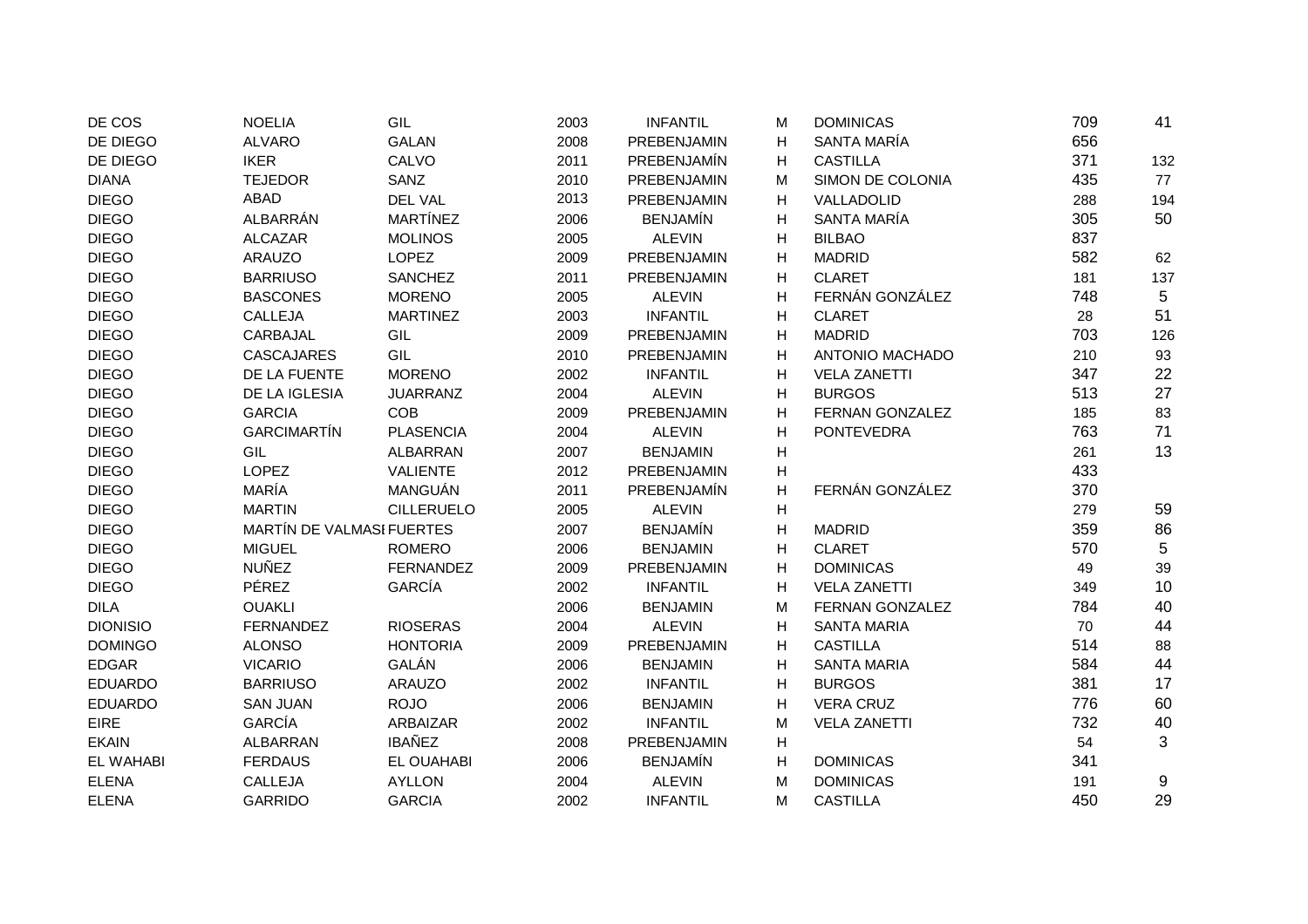| <b>ELENA</b>     | <b>MARTÍNEZ</b>  | CRUZ                   | 2009 | PREBENJAMÍN     | м | <b>DOMINICAS</b>        | 324 | 10  |
|------------------|------------------|------------------------|------|-----------------|---|-------------------------|-----|-----|
| <b>ELENA</b>     | <b>MIGUEL</b>    | <b>DOMINGO</b>         | 2010 | PREBENJAMIN     | M | FERNAN GONZALEZ         | 483 |     |
| <b>ELENA</b>     | <b>MIGUEL</b>    | <b>RUIZ</b>            | 2008 | PREBENJAMIN     | м | <b>SANTA CATALINA</b>   | 102 |     |
| <b>ELENA</b>     | <b>TERRON</b>    | <b>POSTIGO</b>         | 2003 | <b>INFANTIL</b> | M | FERNAN GONZALEZ         | 556 |     |
| <b>ELINE</b>     | <b>BENITO</b>    | <b>VAN PAYENBROECK</b> | 2005 | <b>ALEVIN</b>   | M | E. MUNICIPAL ATLETISMO  | 147 | 11  |
| <b>ELISA</b>     | <b>CRUZ</b>      | DE LA CAMARA           | 2005 | <b>ALEVIN</b>   | M | <b>CLARET</b>           | 172 | 8   |
| <b>ELIZABETH</b> | <b>BURGOS</b>    | <b>JUEZ</b>            | 2008 | PREBENJAMIN     | M | <b>CLARET</b>           | 637 | 17  |
| <b>ELLEN</b>     | <b>HERZOG</b>    | MATÉ                   | 2010 | PREBENJAMIN     | M | <b>ALEMANIA</b>         | 502 |     |
| <b>ELOY</b>      | <b>ALAMEDA</b>   | <b>PÉREZ</b>           | 2005 | <b>ALEVÍN</b>   | н | FERNÁN GONZÁLEZ         | 367 | 62  |
| ELOY             | GAYO             | MARTÍNEZ               | 2003 | <b>INFANTIL</b> | н | FERNÁN GONZÁLEZ         | 672 | 43  |
| <b>ELOY</b>      | <b>OLALLA</b>    | <b>HERNANDEZ</b>       | 2004 | <b>ALEVIN</b>   | н | FERNAN GONZALEZ         | 101 | 79  |
| <b>ELSA</b>      | <b>BLANCO</b>    | <b>BERNARDO</b>        | 2008 | PREBENJAMIN     | М |                         | 385 | 45  |
| <b>ELSA</b>      | <b>ESCUDERO</b>  | ÁLVAREZ                | 2006 | <b>BENJAMIN</b> | M | FERNÁN GONZÁLEZ         | 742 | 22  |
| <b>ELSA</b>      | <b>HERNANDO</b>  | <b>MIGUEL</b>          | 2010 | PREBENJAMIN     | M | <b>VERA CRUZ</b>        | 119 | 144 |
| <b>ELSA</b>      | <b>MARTÍN</b>    | GARCÍA                 | 2012 | PREBENJAMIN     | M | <b>DOMINICAS</b>        | 698 |     |
| <b>ELSA</b>      |                  | <b>SANCHEZ</b>         | 2007 | <b>BENJAMIN</b> | M |                         | 5   | 62  |
| <b>EMMA</b>      | <b>GARCIA</b>    | CANTÓN                 | 2010 | PREBENJAMIN     | M | <b>PALENCIA</b>         | 590 | 139 |
| <b>EMMA</b>      | <b>GOMEZ</b>     | DE LA ARENA            | 2012 | PREBENJAMIN     | M | SAN AGUSTÍN DE GUADALIX | 257 | 145 |
| <b>ENRIQUE</b>   | <b>GARCIA</b>    | <b>IGLESIAS</b>        | 2007 | <b>BENJAMIN</b> | н | <b>SANTA MARIA</b>      | 125 | 45  |
| <b>ENRIQUE</b>   | <b>GARCIA</b>    | <b>MUÑOZ</b>           | 2002 | <b>INFANTIL</b> | н | <b>EMPECINADO</b>       | 853 |     |
| <b>ENRIQUE</b>   | LAZARO           | <b>GAUNA</b>           | 2003 | <b>INFANTIL</b> | M | <b>CLARET</b>           | 40  | 54  |
| ERIC             | DE DIEGO         | <b>HERVÁS</b>          | 2009 | PREBENJAMIN     | н | EL ESPARTIDERO          | 250 | 91  |
| ERIC             | <b>RICO</b>      | GARCÍA                 | 2013 | PREBENJAMÍN     | н | SANTA MARÍA             | 304 | 181 |
| <b>ERIK</b>      | <b>OTERO</b>     | <b>MARINA</b>          | 2011 | PREBENJAMIN     | н | FERNAN GONZALEZ         | 160 | 178 |
| <b>ESTEBAN</b>   | <b>LORITE</b>    | <b>ARAUZO</b>          | 2007 | <b>BENJAMIN</b> | н | <b>MADRID</b>           | 379 |     |
| <b>ESTELA</b>    | ABAD             | DE PAZ                 | 2005 | <b>ALEVIN</b>   | M |                         | 98  | 44  |
| <b>ESTELA</b>    | CALDERÓN         | DEL PECHO              | 2009 | PREBENJAMIN     | M | FERNÁN GONZÁLEZ         | 628 | 93  |
| <b>ESTRELLA</b>  | <b>BENITO</b>    | <b>GRANDA</b>          | 2007 | <b>BENJAMIN</b> | м | FERNAN GONZALEZ         | 454 | 34  |
| <b>ESTRELLA</b>  | GÜENDOLINA       | <b>GONZALEZ</b>        | 2002 | <b>INFANTIL</b> | M | SANDOVAL                | 822 | 26  |
| <b>EUGENIA</b>   | <b>ESTEBAN</b>   | <b>ESCUDERO</b>        | 2009 | PREBENJAMIN     | M | SANTA MARÍA             | 750 | 101 |
| <b>EVA</b>       | <b>CRIADO</b>    | <b>BENITO</b>          | 2010 | PREBENJAMIN     | M | <b>CLARET</b>           | 247 | 95  |
| <b>EVA</b>       | <b>ESCUDERO</b>  | ARRANZ                 | 2006 | <b>BENJAMIN</b> | M | <b>VERA CRUZ</b>        | 287 | 57  |
| EVA              | <b>PALOMERO</b>  | <b>ELENA</b>           | 2010 | PREBENJAMIN     | M | <b>CLARET</b>           | 83  | 41  |
| <b>EVA</b>       | <b>SEVILLANO</b> | <b>MARCA</b>           | 2006 | <b>BENJAMIN</b> | М | <b>SANTA MARIA</b>      | 382 | 3   |
| <b>FABIAN</b>    | <b>HAID</b>      | <b>LEON</b>            | 2004 | <b>ALEVÍN</b>   | н | <b>ALEMANIA</b>         | 670 | 40  |
| <b>FABIAN</b>    | SANZ             | CASADO                 | 2010 | PREBENJAMIN     | н | <b>SANTA MARIA</b>      | 62  | 149 |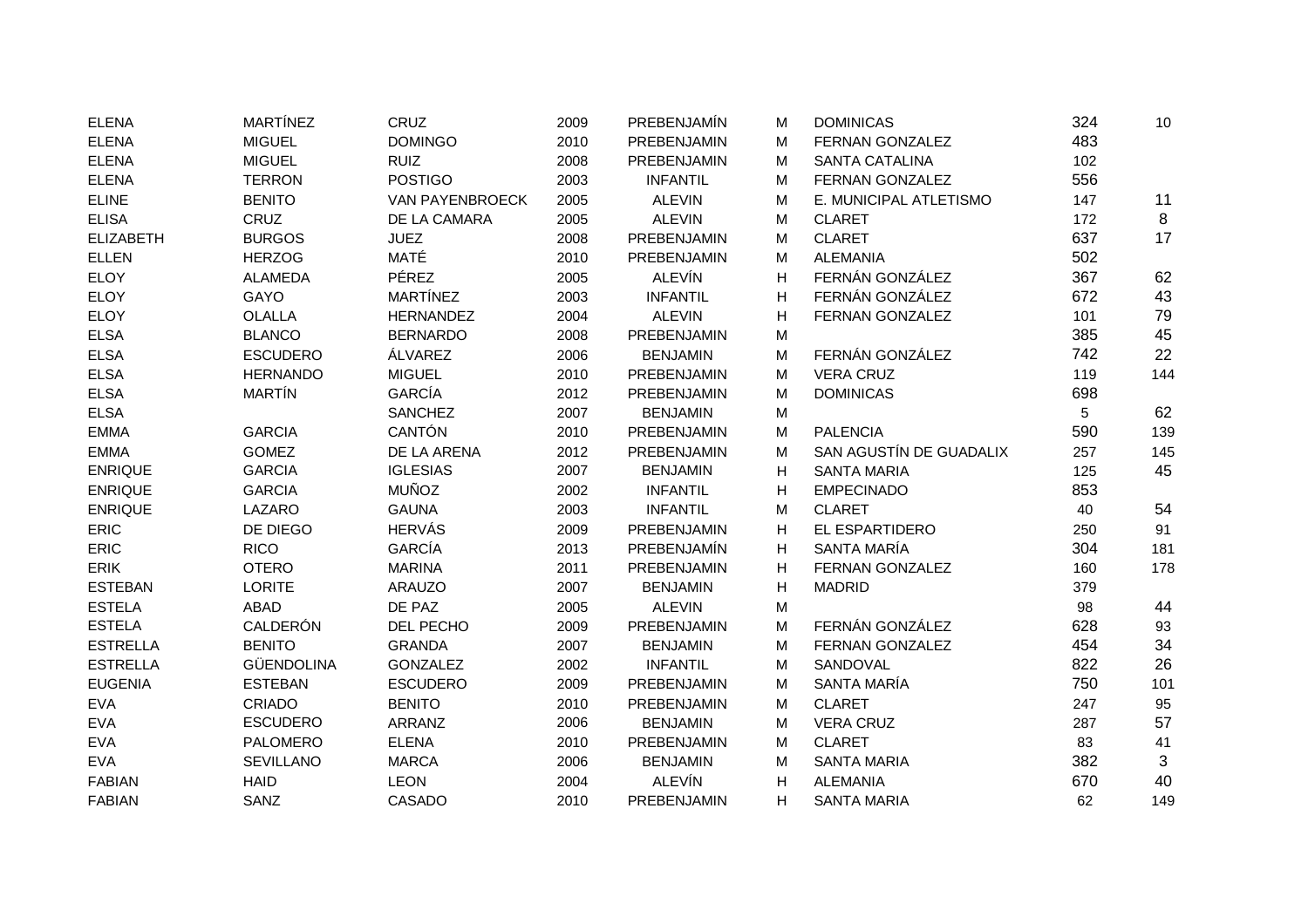| <b>FERNANDO</b>  | DE DOMINGO        | CALVO                    | 2007 | <b>BENJAMIN</b> | н              | GUMIEL DE IZÁN         | 723 | 65              |
|------------------|-------------------|--------------------------|------|-----------------|----------------|------------------------|-----|-----------------|
| <b>FIDEL</b>     | <b>VELASCO</b>    | <b>ASENJO</b>            | 2011 | PREBENJAMIN     | н              | FERNAN GONZALEZ        | 156 | 179             |
| <b>FIEL</b>      | <b>JUAN LUIS</b>  | <b>ESPINOSA</b>          | 2009 | PREBENJAMIN     | н              | <b>CLARET</b>          | 650 | 116             |
| <b>FRANCISCO</b> | <b>SESMA</b>      | <b>RENDÓN</b>            | 2004 | <b>ALEVÍN</b>   | Η              | CÁDIZ                  | 328 | 12              |
| <b>GABRIEL</b>   | FERNÁNDEZ         | <b>CUBILLO</b>           | 2011 | PREBENJAMIN     | Н              | <b>MADRID</b>          | 845 | 112             |
| <b>GABRIEL</b>   | <b>GARCÍA</b>     | <b>ARRIBAS</b>           | 2004 | <b>ALEVIN</b>   | н              | FERNAN GONZALEZ        | 836 | 14              |
| <b>GABRIEL</b>   | <b>MUÑÓZ</b>      | <b>BARBOSA</b>           | 2007 | <b>BENJAMIN</b> | н              | SANTA MARÍA            | 739 | 9               |
| <b>GABRIELA</b>  | <b>BÁSCONES</b>   | <b>GAYUBO</b>            | 2007 | <b>BENJAMÍN</b> | М              | SANTA MARÍA            | 345 | 60              |
| <b>GABRIELA</b>  | <b>GAUNA</b>      | <b>SANCHEZ</b>           | 2007 | <b>BENJAMIN</b> | M              |                        | 42  | 67              |
| <b>GADEA</b>     | <b>ADRIAN</b>     | DE LA FUENTE             | 2009 | PREBENJAMIN     | М              | <b>CLARET</b>          | 10  | 88              |
| <b>GADEA</b>     | <b>BARTOLOME</b>  | <b>ROMERAL</b>           | 2005 | <b>ALEVIN</b>   | M              | <b>VERA CRUZ</b>       | 512 | 47              |
| <b>GADEA</b>     | <b>MARTÍN</b>     | <b>BALBÁS</b>            | 2006 | <b>BENJAMIN</b> | М              | FERNAN GONZÁLEZ        | 15  | $\overline{7}$  |
| <b>GAEL</b>      | <b>LEON</b>       | <b>GOMEZ</b>             | 2011 | PREBENJAMIN     | н              | <b>MADRID</b>          | 655 | 135             |
| <b>GAISKA</b>    | <b>CABALLERO</b>  | <b>GOMEZ</b>             | 2009 | PREBENJAMIN     | н              | <b>SANTANDER</b>       | 667 | 135             |
| <b>GISELA</b>    | <b>MORCILLO</b>   | <b>HONTORIA</b>          | 2009 | PREBENJAMIN     | М              |                        | 282 | 140             |
| <b>GOIURI</b>    | ALBARRAN          | <b>IBAÑEZ</b>            | 2002 | <b>INFANTIL</b> | M              | ARANDA CONDADO DE HAZA | 53  | $5\phantom{.0}$ |
| GONZALO          | <b>GARCIA</b>     | <b>MARTINEZ</b>          | 2006 | <b>BENJAMIN</b> | н              |                        | 66  | 22              |
| GONZALO          | LLUVIA            | <b>DELGADO</b>           | 2008 | PREBENJAMIN     | M              | FERNAN GONZALEZ        | 550 | 44              |
| <b>GONZALO</b>   | <b>MIRAVALLES</b> | <b>COB</b>               | 2003 | <b>INFANTIL</b> | н              | <b>ROA</b>             | 773 | 21              |
| <b>GONZALO</b>   | <b>MORCILLO</b>   | <b>HONTORIA</b>          | 2007 | <b>BENJAMIN</b> | н              |                        | 281 | 74              |
| GONZALO          | <b>MOREA</b>      | MARTIN DE VALMASEDA 2007 |      | <b>BENJAMÍN</b> | $\overline{H}$ | LEÓN                   | 316 | 52              |
| <b>GUILLERMO</b> | <b>BALLANO</b>    | <b>DÍAZ</b>              | 2012 | PREBENJAMIN     | н              |                        | 615 | 199             |
| <b>GUILLERMO</b> | DE LA FUENTE      | <b>VELASCO</b>           | 2010 | PREBENJAMIN     | н              | SANTA MARÍA            | 679 | 144             |
| <b>GUILLERMO</b> | <b>DOMINGUEZ</b>  | <b>ESTEBAN</b>           | 2012 | PREBENJAMIN     | н              | FERNAN GONZALEZ        | 180 | 183             |
| <b>GUILLERMO</b> | <b>MARTIN</b>     | <b>GARCIA</b>            | 2011 | PREBENJAMIN     | н              | <b>CASTILLA</b>        | 32  | 147             |
| <b>GUILLERMO</b> | <b>MARTINEZ</b>   | DE LA RUBIA              | 2010 | PREBENJAMIN     | Η              | <b>CASTILLA</b>        | 449 | 129             |
| <b>GUILLERMO</b> | <b>PASCUAL</b>    | <b>ALCALDE</b>           | 2010 | PREBENJAMIN     | н              | <b>CLARET</b>          | 109 | 136             |
| <b>GUILLERMO</b> | <b>RUBIO</b>      | <b>BROGERAS</b>          | 2005 | <b>ALEVIN</b>   | Η              | <b>CASTILLA</b>        | 740 | 37              |
| <b>GUILLERMO</b> | <b>VELASCO</b>    | <b>DEL CURA</b>          | 2005 | <b>ALEVIN</b>   | Η              | <b>CLARET</b>          | 416 | 77              |
| <b>GUILLERMO</b> | COLOMO            | LÓPEZ                    | 2003 | <b>INFANTIL</b> | н              | <b>BILBAO</b>          | 343 |                 |
| <b>HECTOR</b>    | LAZARO            | <b>GAUNA</b>             | 2007 | <b>BENJAMIN</b> | Н              | <b>CLARET</b>          | 41  | 81              |
| <b>HECTOR</b>    | <b>PALACIOS</b>   | <b>HIGUERO</b>           | 2006 | <b>BENJAMIN</b> | н              | <b>CASTILLA</b>        | 91  | 11              |
| <b>HECTOR</b>    | <b>SANTAMARIA</b> | <b>HONTORIA</b>          | 2009 | PREBENJAMIN     | н              | <b>CLARET</b>          | 256 | 115             |
| <b>HELAL</b>     | <b>AULADSAID</b>  |                          | 2006 | <b>BENJAMIN</b> | н              | <b>CASTILLA</b>        | 716 | 20              |
| <b>HELENA</b>    | <b>ASENJO</b>     | <b>GOMEZ</b>             | 2010 | PREBENJAMIN     | м              | <b>SANTA MARIA</b>     | 157 | 114             |
| <b>HELVIA</b>    | <b>MARTIN</b>     | CRIADO                   | 2008 | PREBENJAMIN     | М              | <b>CASTILLA</b>        | 783 | 94              |
|                  |                   |                          |      |                 |                |                        |     |                 |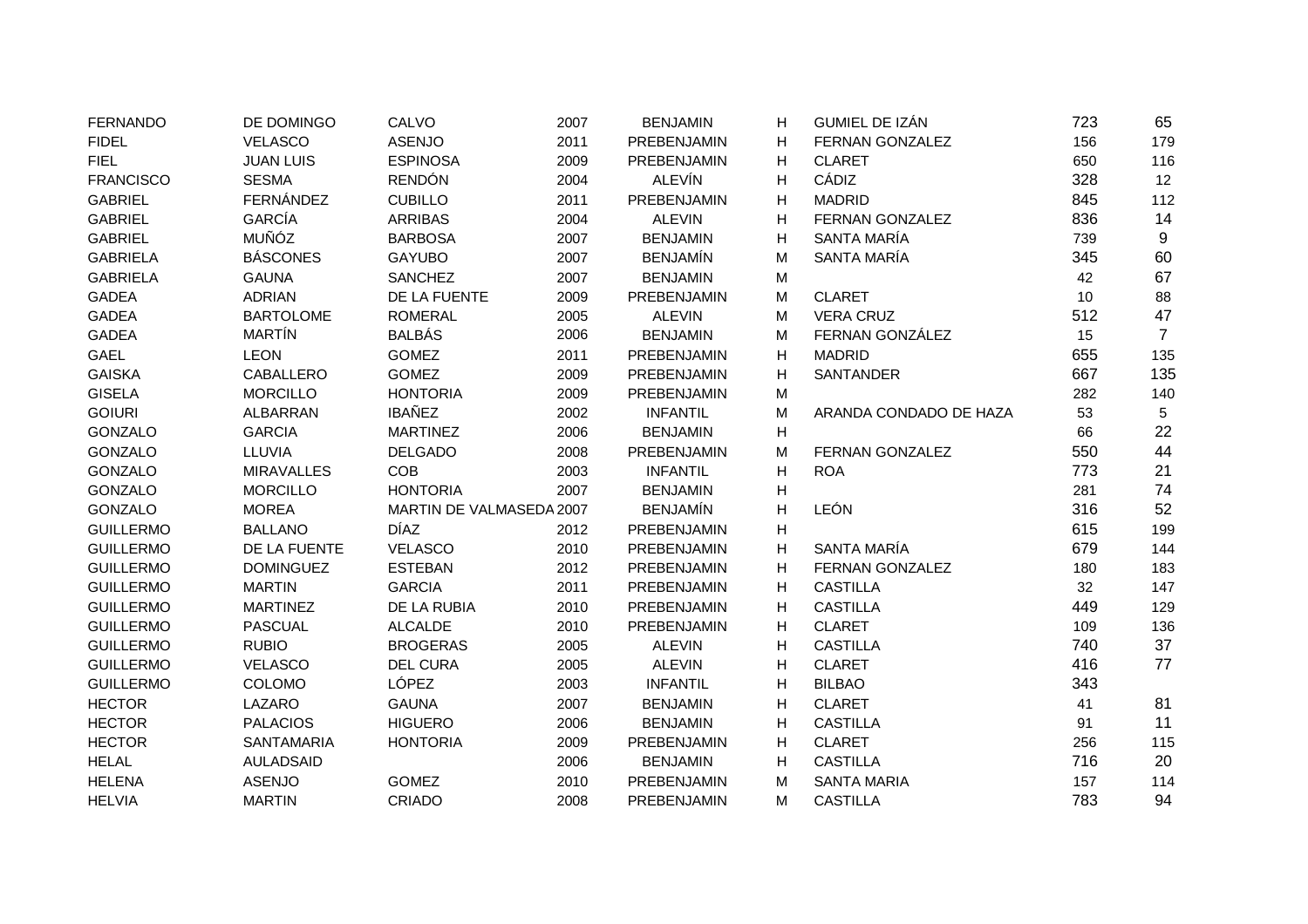| <b>HUGO</b>  | <b>ARRIBAS</b>    | GIL               | 2005 | <b>ALEVIN</b>   | Н | <b>CLARET</b>          | 203 | 18           |
|--------------|-------------------|-------------------|------|-----------------|---|------------------------|-----|--------------|
| <b>HUGO</b>  | <b>ASENSIO</b>    | <b>BENITO</b>     | 2010 | PREBENJAMIN     | Н | A CORUÑA               | 807 | 103          |
| <b>HUGO</b>  | CASADO            | <b>GUTIERREZ</b>  | 2005 | <b>ALEVIN</b>   | H | FERNAN GONZALEZ        | 503 | 44           |
| <b>HUGO</b>  | <b>DOMINGUEZ</b>  | <b>ESTEBAN</b>    | 2008 | PREBENJAMIN     | H | FERNAN GONZALEZ        | 179 | $\mathbf{1}$ |
| <b>HUGO</b>  | <b>ESTEBAN</b>    | <b>MONCADA</b>    | 2008 | PREBENJAMIN     | H | FERNAN GONZALEZ        | 552 | 23           |
| <b>HUGO</b>  | <b>ESTEBÁN</b>    | <b>JIMÉNEZ</b>    | 2010 | PREBENJAMIN     | H | FERNÁN GONZÁLEZ        | 632 | 81           |
| <b>HUGO</b>  | <b>LECRIVAIN</b>  | <b>BARTOLOMÉ</b>  | 2008 | PREBENJAMIN     | H | <b>MADRID</b>          | 602 |              |
| <b>HUGO</b>  | <b>PINEDA</b>     | <b>ONTAÑON</b>    | 2003 | <b>INFANTIL</b> | H |                        | 212 | 45           |
| <b>HUGO</b>  | <b>PORTELA</b>    | <b>MONSALVE</b>   | 2009 | PREBENJAMIN     | H | SIMON DE COLONIA       | 258 | 42           |
| <b>HUGO</b>  | <b>RIVERA</b>     | GIL               | 2003 | <b>INFANTIL</b> | H | <b>DOMINICAS</b>       | 538 | 39           |
| <b>HUGO</b>  | <b>SANCHO</b>     | <b>ORTUÑO</b>     | 2008 | PREBENJAMIN     | H | <b>VERA CRUZ</b>       | 227 | 29           |
| <b>HUGO</b>  | VELASCO           | <b>IZCARA</b>     | 2004 | <b>ALEVIN</b>   | H | PEÑAFIEL               | 696 |              |
| <b>IKER</b>  | <b>BURGUEÑO</b>   | <b>CABESTRERO</b> | 2010 | PREBENJAMIN     | н | SIMON DE COLONIA       | 428 | 156          |
| <b>IKER</b>  | <b>GUTIÉRREZ</b>  | <b>MUÑOZ</b>      | 2010 | PREBENJAMIN     | н | <b>CLARET</b>          | 603 | 73           |
| <b>IKER</b>  | <b>MARTIN</b>     | <b>GONZALEZ</b>   | 2005 | <b>ALEVIN</b>   | Н | <b>CRA RIBER DUERO</b> | 855 |              |
| <b>IKER</b>  | <b>MARTÍNEZ</b>   | <b>GARCÍA</b>     | 2013 | PREBENJAMÍN     | н |                        | 320 |              |
| <b>IKER</b>  | <b>MORALES</b>    |                   | 2009 | PREBENJAMIN     | н | <b>BARCELONA</b>       | 533 | 77           |
| <b>INÉR</b>  | <b>RODRÍGUEZ</b>  | <b>AGÜERA</b>     | 2009 | PREBENJAMÍN     | М | <b>CLARET</b>          | 308 | 37           |
| <b>INES</b>  | <b>BARBADILLO</b> | <b>VICARIO</b>    | 2006 | <b>BENJAMIN</b> | M | E. MUNICIPAL ATLETISMO | 133 | 23           |
| <b>INES</b>  | <b>GARCIA</b>     | <b>VICARIO</b>    | 2007 | <b>BENJAMIN</b> | M | <b>DOMINICAS</b>       | 284 | 55           |
| <b>INES</b>  | <b>MARTINEZ</b>   | <b>CISNAL</b>     | 2002 | <b>INFANTIL</b> | M |                        | 771 | 37           |
| <b>INES</b>  | <b>MARTINEZ</b>   | <b>ROJO</b>       | 2002 | <b>INFANTIL</b> | М | <b>EMPECINADO</b>      | 442 | 8            |
| <b>INES</b>  | <b>PASCUA</b>     | VELAZQUEZ         | 2010 | PREBENJAMIN     | М | <b>FERNAN GONZALEZ</b> | 787 | 137          |
| <b>INÉS</b>  | <b>RINCÓN</b>     | LÓPEZ             | 2003 | <b>INFANTIL</b> | М | <b>DOMINICAS</b>       | 710 | 18           |
| IÑAKI        | FERNÁNDEZ         | <b>CUBILLO</b>    | 2009 | PREBENJAMIN     | H | <b>MADRID</b>          | 846 | 57           |
| <b>IÑIGO</b> | COLOMO            | LÓPEZ             | 2007 | <b>BENJAMÍN</b> | H | <b>BILBAO</b>          | 344 | 32           |
| <b>IRATI</b> | <b>MUÑIZ</b>      | <b>OSORIO</b>     | 2009 | PREBENJAMÍN     | M | <b>BARACALDO</b>       | 361 | 89           |
| <b>IRAYA</b> | <b>GARCIA</b>     | <b>GARCIA</b>     | 2010 | PREBENJAMIN     | M | <b>CASTILLA</b>        | 580 | 67           |
| <b>IRENE</b> | GONZÁLEZ          | PEÑA              | 2007 | <b>BENJAMÍN</b> | M | SIMÓN DE COLONIA       | 311 |              |
| <b>IRENE</b> | <b>MARIN</b>      | ARRANZ            | 2003 | <b>INFANTIL</b> | M | <b>CORDOBA</b>         | 387 | 15           |
| <b>IRENE</b> | <b>MARTIN</b>     | SAYALERO          | 2009 | PREBENJAMIN     | М | FERNAN GONZALEZ        | 532 | 56           |
| <b>IRENE</b> | <b>MIRAVALLES</b> | <b>RODRIGUEZ</b>  | 2008 | PREBENJAMIN     | M | FERNAN GONZALEZ        | 207 | 13           |
| <b>IRENE</b> | PERIBAÑEZ         | ABAD              | 2005 | <b>ALEVIN</b>   | M |                        | 97  | 35           |
| <b>IRENE</b> | <b>SUALDEA</b>    | LÓPEZ             | 2004 | <b>ALEVIN</b>   | M | <b>CASTILLA</b>        | 607 | 36           |
| <b>IRENE</b> | <b>VICENTE</b>    | <b>POLLINO</b>    | 2009 | PREBENJAMIN     | М | <b>SALAMANCA</b>       | 407 | 26           |
| <b>IRIS</b>  | SACRISTÁN         | <b>ANTON</b>      | 2003 | <b>INFANTIL</b> | M | <b>MADRID</b>          | 708 |              |
|              |                   |                   |      |                 |   |                        |     |              |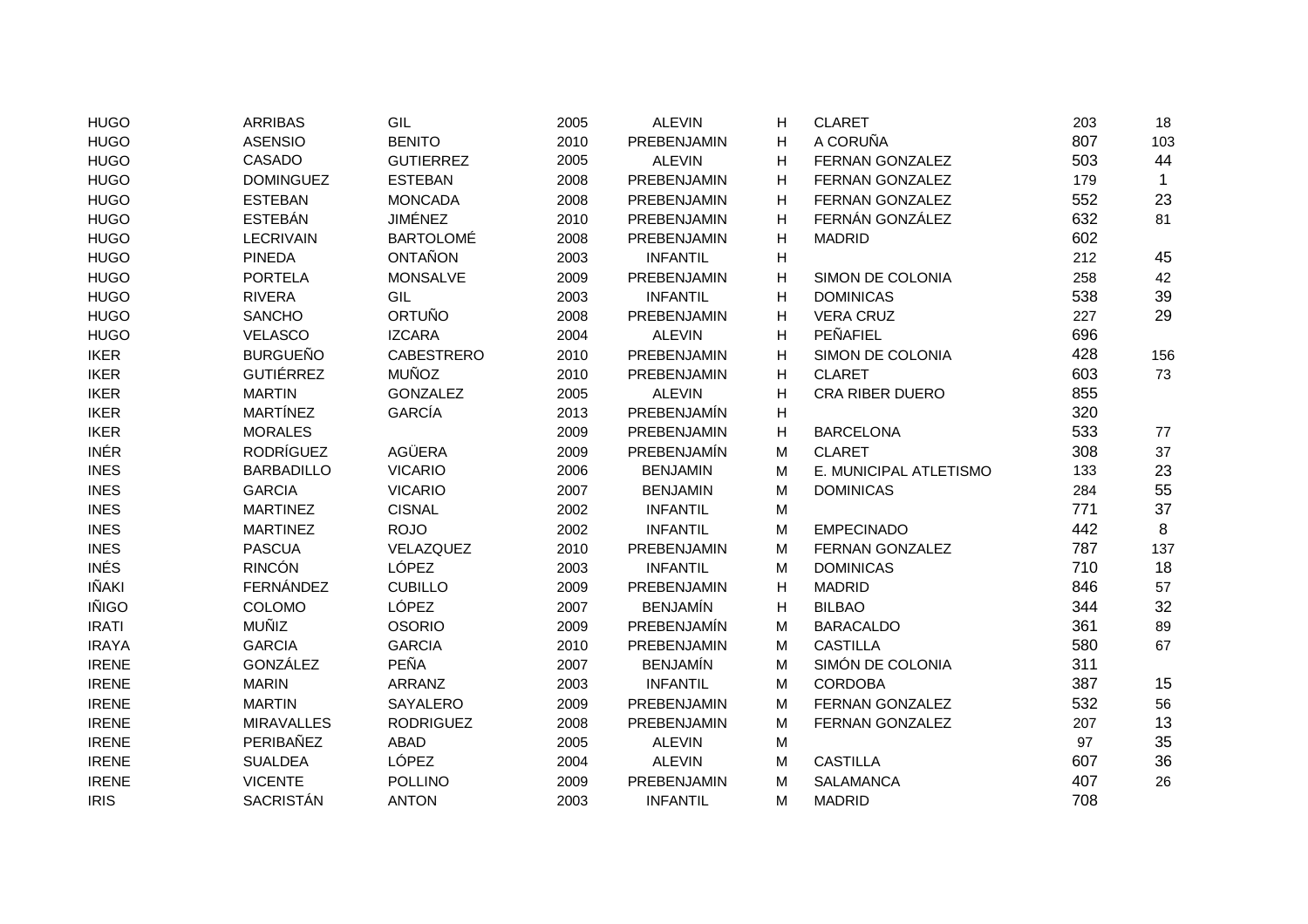| <b>ISMAEL</b> | ANDRÉS            | <b>ALVARO</b>     | 2010 | PREBENJAMIN     | Н                         | <b>CASTILLA</b>       | 769 | 72  |
|---------------|-------------------|-------------------|------|-----------------|---------------------------|-----------------------|-----|-----|
| <b>ISMAEL</b> | DE DOMINGO        | CALVO             | 2010 | PREBENJAMIN     | Н                         | GUMIEL DE IZÁN        | 721 | 172 |
| <b>ISMAEL</b> | DE LA FUENTE      | <b>ESTEBAN</b>    | 2006 | <b>BENJAMIN</b> | H                         | <b>DOMINICAS</b>      | 527 | 8   |
| <b>ISMAEL</b> | <b>GARCIA</b>     | <b>GONZALEZ</b>   | 2009 | PREBENJAMIN     | Н                         | <b>VERA CRUZ</b>      | 23  | 95  |
| <b>ISMAEL</b> | <b>OLALLA</b>     | <b>HERNANDEZ</b>  | 2007 | <b>BENJAMIN</b> | H                         | FERNAN GONZALEZ       | 100 | 25  |
| <b>IULIA</b>  | <b>LICA</b>       | <b>LICA</b>       | 2002 | <b>INFANTIL</b> | м                         | <b>VERA CRUZ</b>      | 738 | 20  |
| <b>IVAN</b>   | <b>CASTILLA</b>   | ZAHORSKAYA        | 2009 | PREBENJAMIN     | H                         | <b>CLARET</b>         | 594 | 99  |
| <b>IVAN</b>   | <b>DOMINGO</b>    | <b>ROJO</b>       | 2006 | <b>BENJAMIN</b> | H                         | <b>VILLALBA</b>       | 488 | 17  |
| <b>IVAN</b>   | <b>FRESNILLO</b>  | <b>GALINDO</b>    | 2006 | <b>BENJAMIN</b> | H                         | FERNAN GONZALEZ       | 265 | 41  |
| <b>IVAN</b>   | <b>GONZALES</b>   | <b>AYALA</b>      | 2010 | PREBENJAMIN     | H                         | FERNAN GONZALEZ       | 127 | 97  |
| <b>IVAN</b>   | <b>GONZALEZ</b>   | <b>GAYUBO</b>     | 2003 | <b>INFANTIL</b> | H                         | <b>BURGOS</b>         | 559 | 20  |
| <b>IVAN</b>   | <b>SANTOS</b>     | DE LA CRUZ        | 2006 | <b>BENJAMIN</b> | н                         | SIMON DE COLONIA      | 437 | 61  |
| <b>IVAN</b>   | <b>VELASCO</b>    | <b>PALOMINO</b>   | 2003 | <b>INFANTIL</b> | H                         | <b>VERA CRUZ</b>      | 161 | 27  |
| <b>IVÁN</b>   | PÉREZ             | <b>GARCÍA</b>     | 2004 | <b>ALEVÍN</b>   | H                         | SANTA MARÍA           | 350 | 43  |
| <b>JAIME</b>  | <b>CHICO</b>      | <b>ARAUZO</b>     | 2005 | <b>ALEVIN</b>   | H                         | <b>CLARET</b>         | 84  | 46  |
| <b>JAIME</b>  | <b>MARTIN</b>     | LOPEZ             | 2003 | <b>INFANTIL</b> | Н                         | <b>VERA CRUZ</b>      | 560 | 33  |
| <b>JAIME</b>  | <b>MIGUEL</b>     | <b>MONSALVO</b>   | 2005 | <b>ALEVIN</b>   | Н                         | <b>CLARET</b>         | 792 | 90  |
| JAIME         | <b>SANTANA</b>    | ALBARRÁN          | 2004 | <b>ALEVIN</b>   | H                         | <b>DOMINICAS</b>      | 621 | 117 |
| <b>JANA</b>   | ARRABAL           | <b>JIMENEZ</b>    | 2011 | PREBENJAMÍN     | M                         | SIMON DE COLONIA      | 222 | 131 |
| <b>JANA</b>   | <b>RUIZ</b>       | SAMANIEGO         | 2006 | <b>BENJAMIN</b> | M                         | <b>SANTA CATALINA</b> | 715 |     |
| <b>JARA</b>   | DE PABLOS         | <b>TRIGUEROS</b>  | 2012 | PREBENJAMIN     | M                         |                       | 575 | 143 |
| <b>JAVIER</b> | <b>BARBADILLO</b> | LAZARO            | 2006 | <b>BENJAMIN</b> | Н                         | <b>CASTILLA</b>       | 377 | 15  |
| <b>JAVIER</b> | CALVO             | <b>BENITO</b>     | 2012 | PREBENJAMIN     | Н                         | <b>SEVILLA</b>        | 755 | 197 |
| <b>JAVIER</b> | <b>IGLESIAS</b>   | <b>BARBADILLO</b> | 2008 | PREBENJAMIN     | H                         | <b>CLARET</b>         | 268 |     |
| <b>JAVIER</b> | LOPEZ             | GIL               | 2006 | <b>BENJAMIN</b> | H                         | FERNAN GONZALEZ       | 500 | 29  |
| <b>JAVIER</b> | <b>PINEDA</b>     | <b>DEL ARCO</b>   | 2006 | <b>BENJAMIN</b> | H                         | <b>DOMINICAS</b>      | 421 | 71  |
| <b>JAVIER</b> | <b>ROJO</b>       | ARRANZ            | 2011 | PREBENJAMIN     | н                         |                       | 85  | 176 |
| <b>JHON</b>   | <b>SIHORU</b>     | <b>RUIZ</b>       | 2004 | <b>ALEVIN</b>   | H                         | <b>VERA CRUZ</b>      | 38  | 73  |
| <b>JIMENA</b> | ARRANZ            | <b>BRAVO</b>      | 2011 | PREBENJAMIN     | M                         | <b>CLUB CORZO</b>     | 558 | 128 |
| <b>JIMENA</b> | <b>BENITO</b>     | SANZ              | 2011 | PREBENJAMIN     | M                         | <b>MADRID</b>         | 473 | 125 |
| <b>JIMENA</b> | <b>CABESTRERO</b> | <b>BERNARDOS</b>  | 2009 | PREBENJAMIN     | M                         | <b>CASTILLA</b>       | 188 | 33  |
| <b>JIMENA</b> | <b>GALLEGO</b>    | <b>RABADAN</b>    | 2004 | <b>ALEVIN</b>   | M                         |                       | 242 | 30  |
| <b>JIMENA</b> | <b>GILARTE</b>    | CABAÑAS           | 2011 | PREBENJAMIN     | M                         | <b>MADRID</b>         | 726 | 106 |
| <b>JIMENA</b> | <b>MODRÓN</b>     | CALLEJA           | 2011 | PREBENJAMIN     | M                         | <b>CASTILLA</b>       | 777 |     |
| <b>JIMENA</b> | VELAZQUEZ         | <b>BENEDITED</b>  | 2009 | PREBENJAMIN     | M                         | SIMÓN DE COLONIA      | 663 | 160 |
| <b>JOEL</b>   | <b>BARBADILLO</b> | <b>CHICOTE</b>    | 2013 | PREBENJAMIN     | $\boldsymbol{\mathsf{H}}$ |                       | 705 | 198 |
|               |                   |                   |      |                 |                           |                       |     |     |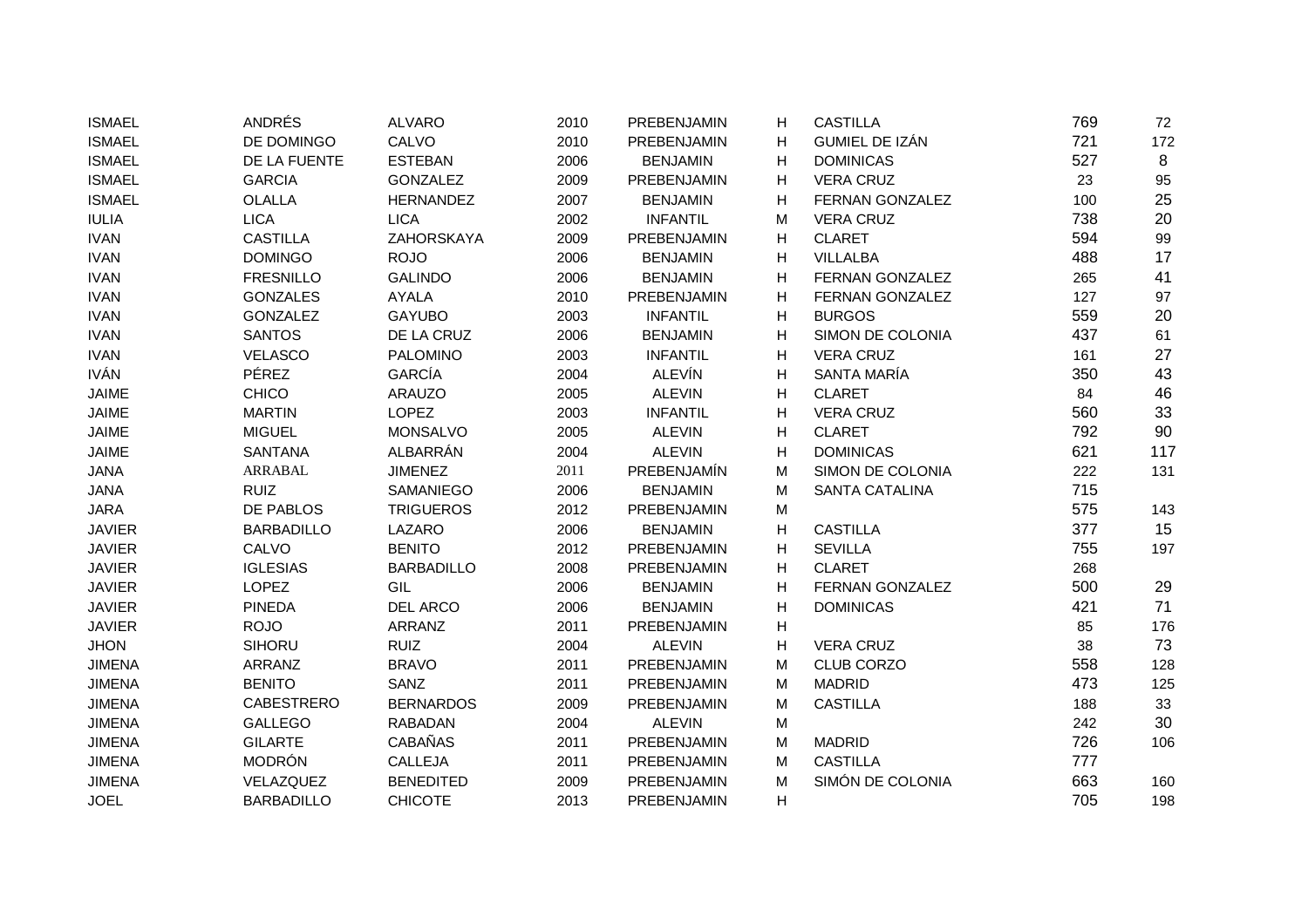| <b>JORGE</b>       | <b>BENITO</b>     | <b>MARCOS</b>    | 2010 | PREBENJAMIN        | н | <b>VERA CRUZ</b>            | 116 | 96                      |
|--------------------|-------------------|------------------|------|--------------------|---|-----------------------------|-----|-------------------------|
| <b>JORGE</b>       | <b>CABAÑAS</b>    | <b>MOZO</b>      | 2009 | PREBENJAMIN        | н | <b>CLARET</b>               | 725 | 92                      |
| <b>JORGE</b>       | DE LA ROCA        | <b>PALACIOS</b>  | 2008 | PREBENJAMIN        | H | <b>SANTA MARIA</b>          | 480 | $\overline{2}$          |
| <b>JORGE</b>       | <b>HERRERO</b>    | <b>CABORNERO</b> | 2002 | <b>INFANTIL</b>    | Н | SANDOVAL                    | 123 | $\overline{\mathbf{4}}$ |
| <b>JORGE</b>       | <b>IZQUIERDO</b>  | <b>BENITO</b>    | 2006 | <b>BENJAMIN</b>    | H | SIMÓN DE COLONIA            | 625 | 78                      |
| <b>JORGE</b>       | <b>JAVIER</b>     | <b>ARRIBAS</b>   | 2009 | PREBENJAMIN        | н | <b>CLARET</b>               | 392 | 59                      |
| <b>JORGE</b>       | LOBO              |                  | 2005 | <b>ALEVIN</b>      | H |                             | 772 | 86                      |
| <b>JORGE</b>       | <b>MARTINEZ</b>   | MANZANO          | 2005 | <b>ALEVIN</b>      | Н | ARANDA CONDADO DE HAZA CAJ. | 585 | 23                      |
| <b>JORGE</b>       | <b>MUÑOZ</b>      | <b>ESTEBAN</b>   | 2007 | <b>BENJAMIN</b>    | H | <b>VERA CRUZ</b>            | 196 | 67                      |
| <b>JORGE</b>       | PEÑA              | <b>DELGADO</b>   | 2012 | PREBENJAMÍN        | H | E.I. MUNICIPAL              | 356 | 186                     |
| <b>JORGE</b>       | <b>ROJO</b>       | <b>SESMA</b>     | 2013 | <b>PREBENJAMÍN</b> | н |                             | 327 | 200                     |
| <b>JORGE</b>       | <b>ZAMORA</b>     | GIL              | 2013 | PREBENJAMIN        | н |                             | 647 |                         |
| <b>JORGE</b>       | <b>BARRIUSO</b>   | <b>DEL CURA</b>  | 2002 | <b>INFANTIL</b>    | н | <b>DOMINICAS</b>            | 824 |                         |
| <b>JOSE LUIS</b>   | <b>VELASCO</b>    | <b>ASENJO</b>    | 2008 | PREBENJAMIN        | н | FERNAN GONZALEZ             | 155 | 31                      |
| <b>JOSE MARIA</b>  | <b>TOMÉ</b>       | ARAUZO           | 2008 | PREBENJAMIN        | Н | <b>MADRID</b>               | 583 | 66                      |
| <b>JOSE PABLO</b>  | CARREÑO           | <b>MARTIN</b>    | 2007 | <b>BENJAMIN</b>    | н | <b>VERA CRUZ</b>            | 267 | 83                      |
| <b>JUAN</b>        | <b>AGUEDA</b>     | <b>MAZAGATOS</b> | 2008 | PREBENJAMIN        | H | <b>SEGOVIA</b>              | 842 | 109                     |
| <b>JUAN</b>        | <b>APARICIO</b>   | <b>GARCIA</b>    | 2008 | PREBENJAMIN        | H | <b>VERA CRUZ</b>            | 409 | 68                      |
| JUAN               | <b>ARROYO</b>     | SANZA            | 2010 | PREBENJAMIN        | н | <b>FERNAN GONZALEZ</b>      | 827 | 98                      |
| JUAN               | DE LA FUENTE      | <b>GONZALEZ</b>  | 2008 | PREBENJAMIN        | н | <b>CLARET</b>               | 467 | 27                      |
| JUAN               | GIL               | <b>MIGUEL</b>    | 2011 | <b>PREBENJAMIN</b> | H | <b>SORIA</b>                | 606 | 151                     |
| JUAN               | <b>GONZALEZ</b>   | <b>GONZALEZ</b>  | 2003 | <b>INFANTIL</b>    | н | <b>CLARET</b>               | 47  | 46                      |
| JUAN               | <b>IVARS</b>      | <b>ACEÑA</b>     | 2004 | <b>ALEVIN</b>      | H | <b>CASTILLA</b>             | 402 |                         |
| JUAN               | <b>ORDUÑA</b>     | DE PABLOS        | 2007 | <b>BENJAMIN</b>    | н | <b>CLARET</b>               | 492 | 30                      |
| JUAN               | PEÑALBA           | <b>LORENZO</b>   | 2003 | <b>INFANTIL</b>    | H |                             | 129 | 36                      |
| <b>JUAN</b>        | <b>VELASCO</b>    | DE DOMINGO       | 2007 | <b>BENJAMIN</b>    | H | FERNAN GONZALEZ             | 460 |                         |
| <b>JUAN CARLOS</b> | DE LA FUENTE      | <b>ESTEBAN</b>   | 2004 | <b>ALEVIN</b>      | н | <b>DOMINICAS</b>            | 528 | 36                      |
| <b>JUAN MANUEL</b> | <b>GALLEGO</b>    | <b>RABADAN</b>   | 2002 | <b>INFANTIL</b>    | H |                             | 241 | 13                      |
| <b>JUAN MIGUEL</b> | SANZ              | <b>SANZA</b>     | 2006 | <b>BENJAMIN</b>    | H | <b>CASTILLA</b>             | 472 |                         |
| <b>JULIA</b>       | <b>GALLEGO</b>    | <b>RABADAN</b>   | 2011 | PREBENJAMIN        | M |                             | 243 | 115                     |
| <b>JULIA</b>       | <b>GARCIA</b>     | <b>ROMERO</b>    | 2004 | <b>ALEVIN</b>      | M | <b>VERA CRUZ</b>            | 662 | 46                      |
| JULIA              | GONZÁLEZ          | GARCÍA           | 2006 | <b>BENJAMÍN</b>    | M | <b>DOMINICAS</b>            | 335 | $\overline{2}$          |
| JULIA              | <b>SUALDEA</b>    | <b>MARTIN</b>    | 2010 | PREBENJAMIN        | M | <b>DOMINICAS</b>            | 478 | 107                     |
| JULIA              | VALIENTE          | CRIADO           | 2007 | <b>BENJAMIN</b>    | M | <b>DOMINICAS</b>            | 701 | 18                      |
| JULIA              | <b>VELASCO</b>    | DE DOMINGO       | 2010 | PREBENJAMIN        | м | FERNAN GONZALEZ             | 461 |                         |
| JULIÁN             | <b>SAN MARTÍN</b> | LERÍN            | 2007 | <b>BENJAMIN</b>    | H | <b>MADRID</b>               | 830 |                         |
|                    |                   |                  |      |                    |   |                             |     |                         |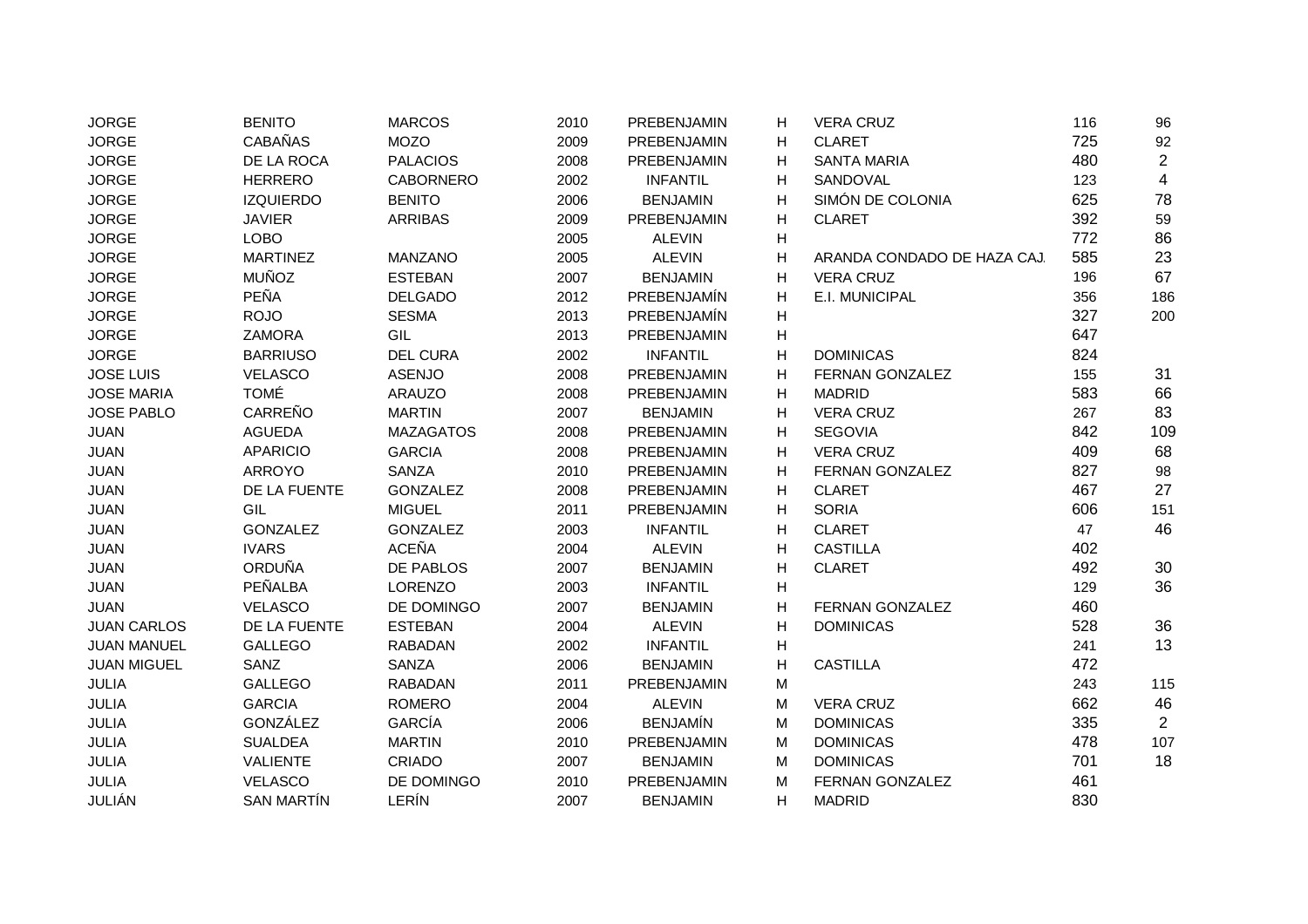| <b>KILIAN</b>        | <b>BURGUEÑO</b>  | <b>CABESTRERO</b> | 2014 | PREBENJAMIN     | H |                        | 427 | 177            |
|----------------------|------------------|-------------------|------|-----------------|---|------------------------|-----|----------------|
| LAÍN                 | <b>CABAÑES</b>   | <b>NIETO</b>      | 2010 | PREBENJAMÍN     | н | SIMÓN DE COLONIA       | 352 |                |
| LARA                 | <b>BENITO</b>    | <b>NAVARES</b>    | 2006 | <b>BENJAMIN</b> | М | <b>MADRID</b>          | 566 | 44             |
| LARA                 | <b>BLANCO</b>    | <b>ARANDILLA</b>  | 2003 | <b>INFANTIL</b> | M | <b>CLARET</b>          | 111 | 14             |
| LARA                 | <b>LLORENTE</b>  | DE LA RICA        | 2004 | <b>ALEVIN</b>   | M | <b>DOMINICAS</b>       | 231 | 27             |
| LARA                 | <b>MARTINEZ</b>  | <b>ALAMO</b>      | 2008 | PREBENJAMIN     | M | FERNAN GONZALEZ        | 271 | 6              |
| LARA                 | <b>MUÑOZ</b>     | <b>GONZALEZ</b>   | 2006 | <b>BENJAMIN</b> | M |                        | 78  | 64             |
| LARA                 | <b>POLANCO</b>   | <b>NUÑEZ</b>      | 2003 | <b>INFANTIL</b> | M | FERNAN GONZALEZ        | 505 | $\overline{2}$ |
| <b>LARA PATRICIA</b> | <b>ARRANZ</b>    | <b>MARTINEZ</b>   | 2008 | PREBENJAMIN     | M | <b>VERA CRUZ</b>       | 278 |                |
| <b>LAURA</b>         | <b>AMOROSO</b>   | <b>JIMÉNEZ</b>    | 2011 | PREBENJAMIN     | M | <b>MADRID</b>          | 633 |                |
| <b>LAURA</b>         | <b>BENITO</b>    | <b>MARTOS</b>     | 2007 | <b>BENJAMIN</b> | M | <b>VERA CRUZ</b>       | 115 | 59             |
| <b>LAURA</b>         | <b>BROGERAS</b>  | <b>CABESTRERO</b> | 2008 | PREBENJAMIN     | M | FERNAN GONZALEZ        | 174 |                |
| <b>LAURA</b>         | FERNÁNDEZ        | <b>PANIEGO</b>    | 2005 | <b>ALEVÍN</b>   | M | <b>MADRID</b>          | 322 | 43             |
| <b>LAURA</b>         | <b>GONZALEZ</b>  | <b>LLORENTE</b>   | 2004 | <b>ALEVIN</b>   | M | <b>SANTA CATALINA</b>  | 232 | 6              |
| <b>LAURA</b>         | <b>HERRERO</b>   | CARRANZA          | 2003 | <b>INFANTIL</b> | М | ARANDA CONDADO DE HAZA | 131 | $\mathbf{1}$   |
| <b>LAURA</b>         | PEREZ            | LOPEZ             | 2008 | PREBENJAMIN     | M | <b>VERA CRUZ</b>       | 230 | 50             |
| LAURA                | <b>PORRAS</b>    | <b>CASTRO</b>     | 2009 | PREBENJAMIN     | M | PEÑA LA CALDERONA      | 149 |                |
| <b>LAURA</b>         | <b>RINCON</b>    | <b>PRIETO</b>     | 2003 | <b>INFANTIL</b> | M | <b>CASTILLA</b>        | 184 |                |
| <b>LEANDRO</b>       | <b>NIETO</b>     | <b>PASTOR</b>     | 2006 | <b>BENJAMIN</b> | н | SIMÓN DE COLONIA       | 624 | 24             |
| LEIRE                | <b>NUÑEZ</b>     | MATÉ              | 2011 | PREBENJAMIN     | М | <b>CASTILLA</b>        | 153 | 149            |
| LENA                 | <b>HAID</b>      | <b>LEON</b>       | 2007 | <b>BENJAMIN</b> | M | <b>ALEMANIA</b>        | 671 | 28             |
| LENA                 | <b>IZQUIERDO</b> | <b>MAMBRILLA</b>  | 2008 | PREBENJAMÍN     | M | FERNÁN GONZÁLEZ        | 354 | $30\,$         |
| <b>LEO</b>           | <b>FERNANDEZ</b> | GIL               | 2008 | PREBENJAMIN     | н |                        | 235 | 69             |
| <b>LETICIA</b>       | <b>AGÜERA</b>    | <b>MACHO</b>      | 2005 | <b>ALEVIN</b>   | M | <b>DOMINICAS</b>       | 249 | 23             |
| LIDIA                | <b>MORALES</b>   | <b>VALIENTE</b>   | 2012 | PREBENJAMIN     | M |                        | 577 | 126            |
| LIDIA                | ZANETTI          | ARRANZ            | 2013 | PREBENJAMIN     | M | <b>VERA CRUZ</b>       | 152 | 153            |
| <b>LOLA</b>          | <b>IVARS</b>     | <b>ACEÑA</b>      | 2006 | <b>BENJAMIN</b> | М | <b>CASTILLA</b>        | 403 | 14             |
| LOPE                 | <b>IZQUIERDO</b> | <b>MAMBRILLA</b>  | 2011 | PREBENJAMÍN     | н | FERNÁN GONZÁLEZ        | 353 | 157            |
| <b>LORENA</b>        | LOZANO           | <b>MOLERO</b>     | 2009 | PREBENJAMIN     | M | <b>CASTILLA</b>        | 601 | 21             |
| LORENZO              | <b>MAESTRE</b>   | <b>MARÍN</b>      | 2007 | <b>BENJAMIN</b> | H | <b>BURGOS</b>          | 631 | 62             |
| <b>LUCA</b>          | <b>HERZOG</b>    | MATÉ              | 2007 | <b>BENJAMIN</b> | н | <b>MANNHEIM</b>        | 501 | 38             |
| LUCAS                | <b>MINGUITO</b>  | <b>RIVERO</b>     | 2011 | PREBENJAMIN     | M |                        | 86  | 66             |
| <b>LUCAS</b>         | <b>ROJO</b>      | PELÁEZ            | 2009 | PREBENJAMIN     | H | <b>VERA CRUZ</b>       | 646 | 163            |
| <b>LUCAS</b>         | <b>SUALDEA</b>   | <b>MARTIN</b>     | 2009 | PREBENJAMIN     | H | <b>DOMINICAS</b>       | 477 |                |
| <b>LUCIA</b>         | <b>ALVAREZ</b>   | <b>BENITO</b>     | 2005 | <b>ALEVIN</b>   | M | <b>DOMINICAS</b>       | 39  |                |
| <b>LUCIA</b>         | <b>BARBERO</b>   | SANZ              | 2007 | <b>BENJAMIN</b> | М | <b>CASTILLA</b>        | 272 | 68             |
|                      |                  |                   |      |                 |   |                        |     |                |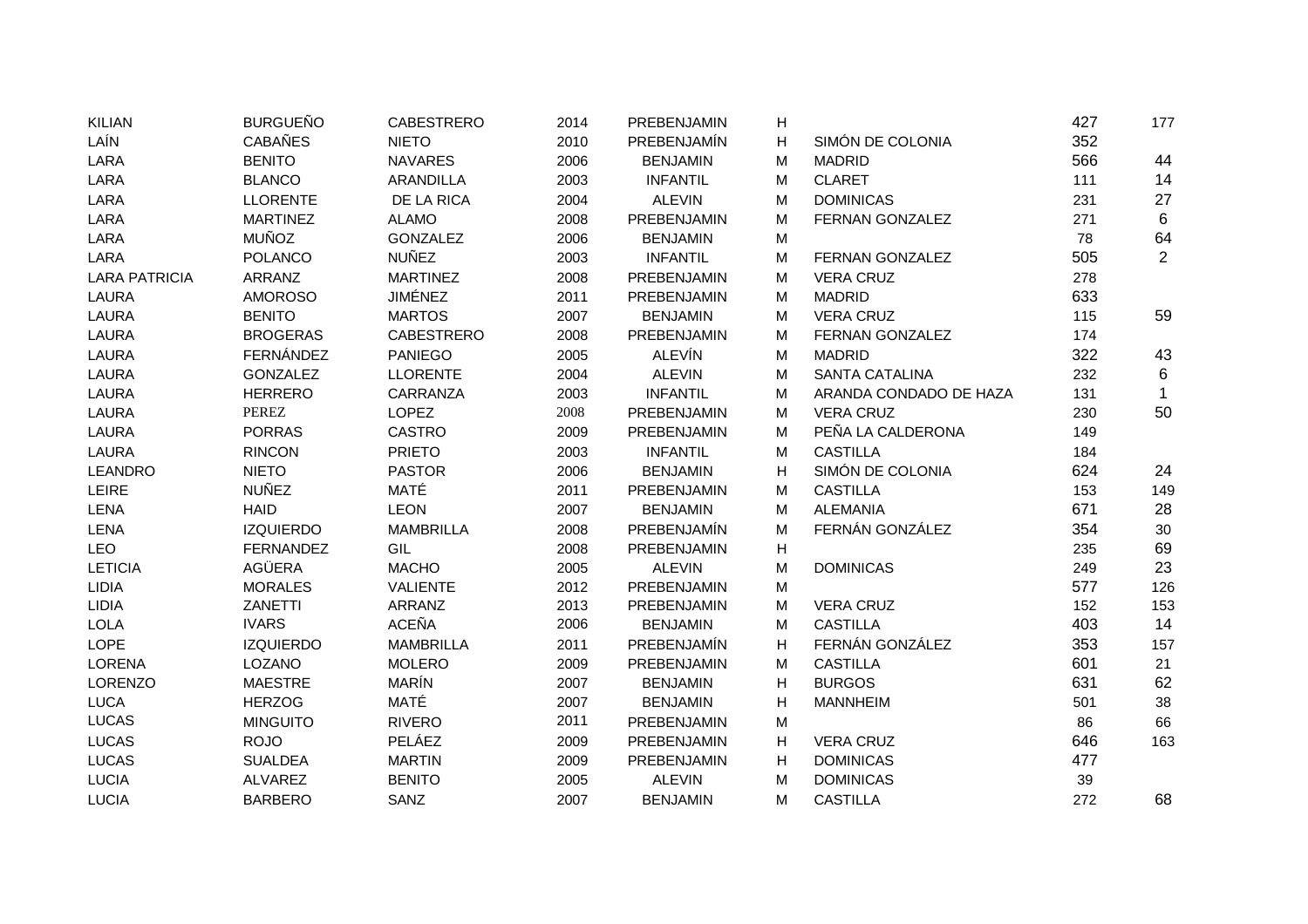| <b>LUCIA</b>   | <b>BARBÓ</b>      | <b>PEDRAJAS</b>      | 2004 | <b>ALEVIN</b>   | м | FERNAN GONZALEZ        | 393 |                |
|----------------|-------------------|----------------------|------|-----------------|---|------------------------|-----|----------------|
| <b>LUCIA</b>   | <b>CABESTRERO</b> | <b>SAN MARTIN</b>    | 2005 | <b>ALEVIN</b>   | M | E. MUNICIPAL ATLETISMO | 135 | $\overline{7}$ |
| <b>LUCIA</b>   | CALLEJA           | <b>RIOS</b>          | 2005 | <b>ALEVIN</b>   |   | E. MUNICIPAL ATLETISMO | 138 | 22             |
| <b>LUCIA</b>   | <b>CUADRADO</b>   | <b>CEREZO</b>        | 2004 | <b>ALEVIN</b>   | м | <b>CLARET</b>          | 564 | 19             |
| <b>LUCIA</b>   | <b>DE MARTIN</b>  | <b>BRAVO</b>         | 2004 | <b>ALEVIN</b>   | M | E. MUNICIPAL ATLETISMO | 144 | 31             |
| <b>LUCIA</b>   | DE SEBASTIAN      | <b>ALBARRAN</b>      | 2010 | PREBENJAMIN     | M | <b>CASTILLA</b>        | 124 | 86             |
| <b>LUCIA</b>   | <b>GIMENEZ</b>    | <b>REYES</b>         | 2009 | PREBENJAMIN     | M | <b>CASTILLA</b>        | 497 | 112            |
| <b>LUCIA</b>   | <b>GOMEZ</b>      | <b>HERRERA</b>       | 2009 | PREBENJAMIN     | м | <b>VERA CRUZ</b>       | 171 | 69             |
| <b>LUCIA</b>   | <b>GONZALEZ</b>   | <b>MORENO</b>        | 2009 | PREBENJAMIN     | м | <b>AVILA</b>           | 814 | 72             |
| <b>LUCIA</b>   | <b>HERNANDO</b>   | DE LA RUBIA          | 2002 | <b>INFANTIL</b> | M | SANDOVAL               | 823 | 27             |
| <b>LUCIA</b>   | <b>MARTIN</b>     | <b>CILLERUELO</b>    | 2008 | PREBENJAMIN     | M |                        | 280 |                |
| <b>LUCIA</b>   | <b>MONGE</b>      | <b>SAN CRISTOBAL</b> | 2006 | <b>BENJAMIN</b> | M | <b>CLARET</b>          | 194 | 24             |
| <b>LUCIA</b>   | <b>MORALES</b>    | <b>VALIENTE</b>      | 2008 | PREBENJAMIN     | M | FERNAN GONZALEZ        | 576 | 23             |
| <b>LUCIA</b>   | <b>PEÑA</b>       | <b>REDONDO</b>       | 2009 | PREBENJAMIN     | M |                        | 198 | 63             |
| LUCÍA          | <b>DOMINGUEZ</b>  | FERNÁNDEZ            | 2002 | <b>INFANTIL</b> | M | <b>MADRID</b>          | 301 | 25             |
| LUCÍA          | <b>MARTÍN</b>     | <b>PINILLOS</b>      | 2009 | PREBENJAMIN     | M | FERNAN GONZALEZ        | 851 | 53             |
| LUCÍA          | <b>MORENO</b>     | <b>GUIJARRO</b>      | 2009 | PREBENJAMIN     | м | SANTA MARÍA            | 674 | 32             |
| LUCÍA          | <b>OLIAS</b>      | ARRANZ               | 2007 | <b>BENJAMIN</b> | M | <b>VERA CRUZ</b>       | 684 | 53             |
| LUCÍA          | VALENCIANO        | <b>CAMPOS</b>        | 2002 | <b>INFANTIL</b> | M | <b>MADRID</b>          | 302 |                |
| LUIS           | <b>CRIADO</b>     | <b>BENITO</b>        | 2007 | <b>BENJAMIN</b> | н | <b>CLARET</b>          | 246 | 82             |
| <b>LUIS</b>    | <b>SANCHEZ</b>    | <b>GONZALEZ</b>      | 2010 | PREBENJAMIN     | H | <b>DOMINICAS</b>       | 659 | 123            |
| LUIS ENRIQUE   | GÓMEZ             | CRUZ                 | 2004 | <b>ALEVÍN</b>   | н | <b>SORIA</b>           | 325 | 72             |
| <b>MALENA</b>  | <b>LEON</b>       | <b>GOMEZ</b>         | 2009 | PREBENJAMIN     | M | <b>MADRID</b>          | 654 | 136            |
| <b>MANEL</b>   | <b>SANCHEZ</b>    | <b>GARCIA</b>        | 2002 | <b>INFANTIL</b> | н | <b>DOMINICAS</b>       | 375 | 25             |
| <b>MANUEL</b>  | <b>ABAD</b>       | DE PAZ               | 2008 | PREBENJAMIN     | н |                        | 99  | 32             |
| <b>MANUEL</b>  | DE LA CAL         | ALMENDARIZ           | 2007 | <b>BENJAMIN</b> | н | <b>MADRID</b>          | 481 | 17             |
| <b>MANUEL</b>  | LORITE            | <b>ARAUZO</b>        | 2005 | <b>ALEVIN</b>   | н | <b>MADRID</b>          | 378 | 89             |
| <b>MANUEL</b>  | <b>MATE</b>       | <b>MARTÍNEZ</b>      | 2008 | PREBENJAMIN     | H | <b>VERA CRUZ</b>       | 676 |                |
| <b>MANUEL</b>  | <b>MONTES</b>     | <b>BRAVO</b>         | 2002 | <b>INFANTIL</b> | H | <b>JUVENTUD ARANDA</b> | 52  | 49             |
| <b>MANUELA</b> | <b>MEABE</b>      | <b>LOPEZ</b>         | 2004 | <b>ALEVIN</b>   | M | <b>VERA CRUZ</b>       | 587 | 37             |
| <b>MARA</b>    | <b>MARÍN</b>      | <b>IBÁÑEZ</b>        | 2007 | <b>BENJAMIN</b> | M | SANTA MARÍA            | 617 | 27             |
| <b>MARCO</b>   | DE LA FUENTE      | <b>MORENO</b>        | 2006 | <b>BENJAMÍN</b> | н | SANTA MARÍA            | 348 | 31             |
| <b>MARCO</b>   | <b>MAESTRE</b>    | <b>MARÍN</b>         | 2008 | PREBENJAMIN     | н | <b>BURGOS</b>          | 630 | 15             |
| <b>MARCO</b>   | <b>GARCIA</b>     | ALVAREZ              | 2008 | PREBENJAMIN     | н | <b>MADRID</b>          | 815 | 45             |
| <b>MARCOS</b>  | ABAD              | DEL VAL              | 2013 | PREBENJAMIN     | н | VALLADOLID             | 289 | 195            |
| <b>MARCOS</b>  | <b>ADRIAN</b>     | DE LA FUENTE         | 2009 | PREBENJAMIN     | H |                        | 11  | 80             |
|                |                   |                      |      |                 |   |                        |     |                |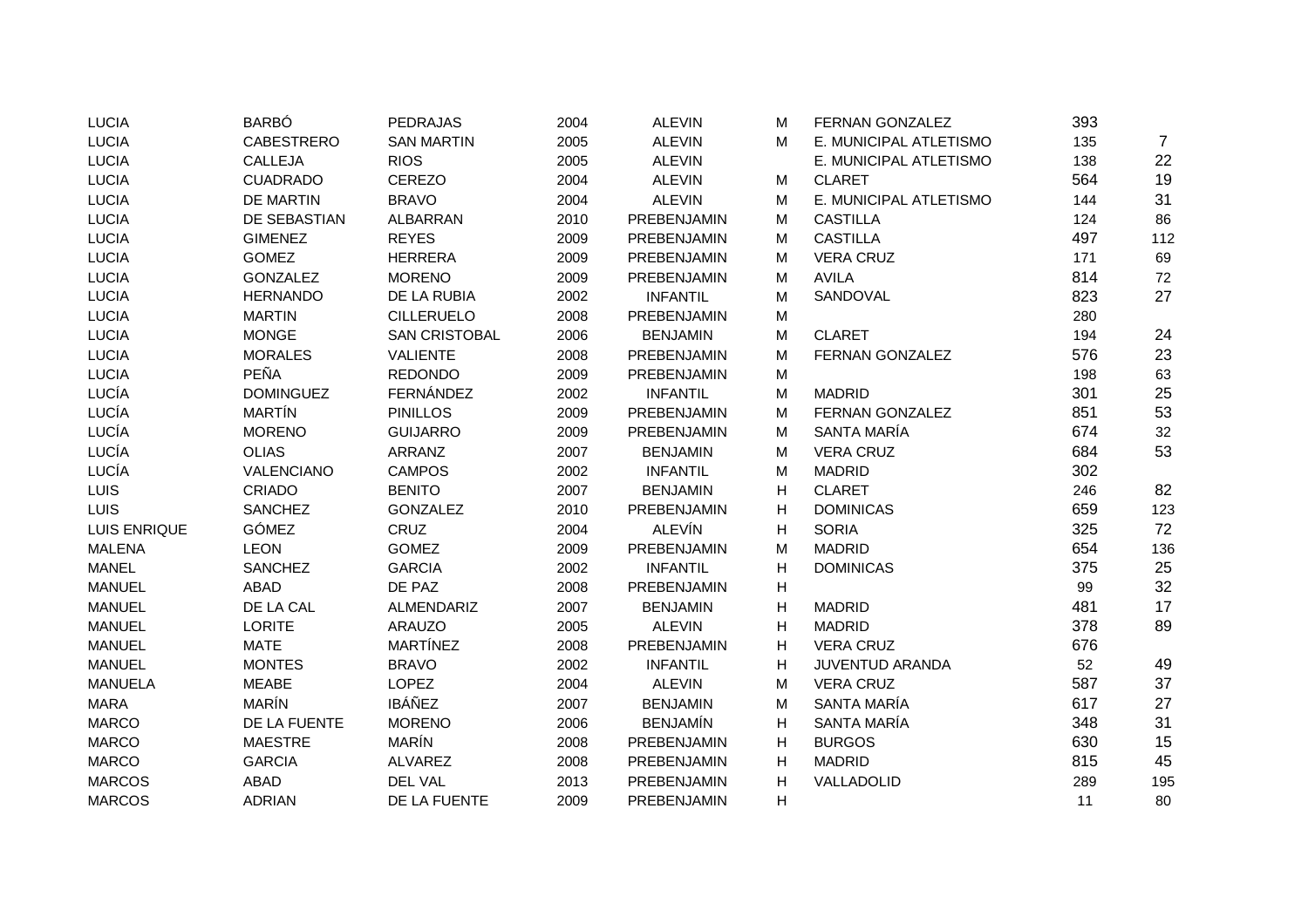| <b>MARCOS</b>  | <b>ALVARO</b>     | <b>MARTINEZ</b>  | 2004 | <b>ALEVIN</b>      | н |                             | 29             | 30             |
|----------------|-------------------|------------------|------|--------------------|---|-----------------------------|----------------|----------------|
| <b>MARCOS</b>  | <b>BROGERAS</b>   | <b>MEDINA</b>    | 2010 | PREBENJAMIN        | н | <b>CASTILLA</b>             | 764            | 150            |
| <b>MARCOS</b>  | <b>CLAUDIA</b>    | <b>FERNANDEZ</b> | 2008 | PREBENJAMIN        | М | SIMON DE COLONIA            | 398            | 49             |
| <b>MARCOS</b>  | <b>CUADRADO</b>   | <b>CEREZO</b>    | 2007 | <b>BENJAMIN</b>    | н | <b>CLARET</b>               | 563            | 58             |
| <b>MARCOS</b>  | <b>DANIEL</b>     | <b>GARCIA</b>    | 2008 | PREBENJAMIN        | н | SIMON DE COLONIA            | 399            | 111            |
| <b>MARCOS</b>  | DE LA ROCA        | <b>PALACIOS</b>  | 2004 | <b>ALEVIN</b>      | н | <b>SANTA MARIA</b>          | 479            | 82             |
| <b>MARCOS</b>  | <b>GARCIA</b>     | GAÑÁN            | 2010 | PREBENJAMIN        | н |                             | 774            | 114            |
| <b>MARCOS</b>  | <b>GUTIERREZ</b>  | <b>ROMERO</b>    | 2008 | PREBENJAMIN        | н | FERNAN GONZALEZ             | 798            | 13             |
| <b>MARCOS</b>  | <b>HERRERA</b>    | <b>MARTINEZ</b>  | 2012 | PREBENJAMIN        | н |                             | 92             |                |
| <b>MARCOS</b>  | <b>JOHN</b>       | <b>VENTURA</b>   | 2009 | PREBENJAMIN        | H | <b>SANTA MARIA</b>          | 524            | 105            |
| <b>MARCOS</b>  | <b>MARTÍNEZ</b>   | <b>PASCUAL</b>   | 2011 | <b>PREBENJAMÍN</b> | н | <b>MADRID</b>               | 364            | 113            |
| <b>MARCOS</b>  | <b>NAVARRO</b>    | <b>SANCHA</b>    | 2007 | <b>BENJAMIN</b>    | н | <b>SANTA MARIA</b>          | 457            | 69             |
| <b>MARCOS</b>  | <b>ORDUÑA</b>     | DE PABLOS        | 2007 | <b>BENJAMIN</b>    | н | <b>CLARET</b>               | 491            | 26             |
| <b>MARCOS</b>  | <b>ORTEGA</b>     | <b>CAMARERO</b>  | 2010 | PREBENJAMIN        | н | <b>BURGOS</b>               | 597            | 76             |
| <b>MARCOS</b>  | <b>RICO</b>       | <b>GARCÍA</b>    | 2007 | <b>BENJAMÍN</b>    | н | SANTA MARÍA                 | 303            | 70             |
| <b>MARCOS</b>  | <b>RODADO</b>     | <b>MORAL</b>     | 2011 | PREBENJAMIN        | н | <b>MADRID</b>               | 831            |                |
| <b>MARCOS</b>  | <b>VELASCO</b>    | DE DOMINGO       | 2004 | <b>ALEVIN</b>      | н | FERNAN GONZALEZ             | 463            |                |
| <b>MARIA</b>   | <b>BARTOLOME</b>  | <b>MARTINEZ</b>  | 2009 | PREBENJAMIN        | M |                             | 81             | 43             |
| <b>MARIA</b>   | <b>CABAÑAS</b>    | <b>FERNANDEZ</b> | 2006 | <b>BENJAMIN</b>    | M | <b>VERA CRUZ</b>            | 803            | 19             |
| <b>MARIA</b>   | <b>CABESTRERO</b> | <b>GALLEGO</b>   | 2007 | <b>BENJAMIN</b>    | M | ARANDA CONDADO DE HAZA CAJ. | 412            | 4              |
| <b>MARIA</b>   | CALLEJA           | <b>RIOS</b>      | 2010 | PREBENJAMIN        | M | <b>CLARET</b>               | 205            | 100            |
| <b>MARIA</b>   | <b>GINER</b>      | <b>MARTINEZ</b>  | 2007 | <b>BENJAMIN</b>    | M | <b>MADRID</b>               | 440            | 65             |
| <b>MARIA</b>   | <b>HERNANDO</b>   | <b>ARAUZO</b>    | 2005 | <b>ALEVIN</b>      | M | E. MUNICIPAL ATLETISMO      | 140            | 34             |
| <b>MARIA</b>   | <b>HERVÁS</b>     | CRIADO           | 2009 | PREBENJAMIN        | M | <b>CLARET</b>               | 248            | 91             |
| <b>MARIA</b>   | PERIBAÑEZ         | <b>ABAD</b>      | 2002 | <b>INFANTIL</b>    | M |                             | 96             | 43             |
| <b>MARIA</b>   | <b>TARDAJOS</b>   | <b>RINCON</b>    | 2006 | <b>BENJAMIN</b>    | M | <b>CLARET</b>               | 87             | 58             |
| <b>MARIA</b>   | <b>VICENTIZ</b>   | <b>GONZALEZ</b>  | 2002 | <b>INFANTIL</b>    | M | <b>DOMINICAS</b>            | $\overline{c}$ | 12             |
| MARÍA          | <b>BÁSCONES</b>   | <b>HERNANDEZ</b> | 2010 | PREBENJAMIN        | M | FERNÁN GONZÁLEZ             | 634            | 102            |
| MARÍA          | <b>MARTÍNEZ</b>   | LÓPEZ            | 2008 | PREBENJAMIN        | M | <b>SEGOVIA</b>              | 839            | 11             |
| <b>MARIETA</b> | SANZ              | <b>MORENO</b>    | 2004 | <b>ALEVÍN</b>      | M | SANTA MARÍA                 | 346            | 17             |
| <b>MARINA</b>  | <b>ALONSO</b>     | <b>PARDILLA</b>  | 2010 | PREBENJAMIN        | M | <b>DOMINICAS</b>            | 64             | 80             |
| <b>MARINA</b>  | <b>ALVARO</b>     | ANDRÉS           | 2007 | <b>BENJAMIN</b>    | M | <b>CLARET</b>               | 768            | 36             |
| <b>MARINA</b>  | <b>AREVALO</b>    | NEGUERUELA       | 2004 | <b>ALEVIN</b>      | M | <b>SANTANDER</b>            | 781            | 40             |
| <b>MARINA</b>  | <b>ARRIBAS</b>    | <b>PEINADOR</b>  | 2006 | <b>BENJAMIN</b>    | M | E. MUNICIPAL ATLETISMO      | 132            | 9              |
| <b>MARINA</b>  | <b>ESCUDERO</b>   | <b>ANTON</b>     | 2007 | <b>BENJAMIN</b>    | М | E. MUNICIPAL ATLETISMO      | 148            | 16             |
| <b>MARINA</b>  | <b>PORTUGAL</b>   | <b>ANDRES</b>    | 2004 | <b>ALEVIN</b>      | М | SOTILLO                     | 380            | $\overline{2}$ |
|                |                   |                  |      |                    |   |                             |                |                |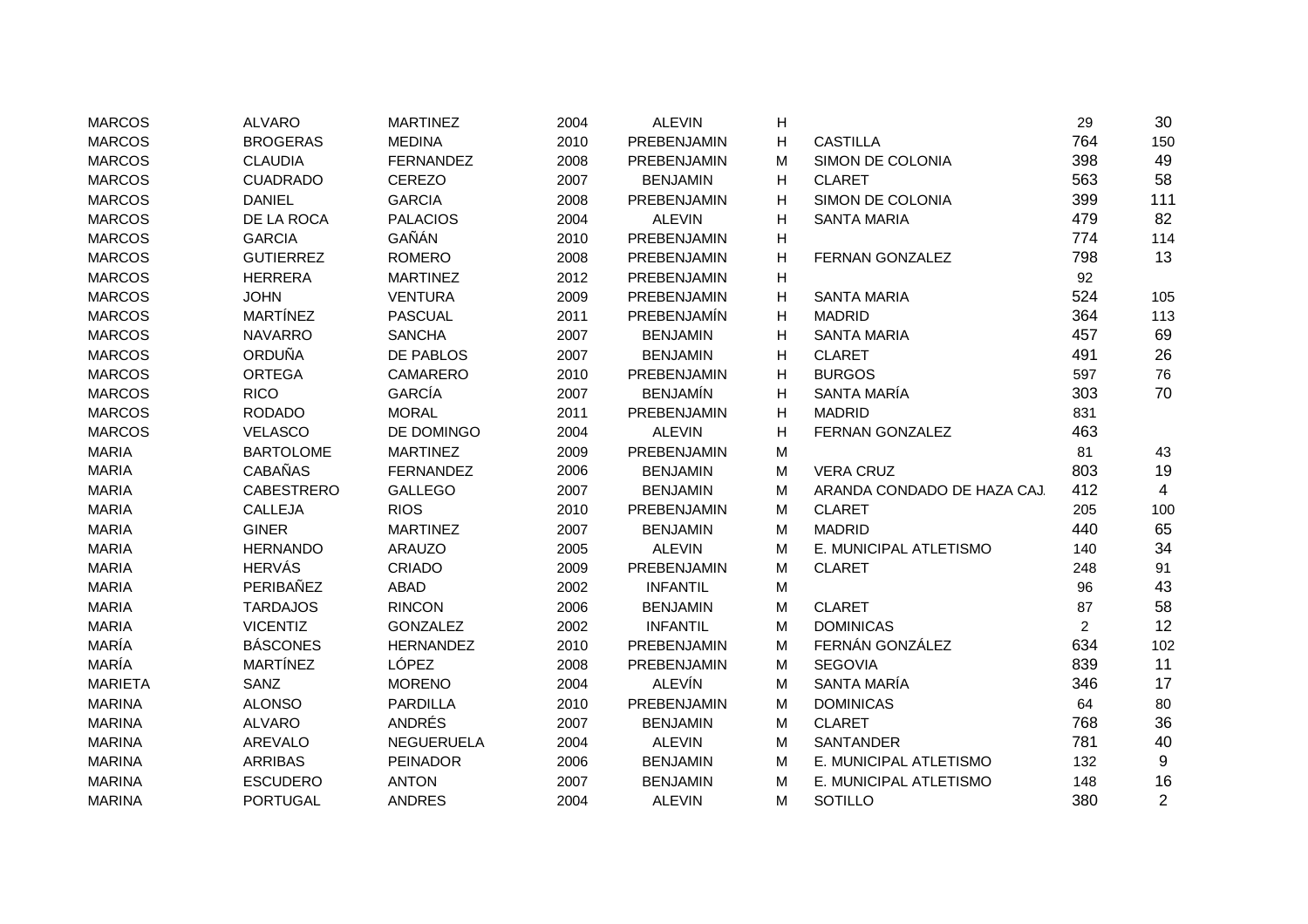| <b>MARIO</b>   | ALBARRÁN             | <b>MARTÍNEZ</b>   | 2010 | PREBENJAMÍN     | н | SANTA MARÍA            | 306 | 67  |
|----------------|----------------------|-------------------|------|-----------------|---|------------------------|-----|-----|
| <b>MARIO</b>   | <b>BARRADO</b>       | PEÑA              | 2008 | PREBENJAMIN     | H | <b>MADRID</b>          | 779 | 43  |
| <b>MARIO</b>   | <b>BROGERAS</b>      | <b>CABESTRERO</b> | 2005 | <b>ALEVIN</b>   | н | FERNAN GONZALEZ        | 175 | 34  |
| <b>MARIO</b>   | <b>CABAÑES</b>       | <b>MARTINEZ</b>   | 2010 | PREBENJAMIN     | H | FERNAN GONZALEZ        | 106 | 127 |
| <b>MARIO</b>   | <b>GARCIA</b>        | <b>MIGUEL</b>     | 2008 | PREBENJAMIN     | H | <b>CLARET</b>          | 164 | 54  |
| <b>MARIO</b>   | <b>LUPIA</b>         | <b>GARCIA</b>     | 2007 | <b>BENJAMIN</b> | н | <b>CLARET</b>          | 569 | 89  |
| <b>MARIO</b>   | NÚÑEZ                | <b>BENITO</b>     | 2006 | <b>BENJAMIN</b> | н | SIMÓN DE COLONIA       | 770 |     |
| <b>MARIO</b>   | PANIEGO              | GOÑA              | 2006 | <b>BENJAMIN</b> | н | <b>MADRID</b>          | 648 |     |
| <b>MARIO</b>   | <b>RIVERA</b>        | GIL               | 2007 | <b>BENJAMIN</b> | н | <b>DOMINICAS</b>       | 539 | 57  |
| <b>MARIO</b>   | <b>SANTIRSO</b>      | CALVO             | 2010 | PREBENJAMIN     | Н | GUMIEL DE IZÁN         | 722 | 155 |
| <b>MARIO</b>   | <b>TAPIA</b>         | <b>HERVÁS</b>     | 2007 | <b>BENJAMIN</b> | Н |                        | 219 | 4   |
| <b>MARIO</b>   | ZAPATERO             | <b>SANTAMARIA</b> | 2010 | PREBENJAMIN     | Н | FERNAN GONZALEZ        | 71  | 143 |
| <b>MARKEL</b>  | <b>ERASO</b>         | <b>GARCIA</b>     | 2010 | PREBENJAMIN     | н | PAIS VASCO             | 394 | 101 |
| <b>MARTA</b>   | <b>CABAÑES</b>       | <b>MARTINEZ</b>   | 2003 | <b>INFANTIL</b> | M | FERNAN GONZALEZ        | 105 | 39  |
| <b>MARTA</b>   | <b>GARCIA</b>        | <b>GONZALEZ</b>   | 2005 | <b>ALEVIN</b>   | M | E. MUNICIPAL ATLETISMO | 139 |     |
| <b>MARTA</b>   | <b>IZQUIERDO</b>     | <b>NAVARRO</b>    | 2006 | <b>BENJAMIN</b> | M | FERNAN GONZÁLEZ        | 173 | 11  |
| <b>MARTA</b>   | <b>MARTÍNEZ</b>      | LÓPEZ             | 2008 | PREBENJAMIN     | M | <b>SEGOVIA</b>         | 838 | 8   |
| <b>MARTA</b>   | <b>MORENO</b>        | CARRASCAL         | 2007 | <b>BENJAMIN</b> | M | <b>MADRID</b>          | 804 | 50  |
| <b>MARTA</b>   | <b>SASTRE</b>        | <b>LOPEZ</b>      | 2002 | <b>INFANTIL</b> | M | <b>BURGOS</b>          | 391 | 34  |
| <b>MARTA</b>   | <b>VELASCO</b>       | <b>GARRIDO</b>    | 2006 | <b>BENJAMIN</b> | M | <b>CLARET</b>          | 578 | 37  |
| <b>MARTIN</b>  | <b>DOMINGUEZ</b>     | <b>HERNANDO</b>   | 2010 | PREBENJAMIN     | н | <b>DOMINICAS</b>       | 234 | 60  |
| <b>MARTIN</b>  | <b>TERRADILLO</b>    | <b>ESCUDERO</b>   | 2011 | PREBENJAMIN     | н | <b>GUMIEL DE IZAN</b>  | 448 | 170 |
| <b>MARTÍN</b>  | CAMARERO             | <b>HERVÁS</b>     | 2008 | PREBENJAMIN     | н | FERNÁN GONZÁLEZ        | 727 |     |
| <b>MARTÍN</b>  | <b>RUIZ CAPILLAS</b> | <b>VELASCO</b>    | 2010 | PREBENJAMIN     | н | FERNÁN GONZÁLEZ        | 765 | 65  |
| <b>MARTINA</b> | <b>MUÑOZ</b>         | <b>GONZALEZ</b>   | 2008 | PREBENJAMIN     | M |                        | 79  | 5   |
| <b>MATEO</b>   | <b>CHICO</b>         | <b>ARAUZO</b>     | 2008 | PREBENJAMIN     | н | <b>CLARET</b>          | 80  | 6   |
| <b>MATEO</b>   | <b>DEL CURA</b>      | <b>HURTADO</b>    | 2003 | <b>INFANTIL</b> | н | <b>MADRID</b>          | 658 | 24  |
| <b>MATIAS</b>  | <b>BAJO</b>          | <b>MARTINEZ</b>   | 2008 | PREBENJAMIN     | н | <b>DOMINICAS</b>       | 65  | 20  |
| <b>MAURO</b>   | DE LA CALLE          | PÉREZ             | 2010 | PREBENJAMIN     | н | <b>DOMINICAS</b>       | 720 | 61  |
| <b>MELISA</b>  | <b>ALVARO</b>        | <b>DELGADO</b>    | 2005 | <b>ALEVIN</b>   | M | SIMON DE COLONIA       | 75  | 13  |
| <b>MENCIA</b>  | <b>GALAN</b>         | QUILEZ            | 2008 | PREBENJAMIN     | M | <b>VERA CRUZ</b>       | 197 |     |
| <b>MENCIA</b>  | <b>MARTÍN</b>        | <b>BALBÁS</b>     | 2004 | <b>ALEVIN</b>   | M | ARANDA CONDADO DE HAZA | 16  | 1   |
| <b>MIGUEL</b>  | <b>BLANCO</b>        | CALVO             | 2002 | <b>INFANTIL</b> | н | SANDOVAL               | 759 | 15  |
| <b>MIGUEL</b>  | <b>DEL CURA</b>      | <b>PLAZA</b>      | 2007 | <b>BENJAMIN</b> | н | <b>VERA CRUZ</b>       | 613 | 63  |
| <b>MIGUEL</b>  | <b>GARCIA</b>        | <b>NUÑEZ</b>      | 2003 | <b>INFANTIL</b> | H | <b>SANTA CATALINA</b>  | 852 | 35  |
| <b>MIGUEL</b>  | <b>MARTÍNEZ</b>      | LÓPEZ             | 2011 | PREBENJAMIN     | H | <b>SEGOVIA</b>         | 841 |     |
|                |                      |                   |      |                 |   |                        |     |     |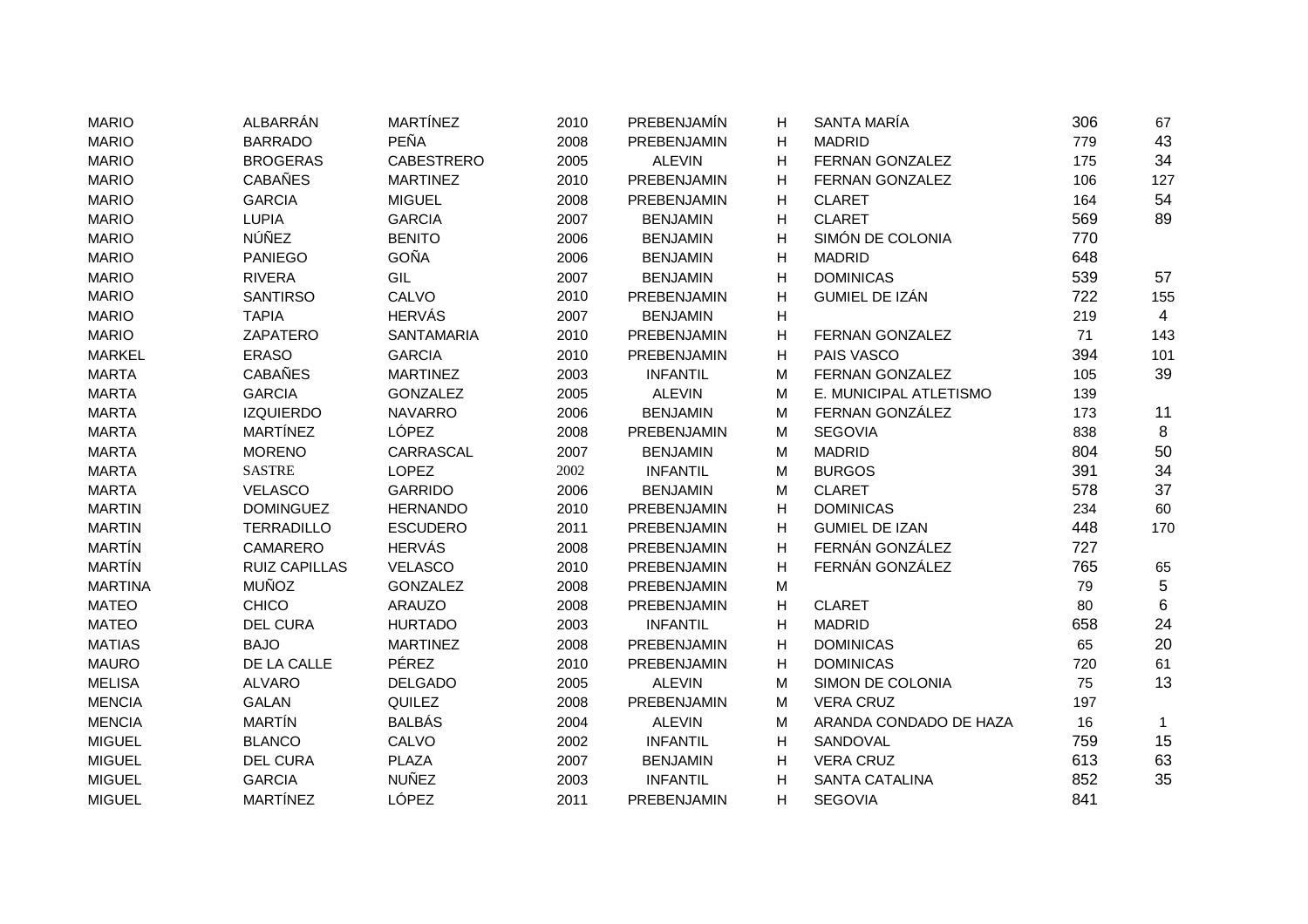| <b>MIGUEL</b>  | <b>ROBLES</b>     | <b>CABORNERO</b>   | 2002 | <b>INFANTIL</b>    | н  | FERNAN GONZALEZ             | 259 | 47             |
|----------------|-------------------|--------------------|------|--------------------|----|-----------------------------|-----|----------------|
| <b>MIGUEL</b>  | <b>SATIZABAL</b>  | <b>ARRABAL</b>     | 2011 | PREBENJAMIN        | н  | <b>ALEMANIA</b>             | 811 |                |
| <b>MIGUEL</b>  | <b>SERGIO</b>     | <b>SUALDEA</b>     | 2002 | <b>INFANTIL</b>    | н  | <b>VERA CRUZ</b>            | 568 | 14             |
| <b>MIGUEL</b>  | <b>GARCIA</b>     | <b>CANTÓN</b>      | 2012 | PREBENJAMIN        | H  | <b>PALENCIA</b>             | 591 | 169            |
| MIGUEL ANGEL   | SANZ              | <b>MARTIN</b>      | 2003 | <b>INFANTIL</b>    | H  | ARANDA CONDADO DE HAZA CAJ. | 413 | 6              |
| MIGUEL ÁNGEL   | <b>CABEZA</b>     | <b>ABAJO</b>       | 2010 | PREBENJAMIN        | н  | FERNÁN GONZÁLEZ             | 691 | 139            |
| <b>MILDA</b>   | <b>OUAKLI</b>     |                    | 2008 | PREBENJAMIN        | М  | FERNAN GONZALEZ             | 785 | 18             |
| <b>MIRANDA</b> | <b>AREVALO</b>    | <b>NEGUERUELA</b>  | 2006 | <b>BENJAMIN</b>    | м  | <b>SANTANDER</b>            | 782 | 25             |
| <b>MIREIA</b>  | <b>HERNANDO</b>   | <b>ARANDILLA</b>   | 2002 | <b>INFANTIL</b>    | M  | <b>VERA CRUZ</b>            | 110 | 23             |
| <b>MIREYA</b>  | <b>ARRIBAS</b>    | LÓPEZ              | 2006 | <b>BENJAMIN</b>    | M  | <b>CASTILLA</b>             | 692 |                |
| <b>MIREYA</b>  | DE PEDRO          | <b>SUALDEA</b>     | 2009 | PREBENJAMIN        | M  | <b>MADRID</b>               | 758 | 12             |
| <b>MIRIAM</b>  | <b>ARNILLAS</b>   | <b>RAMIREZ</b>     | 2005 | <b>ALEVIN</b>      | М  | SIMON DE COLONIA            | 517 | 25             |
| <b>MIRIAM</b>  | CALCEDO           | PEDREÑO            | 2004 | <b>ALEVIN</b>      | M  | E. MUNICIPAL ATLETISMO      | 137 | 29             |
| <b>MIRIAM</b>  | <b>NAVARRO</b>    | <b>SANCHA</b>      | 2006 | <b>BENJAMIN</b>    | М  | <b>SANTA MARIA</b>          | 456 | 17             |
| <b>MOHAMED</b> | <b>EL AYADI</b>   |                    | 2002 | <b>INFANTIL</b>    | н  | SANDOVAL                    | 167 | 9              |
| <b>MOHAMED</b> | ZIZAOUI           |                    | 2006 | <b>BENJAMIN</b>    | н  | <b>SANTA CATALINA</b>       | 640 | $\overline{7}$ |
| <b>MÓNICA</b>  | <b>ESTEBAN</b>    | <b>ESCUDERO</b>    | 2009 | PREBENJAMIN        | М  | SANTA MARÍA                 | 751 | 73             |
| <b>NADIA</b>   | GARCÍA            | <b>ARRIBAS</b>     | 2008 | PREBENJAMIN        | M  | FERNAN GONZALEZ             | 835 | 45             |
| <b>NAIA</b>    | <b>VITORES</b>    | <b>FIERRO</b>      | 2013 | PREBENJAMIN        | M  | <b>VITORIA</b>              | 754 | 154            |
| <b>NAROA</b>   | <b>ERASO</b>      | <b>GARCIA</b>      | 2008 | PREBENJAMIN        | M  | PAIS VASCO                  | 395 | 55             |
| <b>NATALIA</b> | CALVO             | ARRANZ             | 2010 | PREBENJAMIN        | M  | <b>DOMINICAS</b>            | 542 | 35             |
| <b>NATALIA</b> | <b>GARCÍA</b>     | GARCÍA             | 2006 | <b>BENJAMIN</b>    | M  | <b>MADRID</b>               | 719 | 34             |
| <b>NATALIA</b> | <b>RODRÍGUEZ</b>  | CAMARERO           | 2010 | PREBENJAMIN        | M  | <b>MADRID</b>               | 598 | 58             |
| <b>NEILA</b>   | <b>CABESTRERO</b> | <b>ALONSO</b>      | 2009 | PREBENJAMIN        | M  | <b>CLARET</b>               | 178 | 1              |
| <b>NEILA</b>   | <b>MARTIN</b>     | <b>ZAMARRO</b>     | 2003 | <b>INFANTIL</b>    | М  | ARANDA CONDADO DE HAZA      | 206 | 6              |
| <b>NEREA</b>   | <b>HIGUERO</b>    | <b>CABAÑES</b>     | 2009 | PREBENJAMIN        | M  | <b>VERA CRUZ</b>            | 700 | 85             |
| <b>NEREA</b>   | <b>OLIAS</b>      | ARRANZ             | 2009 | PREBENJAMIN        | M  | <b>VERA CRUZ</b>            | 683 | 76             |
| <b>NEREA</b>   | SANZ              | CABALLERO          | 2009 | PREBENJAMIN        | М  | <b>SANTA MARIA</b>          | 34  | 104            |
| <b>NEREA</b>   | <b>YEBOLES</b>    | <b>IZAGUIRRE</b>   | 2010 | PREBENJAMIN        | М  | <b>PALENCIA</b>             | 745 | 133            |
| <b>NEREA</b>   | PEÑA              | <b>DELGADO</b>     | 2008 | PREBENJAMÍN        | М  | FERNÁN GONZÁLEZ             | 355 |                |
| <b>NICOLAS</b> | <b>LLOPIS</b>     | <b>ORTUÑO</b>      | 2008 | <b>PREBENJAMIN</b> | H  | <b>VERA CRUZ</b>            | 229 | 26             |
| <b>NICOLAS</b> | ORIVE             | <b>FUENTENEBRO</b> | 2005 | <b>ALEVIN</b>      | н  | SIMON DE COLONIA            | 262 | 53             |
| <b>NICOLAS</b> | <b>VELASCO</b>    | DE DOMINGO         | 2007 | <b>BENJAMIN</b>    | н  | FERNAN GONZALEZ             | 462 |                |
| <b>NICOLÁS</b> | <b>AGUEDA</b>     | <b>MAZAGATOS</b>   | 2010 | PREBENJAMIN        | н  | <b>SEGOVIA</b>              | 843 | 74             |
| <b>NICOLÁS</b> | GARCÍA            | <b>PASTOR</b>      | 2006 | <b>BENJAMIN</b>    | H  | SIMÓN DE COLONIA            | 623 |                |
| <b>NICOLÁS</b> | <b>MIGUEL</b>     | <b>SÁNCHEZ</b>     | 2009 | <b>PREBENJAMIN</b> | H. | FERNÁN GONZÁLEZ             | 711 | 120            |
|                |                   |                    |      |                    |    |                             |     |                |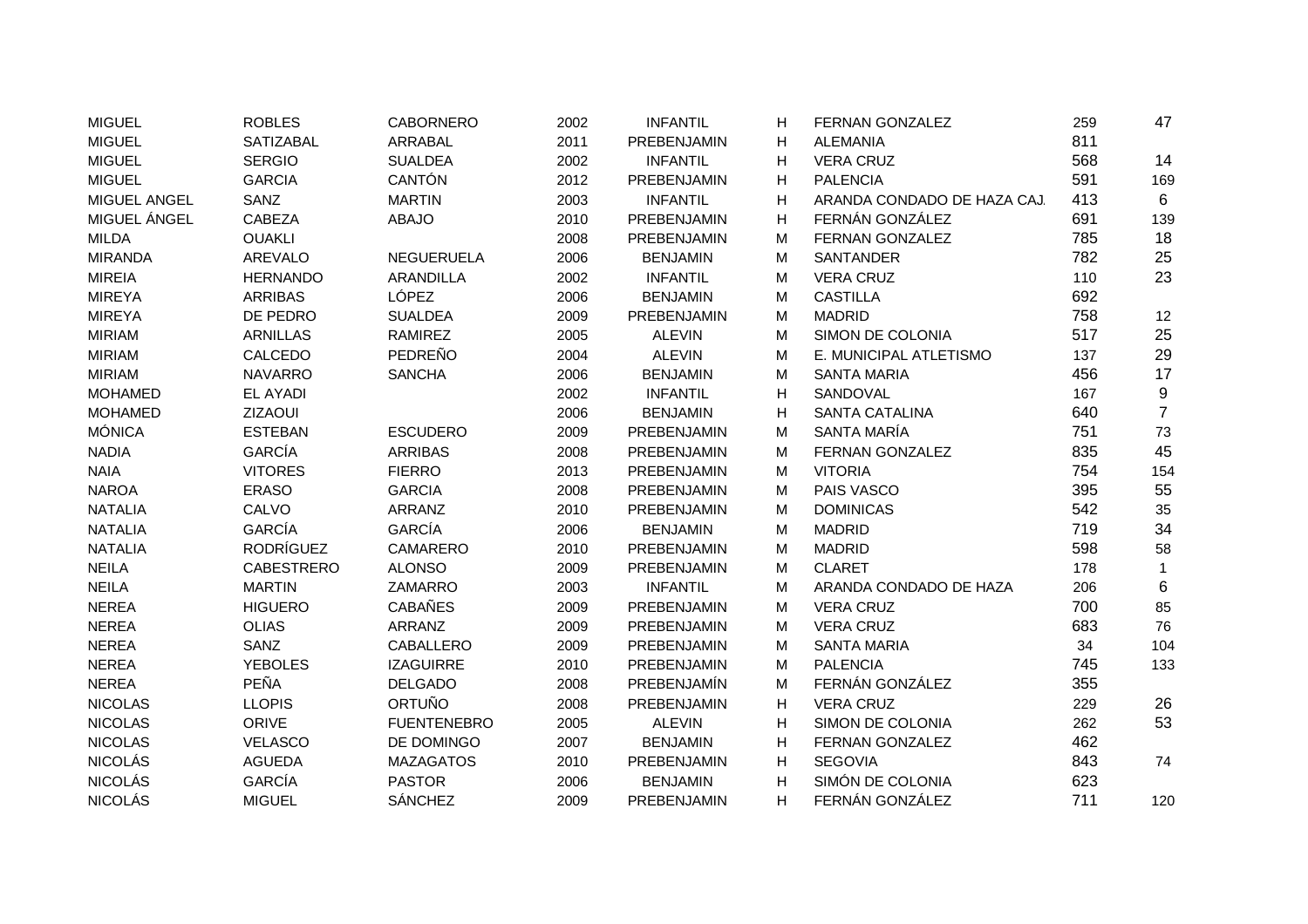| <b>NICOLÁS</b>  | <b>RUBIO</b>      | <b>BROGERAS</b>   | 2009 | PREBENJAMIN     | Н | <b>CASTILLA</b>        | 741 | 64             |
|-----------------|-------------------|-------------------|------|-----------------|---|------------------------|-----|----------------|
| <b>NICOLÁS</b>  | SAINZ             | <b>CABESTRERO</b> | 2003 | <b>INFANTIL</b> | н | SIMON DE COLONIA       | 849 |                |
| <b>NICOLÁS</b>  | SAIZ              | <b>CABESTRERO</b> | 2003 | <b>INFANTIL</b> | н | SIMON DE COLONIA       | 833 |                |
| <b>NOA</b>      | <b>BURGUEÑO</b>   | <b>CABESTRERO</b> | 2014 | PREBENJAMIN     | M |                        | 426 | 158            |
| <b>NOA</b>      | CARBAJAL          | GIL               | 2011 | PREBENJAMIN     | M | <b>MADRID</b>          | 704 | 129            |
| <b>NOA</b>      | <b>DELGADO</b>    | <b>GONZALO</b>    | 2012 | PREBENJAMIN     | M |                        | 551 | 138            |
| <b>NOA</b>      | <b>MONZON</b>     | <b>GINER</b>      | 2008 | PREBENJAMIN     | M | <b>SANTA MARIA</b>     | 220 | 40             |
| <b>NOA</b>      | <b>MOREJON</b>    | <b>ROLDAN</b>     | 2007 | <b>BENJAMIN</b> | M | <b>FERNAN GONZALEZ</b> | 486 | 41             |
| <b>NOA JING</b> | <b>VENTURA</b>    | <b>RODRIGUEZ</b>  | 2005 | <b>ALEVIN</b>   | M | E. MUNICIPAL ATLETISMO | 141 | 38             |
| <b>NOELIA</b>   | GALLO             | ARRANZ            | 2003 | <b>INFANTIL</b> | M | FERNÁN GONZÁLEZ        | 731 | 42             |
| <b>NOELIA</b>   | <b>SANCHO</b>     | GIL               | 2006 | <b>BENJAMIN</b> | M | <b>CLARET</b>          | 761 | 20             |
| <b>NOEMI</b>    | <b>CACERES</b>    | DE PEDROJUAN      | 2005 | <b>ALEVIN</b>   | M | <b>SALAMANCA</b>       | 543 | 26             |
| <b>NOEMI</b>    | <b>GUIJARRO</b>   | <b>MARTIN</b>     | 2010 | PREBENJAMIN     | M | <b>VERA CRUZ</b>       | 397 | 96             |
| <b>NOEMI</b>    | <b>GUIJARRO</b>   | <b>MARTIN</b>     | 2010 | PREBENJAMIN     | М | <b>VERA CRUZ</b>       | 452 |                |
| <b>NURIA</b>    | CALCEDO           | PEDREÑO           | 2006 | <b>BENJAMIN</b> | M | E. MUNICIPAL ATLETISMO | 136 | 1              |
| <b>OLGA</b>     | <b>ALVARO</b>     | <b>DELGADO</b>    | 2008 | PREBENJAMIN     | M | SIMON DE COLONIA       | 76  | 48             |
| <b>OLIVER</b>   | <b>MEDRANO</b>    | <b>CABORNERO</b>  | 2011 | PREBENJAMIN     | Н | SANTA MARÍA            | 629 |                |
| <b>OSCAR</b>    | <b>FOUZ</b>       | GONZÁLEZ          | 2003 | <b>INFANTIL</b> | Н | <b>CLARET</b>          | 295 | 40             |
| <b>OSCAR</b>    | LOPEZ             | <b>ABEJON</b>     | 2004 | <b>ALEVIN</b>   | н | <b>CALERUEGA</b>       | 820 | 66             |
| <b>OSCAR</b>    | <b>MARTOS</b>     | CALLEJA           | 2006 | <b>BENJAMIN</b> | H | <b>DOMINICAS</b>       | 854 | 28             |
| OSCAR           | <b>PEREZ</b>      | <b>RINCON</b>     | 2007 | <b>BENJAMIN</b> | н | <b>VERA CRUZ</b>       | 775 | 33             |
| ÓSCAR           | GONZÁLEZ          | GARCÍA            | 2003 | <b>INFANTIL</b> | н | <b>DOMINICAS</b>       | 337 |                |
| ÓSCAR           | <b>OJUEL</b>      | GONZÁLEZ          | 2006 | <b>BENJAMIN</b> | н | <b>BARCELONA</b>       | 760 | 21             |
| ÓSCAR           | <b>SAN MARTÍN</b> | LERÍN             | 2007 | <b>BENJAMIN</b> | H | <b>MADRID</b>          | 829 |                |
| <b>OUSSAMA</b>  | ZAROUAL           |                   | 2004 | <b>ALEVIN</b>   | H | <b>SANTA CATALINA</b>  | 94  | 17             |
| <b>PABLO</b>    | <b>AGUILERA</b>   | <b>HERVÁS</b>     | 2006 | <b>BENJAMIN</b> | H | <b>CLARET</b>          | 717 | $\overline{7}$ |
| <b>PABLO</b>    | <b>BARRIUSO</b>   | <b>LORENZO</b>    | 2004 | <b>ALEVÍN</b>   | Н | <b>VERA CRUZ</b>       | 368 | 10             |
| <b>PABLO</b>    | <b>CABESTRERO</b> | <b>GALLEGO</b>    | 2004 | <b>ALEVIN</b>   | Н | SIMON DE COLONIA       | 411 | 8              |
| <b>PABLO</b>    | CASTAÑO           | <b>FORERO</b>     | 2009 | PREBENJAMIN     | H | <b>CLARET</b>          | 825 | 87             |
| <b>PABLO</b>    | <b>DIEZ</b>       | <b>MARTIN</b>     | 2010 | PREBENJAMIN     | H | <b>DOMINICAS</b>       | 389 | 182            |
| <b>PABLO</b>    | GIL               | <b>MIGUEL</b>     | 2009 | PREBENJAMIN     | H | <b>SORIA</b>           | 605 | 49             |
| <b>PABLO</b>    | <b>GONZALEZ</b>   | <b>DAVILA</b>     | 2008 | PREBENJAMIN     | н |                        | 55  | 33             |
| <b>PABLO</b>    | <b>HERNANDO</b>   | <b>MIGUEL</b>     | 2004 | <b>ALEVIN</b>   | H | <b>VERA CRUZ</b>       | 118 | 56             |
| <b>PABLO</b>    | <b>IGLESIAS</b>   | <b>BARBADILLO</b> | 2005 | <b>ALEVIN</b>   | Н | <b>CLARET</b>          | 269 | 47             |
| <b>PABLO</b>    | LOPEZ             | <b>GALLEGO</b>    | 2008 | PREBENJAMIN     | H | FERNAN GONZALEZ        | 20  | 28             |
| <b>PABLO</b>    | <b>MARTINEZ</b>   | <b>ALAMO</b>      | 2004 | <b>ALEVIN</b>   | H | <b>FERNAN GONZALEZ</b> | 270 | 63             |
|                 |                   |                   |      |                 |   |                        |     |                |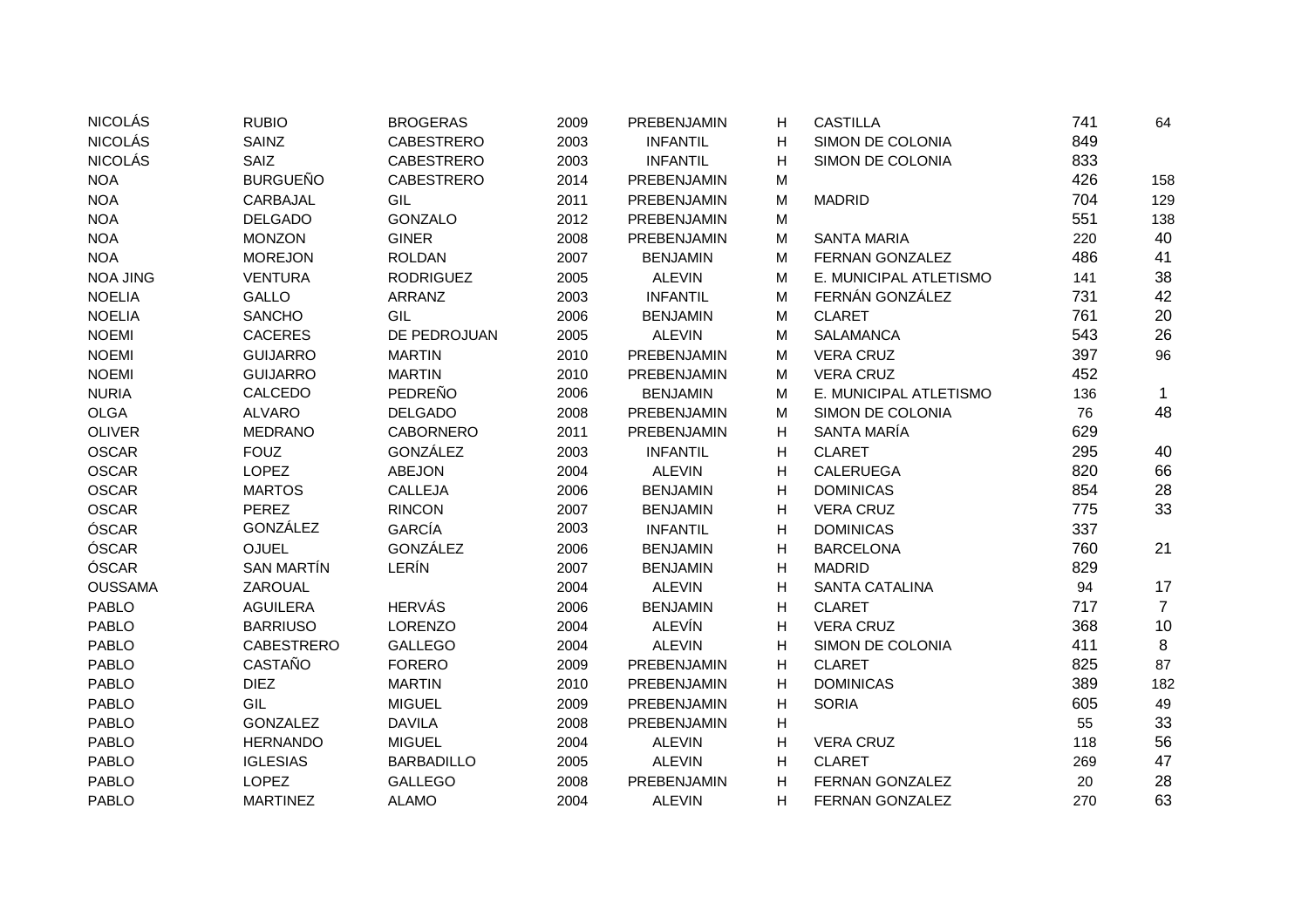| <b>PABLO</b>    | <b>ORIVE</b>      | GIL                  | 2008 | PREBENJAMIN     | н |                             | 263 | 107 |
|-----------------|-------------------|----------------------|------|-----------------|---|-----------------------------|-----|-----|
| <b>PABLO</b>    | <b>PARRA</b>      | <b>REVENGA</b>       | 2012 | PREBENJAMIN     | н | VALLADOLID                  | 752 | 192 |
| <b>PABLO</b>    | SANZ              | <b>MARTÍN</b>        | 2003 | <b>INFANTIL</b> | н | SANTA MARÍA                 | 330 | 16  |
| <b>PABLO</b>    | <b>TARDAJOS</b>   | <b>RINCON</b>        | 2008 | PREBENJAMIN     | Н | <b>CLARET</b>               | 88  | 5   |
| <b>PABLO</b>    | ZAPATERO          | <b>SANTAMARIA</b>    | 2013 | PREBENJAMIN     | н |                             | 72  |     |
| <b>PABLO</b>    | <b>HÜEDO</b>      | <b>VELASCO</b>       | 2009 | PREBENJAMIN     | н | <b>VERA CRUZ</b>            | 669 | 102 |
| <b>PALOMA</b>   | <b>MOYA</b>       | <b>TUDELA</b>        | 2002 | <b>INFANTIL</b> | M |                             | 277 | 32  |
| <b>PATRICIA</b> | <b>CILLERUELO</b> | <b>PEREZ</b>         | 2007 | <b>BENJAMIN</b> | M |                             | 45  | 46  |
| <b>PATRICIA</b> | <b>RASERO</b>     | <b>HERNANDO</b>      | 2013 | PREBENJAMIN     | M |                             | 238 | 151 |
| <b>PATRICIA</b> | SANZ              | <b>CABEZA</b>        | 2011 | PREBENJAMIN     | M | <b>CASTILLA</b>             | 689 | 116 |
| <b>PATRICK</b>  | CALLE             | <b>VEROS</b>         | 2007 | <b>BENJAMIN</b> | Н | <b>FERNAN GONZALEZ</b>      | 832 | 72  |
| PAU             | <b>ORTEGA</b>     | <b>MARTINEZ</b>      | 2010 | PREBENJAMIN     | Н | MANRESA (BARCELONA)         | 252 | 121 |
| <b>PAUL</b>     | <b>COUET</b>      | <b>CALVETE</b>       | 2005 | <b>ALEVIN</b>   | M | <b>OVIEDO</b>               | 707 | 50  |
| <b>PAUL</b>     | ABEJON            | <b>DOMINGO</b>       | 2007 | <b>BENJAMIN</b> | Н |                             | 518 | 51  |
| <b>PAULA</b>    | ARRANZ            | <b>MARTIN</b>        | 2009 | PREBENJAMIN     | M | VADOCONDES                  | 390 | 51  |
| <b>PAULA</b>    | <b>BARTOLOME</b>  | SANVALERIANO         | 2009 | PREBENJAMIN     | M | <b>CASTILLA</b>             | 423 | 22  |
| <b>PAULA</b>    | <b>CARPINTERO</b> | GIL                  | 2003 | <b>INFANTIL</b> | M | ANTONIO MACHADO             | 209 | 36  |
| <b>PAULA</b>    | CARRO             | PEÑA                 | 2008 | PREBENJAMIN     | M |                             | 46  |     |
| <b>PAULA</b>    | <b>CORTES</b>     | <b>MARTINEZ</b>      | 2009 | PREBENJAMIN     | M | <b>MADRID</b>               | 490 |     |
| <b>PAULA</b>    | DE BLAS           | <b>TIJERO</b>        | 2002 | <b>INFANTIL</b> | M | <b>VERA CRUZ</b>            | 113 |     |
| <b>PAULA</b>    | DE LA CAL         | <b>HERNANDO</b>      | 2007 | <b>BENJAMIN</b> | М | <b>CLARET</b>               | 665 | 45  |
| <b>PAULA</b>    | DE PEDRO          | <b>SUALDEA</b>       | 2006 | <b>BENJAMIN</b> | M | <b>MADRID</b>               | 757 | 33  |
| <b>PAULA</b>    | <b>GARCIA</b>     | CANTÓN               | 2007 | <b>BENJAMIN</b> | M | <b>PALENCIA</b>             | 589 | 66  |
| <b>PAULA</b>    | <b>GOMEZ</b>      | <b>HERRERA</b>       | 2009 | PREBENJAMIN     | M | <b>VERA CRUZ</b>            | 170 | 79  |
| <b>PAULA</b>    | <b>GONZALEZ</b>   | <b>ARIAS</b>         | 2010 | PREBENJAMIN     | M |                             | 154 | 147 |
| <b>PAULA</b>    | <b>HERGUEDAS</b>  | <b>ACEÑA</b>         | 2008 | PREBENJAMIN     | M | <b>CASTILLA</b>             | 401 | 46  |
| <b>PAULA</b>    | <b>HIGUERO</b>    | <b>PAJARES</b>       | 2011 | PREBENJAMIN     | M | <b>VERA CRUZ</b>            | 799 |     |
| <b>PAULA</b>    | <b>IBAÑEZ</b>     | <b>ARAUZO</b>        | 2004 | <b>ALEVIN</b>   | M | <b>SANTA MARIA</b>          | 529 | 49  |
| <b>PAULA</b>    | <b>MONGE</b>      | <b>BARBADILLO</b>    | 2007 | <b>BENJAMÍN</b> | M | FERNÁN GONZÁLEZ             | 292 | 31  |
| <b>PAULA</b>    | <b>NIETO</b>      | <b>SAN CRISTOBAL</b> | 2010 | PREBENJAMIN     | M | <b>CLARET</b>               | 195 | 57  |
| <b>PAULA</b>    | <b>PARRIEGO</b>   | <b>RAMOS</b>         | 2004 | <b>ALEVIN</b>   | M | <b>DOMINICAS</b>            | 622 | 87  |
| <b>PAULA</b>    | <b>RINCON</b>     | <b>PRIETO</b>        | 2007 | <b>BENJAMIN</b> | M | <b>CASTILLA</b>             | 183 | 38  |
| <b>PAULA</b>    | SALAZAR           | <b>ROCHA</b>         | 2004 | <b>ALEVIN</b>   | М | <b>SANTA MARIA</b>          | 31  | 20  |
| <b>PAULA</b>    | <b>SANCHEZ</b>    | <b>GONZALEZ</b>      | 2003 | <b>INFANTIL</b> | М | <b>DOMINICAS</b>            | 660 | 19  |
| <b>PAULA</b>    | <b>SEBASTIAN</b>  | <b>MARTINEZ</b>      | 2006 | <b>BENJAMIN</b> | M | ARANDA CONDADO DE HAZA CAJ. | 522 | 5   |
| <b>PEDRO</b>    | ONDÓ              | <b>TORRES</b>        | 2003 | <b>INFANTIL</b> | н | <b>GABRIELISTAS</b>         | 800 | 48  |
|                 |                   |                      |      |                 |   |                             |     |     |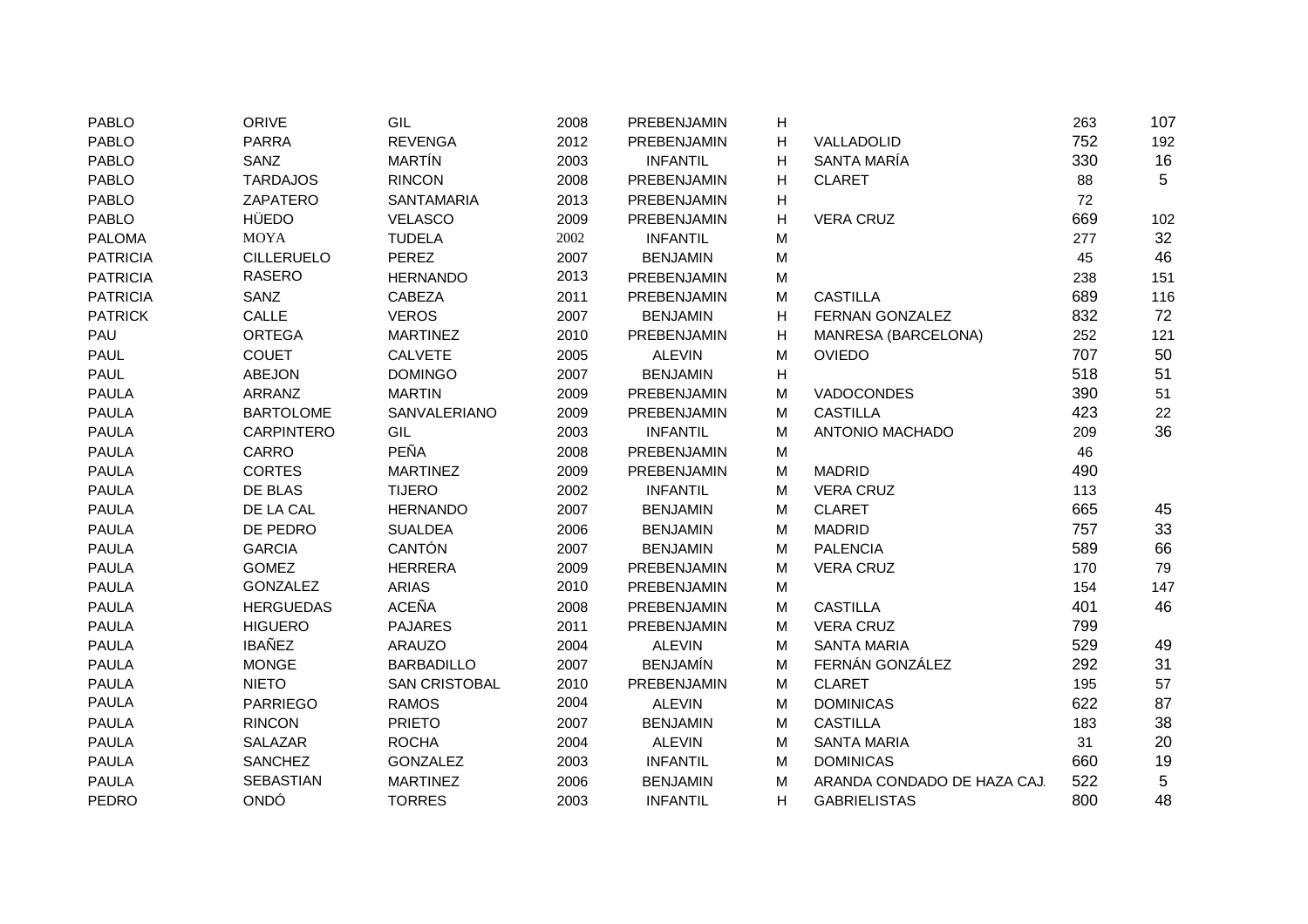| <b>PEDRO</b>     | <b>PASCUA</b>     | VELAZQUEZ         | 2008 | PREBENJAMIN     | H | FERNAN GONZALEZ       | 786 | 75  |
|------------------|-------------------|-------------------|------|-----------------|---|-----------------------|-----|-----|
| PELAYO           | ABAD              | <b>CORTES</b>     | 2010 | PREBENJAMIN     | H | <b>CASTILLA</b>       | 69  | 19  |
| <b>RAFAEL</b>    | <b>GOMEZ</b>      | <b>TEJERA</b>     | 2009 | PREBENJAMIN     | H | <b>CORDOBA</b>        | 417 | 35  |
| <b>RAFAEL</b>    | PÉREZ             | <b>GARCÍA</b>     | 2007 | <b>BENJAMÍN</b> | H | <b>CASTILLA</b>       | 362 |     |
| <b>RAFAEL</b>    | <b>TARDAJOS</b>   | <b>RINCON</b>     | 2010 | PREBENJAMIN     | H | <b>CLARET</b>         | 89  |     |
| <b>RAQUEL</b>    | ANDALUZ           | <b>ROJAS</b>      | 2006 | <b>BENJAMIN</b> | м | <b>SANTA MARIA</b>    | 384 | 12  |
| <b>RAQUEL</b>    | ANDRÉS            | <b>MOLINA</b>     | 2002 | <b>INFANTIL</b> | м | <b>MADRID</b>         | 695 | 31  |
| <b>RAQUEL</b>    | <b>LOPEZ</b>      | <b>AYLAGAS</b>    | 2006 | <b>BENJAMIN</b> | M | <b>DOMINICAS</b>      | 376 | 50  |
| <b>RAQUEL</b>    | <b>MORENO</b>     | <b>GUIJARRO</b>   | 2007 | <b>BENJAMIN</b> | M | SANTA MARÍA           | 673 | 26  |
| <b>RAQUEL</b>    | SAN               | <b>MARTÍN</b>     | 2010 | PREBENJAMÍN     | M | SANTA MARÍA           | 332 | 113 |
| <b>RAUL</b>      | <b>MARTINEZ</b>   | CALLEJA           | 2005 | <b>ALEVIN</b>   | н | RIBER DUERO CASTRILLO | 208 | 3   |
| <b>RAUL</b>      | <b>MIRANDA</b>    | <b>MONTES</b>     | 2011 | PREBENJAMIN     | Н | <b>CASTILLA</b>       | 516 | 185 |
| <b>RAUL</b>      | <b>MONTES</b>     | <b>HERRERA</b>    | 2010 | PREBENJAMIN     | H | <b>CASTILLA</b>       | 169 | 128 |
| <b>RAUL</b>      | <b>PALOMINO</b>   | <b>CHOJI</b>      | 2005 | <b>ALEVIN</b>   | н |                       | 18  | 76  |
| <b>RAUL</b>      | SANZ              | CALVO             | 2007 | <b>BENJAMIN</b> | H | <b>VERA CRUZ</b>      | 414 | 80  |
| <b>RAUL</b>      | <b>SERNA</b>      | <b>LOPEZ</b>      | 2006 | <b>BENJAMIN</b> | н | <b>CASTILLA</b>       | 187 | 12  |
| <b>RAUL</b>      | <b>TEJEDOR</b>    | SANZ              | 2009 | PREBENJAMIN     | H | SIMON DE COLONIA      | 434 | 22  |
| <b>RAUL</b>      | <b>TORRES</b>     | <b>PASCUAL</b>    | 2004 | <b>ALEVIN</b>   | н | <b>DOMINICAS</b>      | 536 | 64  |
| RAÚL             | <b>ALONSO</b>     | <b>RODRÍGUEZ</b>  | 2008 | PREBENJAMIN     | Н | FERNÁN GONZÁLEZ       | 744 | 16  |
| RAÚL             | <b>ZAMORA</b>     | GIL               | 2008 | PREBENJAMIN     | H | SANTA CATALINA        | 635 | 86  |
| <b>REBECA</b>    | LOPEZ             | <b>NAVARES</b>    | 2003 | <b>INFANTIL</b> | M | <b>CLARET</b>         | 565 | 4   |
| <b>ROBERTO</b>   | <b>GINER</b>      | <b>MARTINEZ</b>   | 2010 | PREBENJAMIN     | н | <b>MADRID</b>         | 441 | 90  |
| <b>ROBERTO</b>   | <b>RIESGO</b>     | <b>FIGUERO</b>    | 2006 | <b>BENJAMIN</b> | н | <b>CLARET</b>         | 762 |     |
| <b>ROCIO</b>     | <b>MONGE</b>      | <b>BARBADILLO</b> | 2010 | PREBENJAMÍN     | M | FERNÁN GONZÁLEZ       | 293 | 60  |
| <b>ROCIO</b>     | <b>SAIZ</b>       | <b>GOMEZ</b>      | 2003 | <b>INFANTIL</b> | M | FERNAN GONZALEZ       | 778 | 44  |
| <b>RODRIGO</b>   | <b>ALONSO</b>     | <b>PARDILLA</b>   | 2008 | PREBENJAMIN     | H | <b>DOMINICAS</b>      | 63  |     |
| <b>RODRIGO</b>   | <b>BASCONES</b>   | <b>MORENO</b>     | 2008 | PREBENJAMIN     | H | FERNÁN GONZÁLEZ       | 749 | 19  |
| <b>RODRIGO</b>   | <b>BRIONGOS</b>   | <b>GARCIA</b>     | 2006 | <b>BENJAMIN</b> | H | FERNAN GONZALEZ       | 122 | 27  |
| <b>RODRIGO</b>   | DE LA FUENTE      | <b>ESTEBAN</b>    | 2010 | PREBENJAMIN     | H | <b>DOMINICAS</b>      | 526 | 78  |
| <b>RODRIGO</b>   | <b>GIMENEZ</b>    | <b>REYES</b>      | 2009 | PREBENJAMIN     | H | <b>CASTILLA</b>       | 496 | 58  |
| <b>RODRIGO</b>   | <b>GONZALEZ</b>   | <b>SANCHEZ</b>    | 2007 | <b>BENJAMIN</b> | H | <b>CLARET</b>         | 182 | 88  |
| <b>RODRIGO</b>   | <b>PAINO</b>      | LOPEZ             | 2008 | PREBENJAMIN     | H | <b>MADRID</b>         | 588 | 18  |
| <b>RODRIGUEZ</b> | <b>ALONSO</b>     | <b>GARCIA</b>     | 2006 | <b>BENJAMIN</b> | н | <b>CLARET</b>         | 400 | 54  |
| <b>ROMAN</b>     | <b>DOMINGUEZ</b>  | PELAYO            | 2006 | <b>BENJAMIN</b> | H | FERNAN GONZALEZ       | 57  | 53  |
| <b>RUBEN</b>     | <b>BALBOA</b>     | DE ANDRES         | 2004 | <b>ALEVIN</b>   | н | <b>VERA CRUZ</b>      | 117 | 32  |
| <b>RUBEN</b>     | <b>CABESTRERO</b> | <b>ALONSO</b>     | 2004 | <b>ALEVIN</b>   | н | <b>CLARET</b>         | 177 | 4   |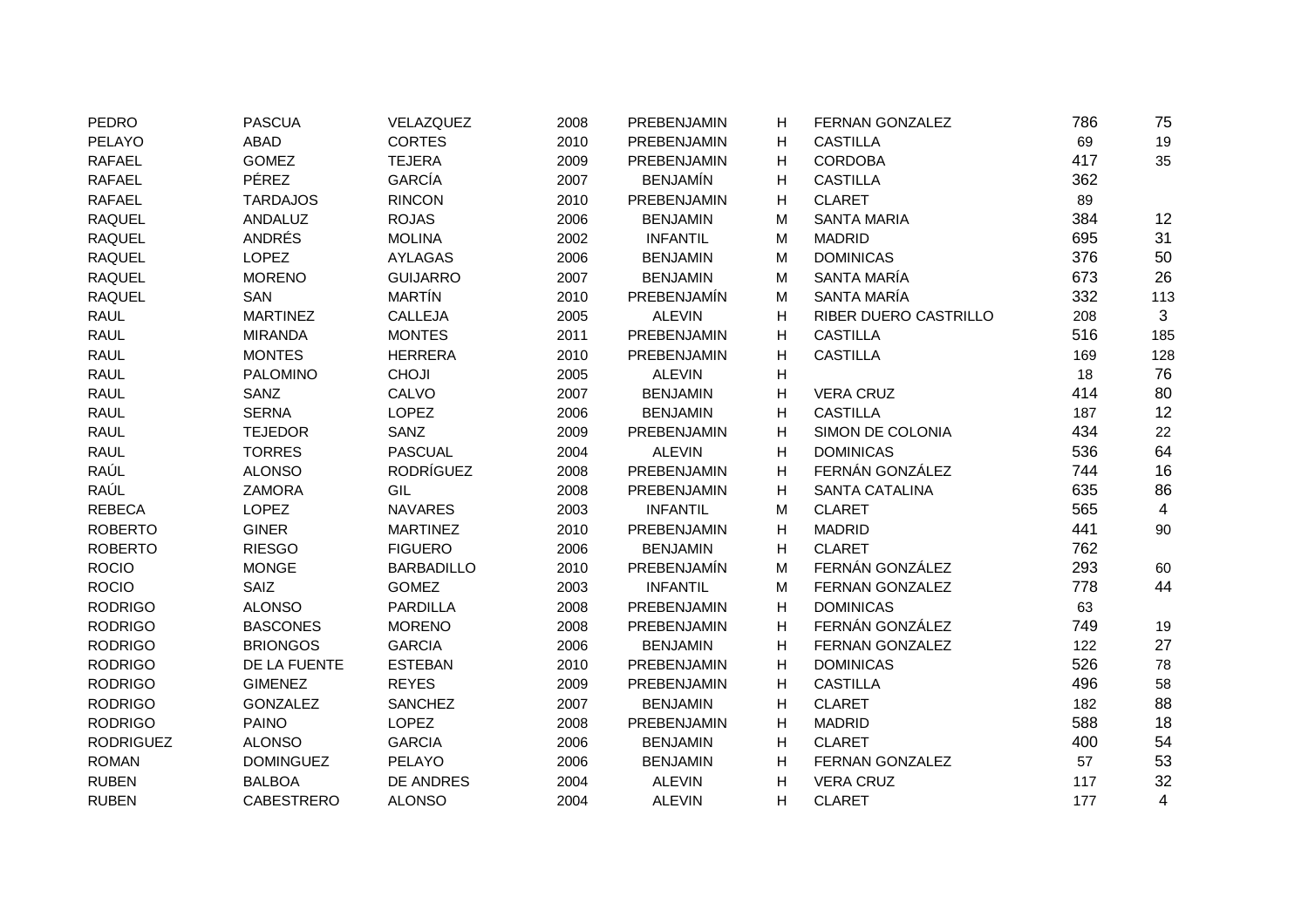| <b>RUBEN</b>    | <b>MARTINEZ</b>  | <b>ANDRES</b>            | 2005 | <b>ALEVIN</b>      | Н | SIMON DE COLONIA            | 561 | 22             |
|-----------------|------------------|--------------------------|------|--------------------|---|-----------------------------|-----|----------------|
| <b>RUBEN</b>    | MÍNGUEZ          | <b>HERRERO</b>           | 2005 | <b>ALEVIN</b>      | H | <b>SALAMANCA</b>            | 680 | 85             |
| <b>RUBEN</b>    | <b>PASCUAL</b>   | <b>VICENTE</b>           | 2008 | PREBENJAMIN        | H | <b>CLARET</b>               | 12  | 8              |
| <b>RUBEN</b>    | <b>TORRES</b>    | <b>BAÑEROS</b>           | 2006 | <b>BENJAMIN</b>    | H | <b>CASTILLA</b>             | 419 | 10             |
| <b>RUBÉN</b>    | ÁLVAREZ          | <b>PERERA</b>            | 2002 | <b>INFANTIL</b>    | н | <b>CLARET</b>               | 363 | $\overline{c}$ |
| <b>RUBÉN</b>    | <b>DOMINGO</b>   | <b>PALACIOS</b>          | 2003 | <b>INFANTIL</b>    | Н | <b>CASTILLA</b>             | 314 | 37             |
| <b>RUBÉN</b>    | FERNÁNDEZ        | <b>MORENO</b>            | 2005 | <b>ALEVÍN</b>      | H | <b>CASTILLA</b>             | 339 | 14             |
| <b>SALMA</b>    | CHERKAOUI        |                          | 2007 | <b>BENJAMIN</b>    | M | SANDOVAL                    | 36  |                |
| <b>SAMANTA</b>  | DE LA CRUZ       | <b>DELGADO</b>           | 2006 | <b>BENJAMIN</b>    | M | FERNAN GONZÁLEZ             | 43  | 21             |
| <b>SAMUEL</b>   | <b>DIEZ</b>      | ORTIGÜELA                | 2006 | <b>BENJAMIN</b>    | н | <b>CASTILLA</b>             | 21  | 59             |
| <b>SAMUEL</b>   | <b>GUDE</b>      | <b>GONZALEZ</b>          | 2004 | <b>ALEVIN</b>      | н | <b>VERA CRUZ</b>            | 251 | 9              |
| <b>SAMUEL</b>   | VAQUERIZO        | <b>CARRISQUE</b>         | 2009 | PREBENJAMIN        | н | SANTANDER                   | 468 |                |
| <b>SAMUEL</b>   | <b>VILLAGRA</b>  | <b>BAJO</b>              | 2002 | <b>INFANTIL</b>    | н | <b>CLARET</b>               | 446 |                |
| SANA            | <b>MBARKI</b>    |                          | 2002 | <b>INFANTIL</b>    | M | <b>SANTA CATALINA</b>       | 791 | 30             |
| <b>SANDRA</b>   | <b>ALCALDE</b>   | <b>CASCAJARES</b>        | 2010 | PREBENJAMIN        | М | <b>CASTILLA</b>             | 128 | 59             |
| <b>SANDRA</b>   | <b>MARTÍN</b>    | <b>DOMINGO</b>           | 2003 | <b>INFANTIL</b>    | M | <b>VERA CRUZ</b>            | 681 | 38             |
| <b>SANDRA</b>   | <b>MARTÍN</b>    | <b>LOBATO</b>            | 2010 | PREBENJAMIN        | M | <b>MADRID</b>               | 848 |                |
| <b>SANDRA</b>   | SANZ             | MARTÍN                   | 2006 | <b>BENJAMÍN</b>    | M | SANTA MARÍA                 | 331 | 10             |
| <b>SANTIAGO</b> | <b>ARAUZO</b>    | LOPEZ                    | 2008 | PREBENJAMIN        | н | <b>MADRID</b>               | 581 |                |
| <b>SANTIAGO</b> | <b>PERROT</b>    | <b>REQUEJO</b>           | 2002 | <b>INFANTIL</b>    | н |                             | 56  | 35             |
| <b>SARA</b>     | ANDRÉS           | <b>MOLINA</b>            | 2011 | PREBENJAMIN        | M | <b>MADRID</b>               | 693 | 97             |
| <b>SARA</b>     | <b>BLANCO</b>    | <b>MONEO</b>             | 2010 | <b>PREBENJAMIN</b> | M | <b>VERA CRUZ</b>            | 489 | 117            |
| SARA            | CABEZA           | <b>ABAJO</b>             | 2006 | <b>BENJAMIN</b>    | M | FERNÁN GONZÁLEZ             | 690 | 25             |
| SARA            | <b>CAMARA</b>    | <b>JUEZ</b>              | 2009 | PREBENJAMIN        | М | <b>SANTA MARIA</b>          | 254 | 105            |
| <b>SARA</b>     | DE DOMINGO       | <b>REVUELTA</b>          | 2002 | <b>INFANTIL</b>    | M | <b>VELA ZANETTI</b>         | 334 | 28             |
| <b>SARA</b>     | <b>GONZALEZ</b>  | <b>PEÑA</b>              | 2002 | <b>INFANTIL</b>    | M | ARANDA CONDADO DE HAZA CAJ. | 285 | 9              |
| <b>SARA</b>     | <b>MIGUEL</b>    | <b>DOMINGO</b>           | 2007 | <b>BENJAMIN</b>    | M | FERNAN GONZALEZ             | 484 | 42             |
| <b>SARA</b>     | <b>MONZON</b>    | <b>GINER</b>             | 2012 | PREBENJAMIN        | M |                             | 221 | 74             |
| <b>SARA</b>     | <b>MOREA</b>     | MARTÍN DE VALMASEDA 2003 |      | <b>INFANTIL</b>    | М | LEÓN                        | 315 | 21             |
| <b>SARA</b>     | <b>ORTUÑO</b>    | <b>CABESTRERO</b>        | 2012 | PREBENJAMIN        | М | <b>DOMINICAS</b>            | 430 | 127            |
| <b>SARA</b>     | <b>SEVILLANO</b> | <b>MARCA</b>             | 2006 | <b>BENJAMIN</b>    | M | <b>SANTA MARIA</b>          | 383 | 6              |
| SARA            | <b>VIZCARRA</b>  | ARRANZ                   | 2003 | <b>INFANTIL</b>    | M | <b>ROA</b>                  | 386 | 16             |
| <b>SELENE</b>   | <b>PINEDA</b>    | DEL ARCO                 | 2009 | PREBENJAMIN        | M | <b>DOMINICAS</b>            | 422 | 61             |
| <b>SERGIO</b>   | <b>CAMARA</b>    | <b>JUEZ</b>              | 2005 | <b>ALEVIN</b>      | н | <b>SANTA MARIA</b>          | 255 | 75             |
| <b>SERGIO</b>   | DE ANDRES        | <b>MENCIA</b>            | 2005 | <b>ALEVIN</b>      | H | SIMON DE COLONIA            | 59  | 65             |
| <b>SERGIO</b>   | DE FRUTOS        | <b>BALBAS</b>            | 2002 | <b>INFANTIL</b>    | H | <b>SANTA MARIA</b>          | 806 | 32             |
|                 |                  |                          |      |                    |   |                             |     |                |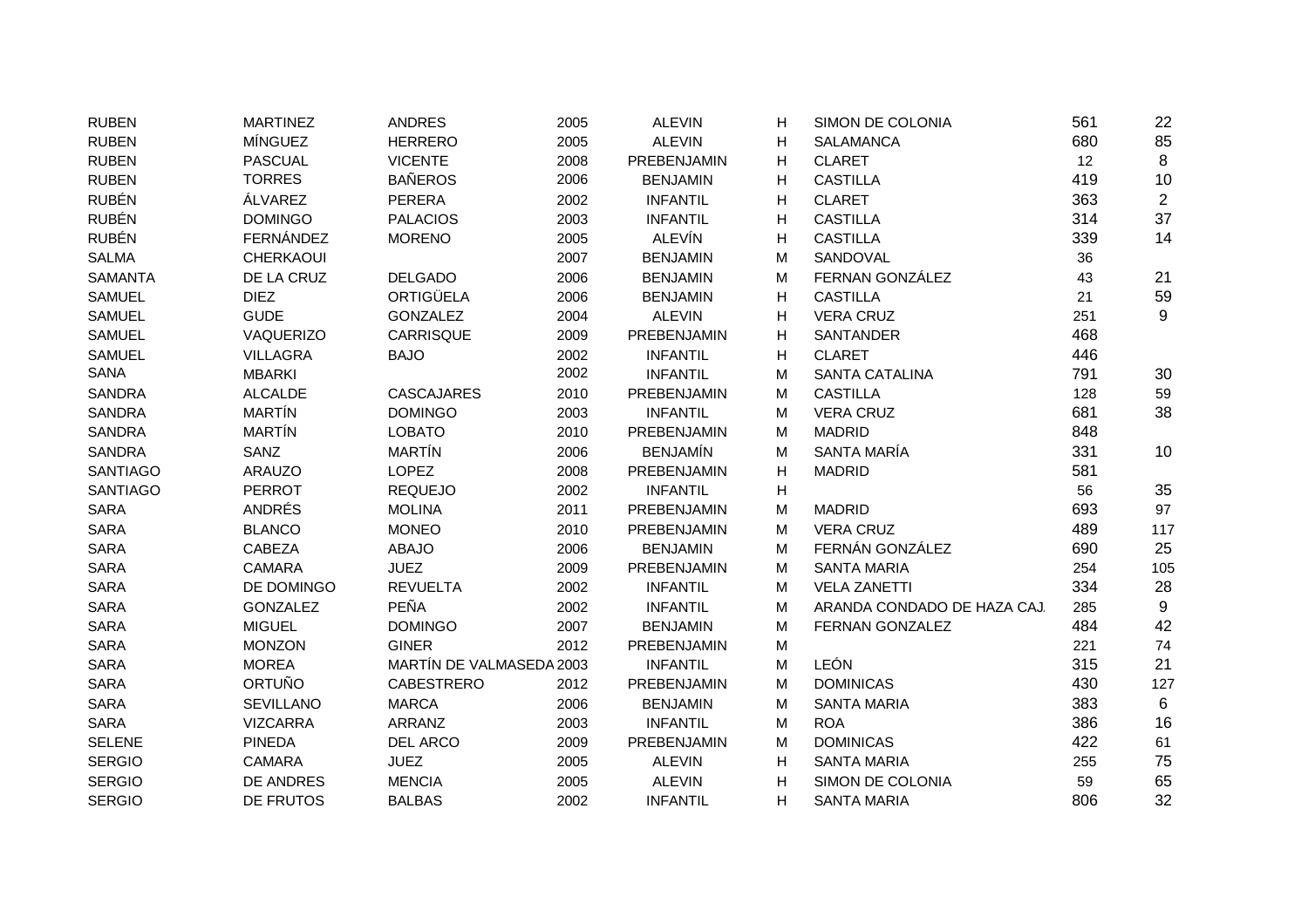| <b>SERGIO</b>    | DE LA FUENTE      | <b>GAYUBO</b>    | 2009 | PREBENJAMIN     | Н | SANTA MARÍA           | 677 | 145            |
|------------------|-------------------|------------------|------|-----------------|---|-----------------------|-----|----------------|
| <b>SERGIO</b>    | <b>DOMINGO</b>    | <b>RAMOS</b>     | 2005 | <b>ALEVIN</b>   | н | <b>VERA CRUZ</b>      | 291 | 84             |
| <b>SERGIO</b>    | <b>ESCUDERO</b>   | ÁLVAREZ          | 2009 | PREBENJAMIN     | H | FERNÁN GONZÁLEZ       | 743 | 55             |
| <b>SERGIO</b>    | <b>GARCIA</b>     | <b>VICARIO</b>   | 2004 | <b>ALEVIN</b>   | H | <b>DOMINICAS</b>      | 283 | 42             |
| <b>SERGIO</b>    | GIL               | <b>HERRERO</b>   | 2011 | PREBENJAMIN     | н | <b>CLARET</b>         | 244 | 153            |
| <b>SERGIO</b>    | <b>GOMEZ</b>      | <b>MUÑOZ</b>     | 2005 | <b>ALEVIN</b>   | H | <b>VERA CRUZ</b>      | 520 | 48             |
| <b>SERGIO</b>    | <b>IZQUIERDO</b>  | <b>GONZALEZ</b>  | 2004 | <b>ALEVIN</b>   | H | FERNAN GONZALEZ       | 166 | 24             |
| <b>SERGIO</b>    | <b>MARTINEZ</b>   | <b>ORTIZ</b>     | 2004 | <b>ALEVIN</b>   | H | <b>CASTILLA</b>       | 274 | 58             |
| <b>SERGIO</b>    | <b>PANIEGO</b>    | <b>GOÑA</b>      | 2002 | <b>INFANTIL</b> | H | <b>MADRID</b>         | 649 |                |
| <b>SERGIO</b>    | SANZ              | <b>CABALLERO</b> | 2011 | PREBENJAMIN     | н | <b>SANTA MARIA</b>    | 33  | 171            |
| <b>SERGIO</b>    | <b>VIC</b>        | <b>JIMENEZ</b>   | 2005 | <b>ALEVIN</b>   | H | <b>SANTA MARIA</b>    | 405 |                |
| <b>SILVIA</b>    | <b>HORTIGÜELA</b> | <b>HELGUERA</b>  | 2009 | PREBENJAMIN     | M | <b>SANTA MARIA</b>    | 547 | 81             |
| <b>SILVIA</b>    | <b>PORTELA</b>    | <b>PIERA</b>     | 2007 | <b>BENJAMIN</b> | M | <b>CASTILLA</b>       | 475 | 29             |
| <b>SILVIA</b>    | SANZ              | CABEZA           | 2007 | <b>BENJAMIN</b> | M | <b>CASTILLA</b>       | 688 |                |
| <b>SIMÓN</b>     | CAMARERO          | <b>HERVÁS</b>    | 2004 | <b>ALEVIN</b>   | н | FERNÁN GONZÁLEZ       | 728 |                |
| <b>SIRA</b>      | <b>FUENTE</b>     | SANZ             | 2011 | PREBENJAMIN     | M | <b>MADRID</b>         | 474 | 92             |
| <b>SOFIA</b>     | <b>DEL RINCON</b> | <b>ANDRES</b>    | 2009 | PREBENJAMIN     | M | FERNAN GONZALEZ       | 805 | 71             |
| <b>SOFIA</b>     | <b>HERRERO</b>    | <b>GONZALEZ</b>  | 2002 | <b>INFANTIL</b> | M | <b>VERA CRUZ</b>      | 204 | 24             |
| <b>SOFIA</b>     | SANZ              | SANZA            | 2004 | <b>ALEVIN</b>   | M | <b>CASTILLA</b>       | 471 |                |
| <b>SOFIA</b>     | <b>SAVIRON</b>    | DE LAS HERAS     | 2011 | PREBENJAMIN     | M | <b>MADRID</b>         | 554 | 118            |
| <b>SOFÍA</b>     | <b>MARTÍN</b>     | GARCÍA           | 2008 | PREBENJAMIN     | M | <b>DOMINICAS</b>      | 697 | 36             |
| <b>SOFÍA</b>     | <b>SAN MARTÍN</b> | LERÍN            | 2007 | <b>BENJAMIN</b> | M | <b>MADRID</b>         | 828 |                |
| <b>SONIA</b>     | <b>GARCÍA</b>     | GIL              | 2002 | <b>INFANTIL</b> | M | <b>DOMINICAS</b>      | 3   | 17             |
| <b>STEPHANIE</b> | <b>TORRES</b>     | <b>LIVIAPOMA</b> | 2004 | <b>ALEVIN</b>   | M | <b>SANTA CATALINA</b> | 735 | 33             |
| <b>STILIYAN</b>  | VESELINOV         | YORDANOV         | 2008 | PREBENJAMIN     | H | FERNAN GONZALEZ       | 176 | 4              |
| <b>SUKAINA</b>   | <b>HERNANDO</b>   | <b>BEGANDOUR</b> | 2002 | <b>INFANTIL</b> | M | <b>VERA CRUZ</b>      | 114 |                |
| <b>SUKAYENA</b>  | <b>EL AYADI</b>   |                  | 2007 | <b>BENJAMIN</b> | M | <b>SANTA CATALINA</b> | 643 | 15             |
| <b>SYLVIA</b>    | <b>SIHURO</b>     | <b>RUIZ</b>      | 2002 | <b>INFANTIL</b> | M | <b>VERA CRUZ</b>      | 37  |                |
| <b>TANIA</b>     | <b>FERNANDEZ</b>  | <b>TOBES</b>     | 2006 | <b>BENJAMIN</b> | M | <b>CASTILLA</b>       | 168 | 49             |
| <b>TELMA</b>     | <b>MOREJON</b>    | <b>VILLEREJO</b> | 2011 | PREBENJAMIN     | M | <b>CASTILLA</b>       | 574 |                |
| <b>TEO</b>       | <b>PRUVOST</b>    | <b>SANCHEZ</b>   | 2011 | PREBENJAMIN     | H |                       | 6   | 175            |
| <b>TERESA</b>    | <b>CEPERO</b>     | <b>BLANCO</b>    | 2008 | PREBENJAMIN     | M | <b>VERA CRUZ</b>      | 199 |                |
| <b>TERESA</b>    | <b>NAVARRO</b>    | <b>GUTIERREZ</b> | 2002 | <b>INFANTIL</b> | M | <b>VELA ZANETTI</b>   | 652 | $\overline{7}$ |
| <b>TERESA</b>    | <b>SESMA</b>      | <b>RENDÓN</b>    | 2009 | PREBENJAMÍN     | M | CÁDIZ                 | 329 | 16             |
| <b>THEIA</b>     | CARAZO            | <b>NAVARRO</b>   | 2009 | PREBENJAMIN     | М | <b>VERA CRUZ</b>      | 699 | 84             |
| <b>UNAI</b>      | <b>DIEZ</b>       | <b>GONZALEZ</b>  | 2011 | PREBENJAMIN     | H | FERNAN GONZALEZ       | 466 | 138            |